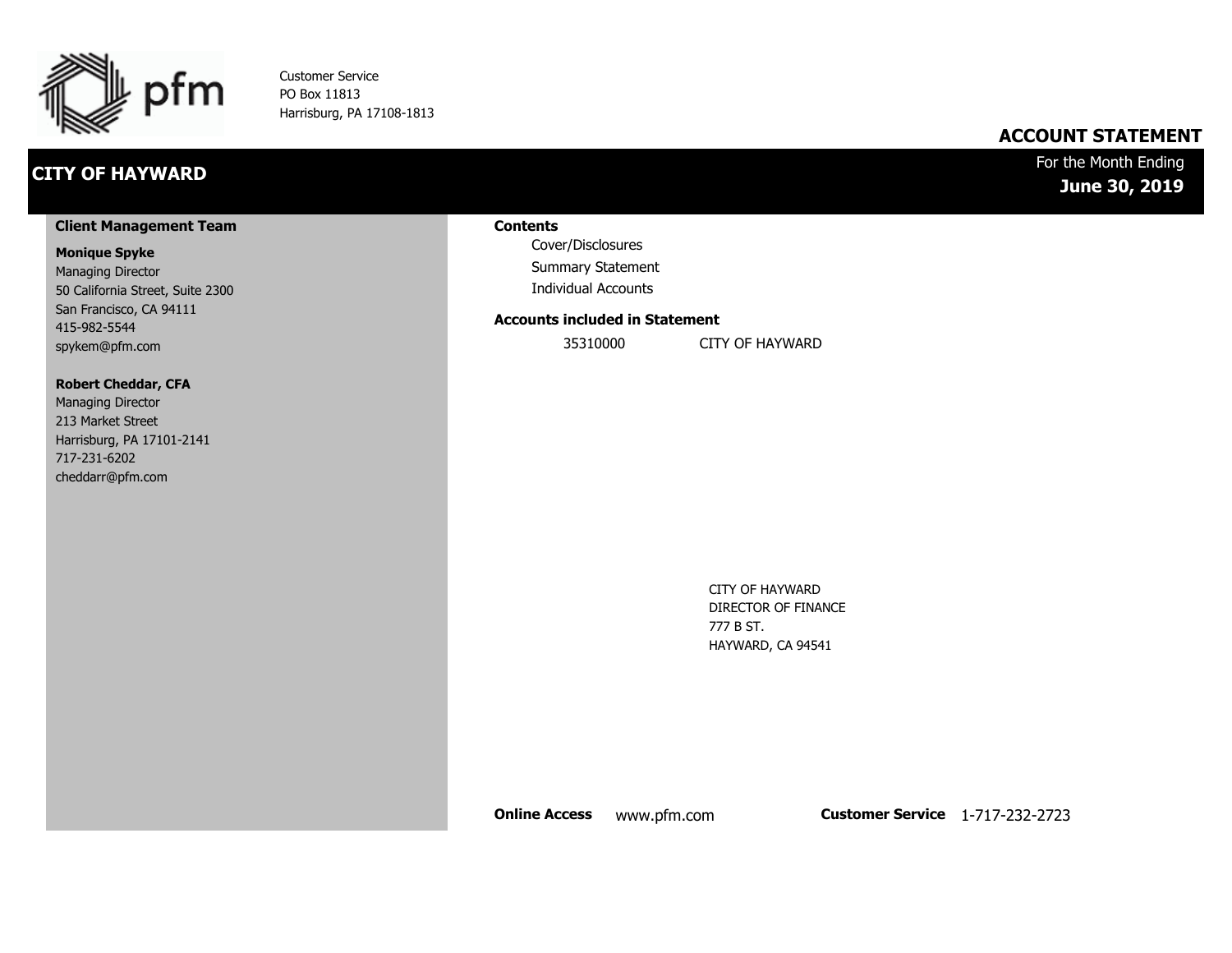

#### **Important Disclosures**

### Important Disclosures

This statement is for general information purposes only and is not intended to provide specific advice or recommendations. PFM Asset Management LLC ("PFM") is an investment advisor registered with the Securities and Exchange Commission, and is required to maintain a written disclosure statement of our background and business experience. If you would like to receive a copy of our current disclosure statement, please contact Service Operations at the address below.

**Proxy Voting** PFM does not normally receive proxies to vote on behalf of its clients. However, it does on occasion receive consent requests. In the event a consent request is received the portfolio manager contacts the client and then proceeds according to their instructions. PFM's Proxy Voting Policy is available upon request by contacting Service Operations at the address below.

**Questions About an Account** PFM's monthly statement is intended to detail our investment advisory activity as well as the activity of any accounts held by clients in pools that are managed by PFM. The custodian bank maintains the control of assets and executes (i.e., settles) all investment transactions. The custodian statement is the official record of security and cash holdings and transactions. PFM recognizes that clients may use these reports to facilitate record keeping and that the custodian bank statement and the PFM statement should be reconciled and differences resolved. Many custodians use a settlement date basis which may result in the need to reconcile due to a timing difference. **Account Control** PFM does not have the authority to withdraw funds from or deposit funds to the custodian. Our clients retain responsibility for their internal accounting policies; implementing and enforcing internal controls and generating ledger entries or otherwise recording transactions. **Market Value** Generally, PFM's market prices are derived from closing bid prices as of the last business day of the month as supplied by ICE Data Services or Bloomberg. Where prices are not available from generally recognized sources the securities are priced using a yield-based matrix system to arrive at an estimated market value. Prices that fall between data points are interpolated. Non-negotiable FDIC-insured bank certificates of deposit are priced at par. Although PFM believes the prices to be reliable, the values of the securities do not always represent the prices at which the securities could have been bought or sold. Explanation of the valuation methods for money market and TERM funds is contained in the appropriate fund information statement.

**Amortized Cost** The original cost of the principal of the security is adjusted for the amount of the periodic reduction of any discount or premium from the purchase date until the date of the report. Discount or premium with respect to short term securities (those with less than one year to maturity at time of issuance) is amortized on a straightline basis. Such discount or premium with respect to longer term securities is amortized using the constant yield basis.

**Tax Reporting** Cost data and realized gains / losses are provided for informational purposes only. Please review for accuracy and consult your tax advisor to determine the tax consequences of your security transactions. PFM does not report such information to the IRS or other taxing authorities and is not responsible for the accuracy of such information that may be required to be reported to federal, state or other taxing authorities. **Financial Situation** In order to better serve you, PFM should be promptly notified of any material change in your investment objective or financial situation.

**Callable Securities** Securities subject to redemption prior to maturity may be redeemed in whole or in part before maturity, which could affect the yield represented.

Portfolio The securities in this portfolio, including shares of mutual funds, are not guaranteed or otherwise protected by PFM, the FDIC (except for certain non-negotiable certificates of deposit) or any government agency. Investment in securities involves risks, including the possible loss of the amount invested. Actual settlement values, accrued interest, and amortized cost amounts may vary for securities subject to an adjustable interest rate or subject to principal paydowns. Any changes to the values shown may be reflected within the next monthly statement's beginning values. **Rating** Information provided for ratings is based upon a good faith inquiry of selected sources, but its accuracy and completeness cannot be guaranteed. Shares of some money market and TERM funds are marketed through representatives of PFM's wholly owned subsidiary, PFM Fund Distributors, Inc. PFM Fund Distributors, Inc. is registered with the SEC as a broker/dealer and is a member of the Financial Industry Regulatory Authority ("FINRA") and the Municipal Securities Rulemaking Board ("MSRB"). You may reach the FINRA by calling the FINRA Regulator Public Disclosure Hotline at 1-888-289-9999 or at the FINRA Regulation Internet website address www.nasd.com. A brochure describing the FINRA Regulation Public Disclosure Program is also available from the FINRA upon request.

#### **Key Terms and Definitions**

*Dividends* on money market funds consist of interest earned, plus any discount ratably amortized to the date of maturity, plus all realized gains and losses on the sale of securities prior to maturity, less ratable amortization of any premium and all accrued expenses to the fund. Dividends are accrued daily and may be paid either monthly or quarterly. The monthly earnings on this statement represent the estimated dividend accrued for the month for any program that distributes earnings on a quarterly basis. There is no guarantee that the estimated amount will be paid on the actual distribution date.

*Current Yield* is the net change, exclusive of capital changes and income other than investment income, in the value of a hypothetical fund account with a balance of one share over the seven-day base period including the statement date, expressed as a percentage of the value of one share (normally \$1.00 per share) at the beginning of the seven-day period. This resulting net change in account value is then annualized by multiplying it by 365 and dividing the result by 7. The yields quoted should not be considered a representation of the yield of the fund in the future, since the yield is not fixed.

*Average maturity* represents the average maturity of all securities and investments of a portfolio, determined by multiplying the par or principal value of each security or investment by its maturity (days or years), summing the products, and dividing the sum by the total principal value of the portfolio. The stated maturity date of mortgage backed or callable securities are used in this statement. However the actual maturity of these securities could vary depending on the level or prepayments on the underlying mortgages or whether a callable security has or is still able to be called.

*Monthly distribution yield* represents the net change in the value of one share (normally \$1.00 per share) resulting from all dividends declared during the month by a fund expressed as a percentage of the value of one share at the beginning of the month. This resulting net change is then annualized by multiplying it by 365 and dividing it by the number of calendar days in the month.

*YTM at Cost* The yield to maturity at cost is the expected rate of return, based on the original cost, the annual interest receipts, maturity value and the time period from purchase date to maturity, stated as a percentage, on an annualized basis.

*YTM at Market* The yield to maturity at market is the rate of return, based on the current market value, the annual interest receipts, maturity value and the time period remaining until maturity, stated as a percentage, on an annualized basis.

*Managed Account* A portfolio of investments managed discretely by PFM according to the client's specific investment policy and requirements. The investments are directly owned by the client and held by the client's custodian.

*Unsettled Trade* A trade which has been executed however the final consummation of the security transaction and payment has not yet taken place.

Please review the detail pages of this statement carefully. If you think your statement is wrong, missing account information, or if you need more information about a transaction, please contact PFM within 60 days of receipt. If you have other concerns or questions regarding your account you should contact a member of your client management team or PFM Service Operations at the address below.

> PFM Asset Management LLC Attn: Service Operations 213 Market Street Harrisburg, PA 17101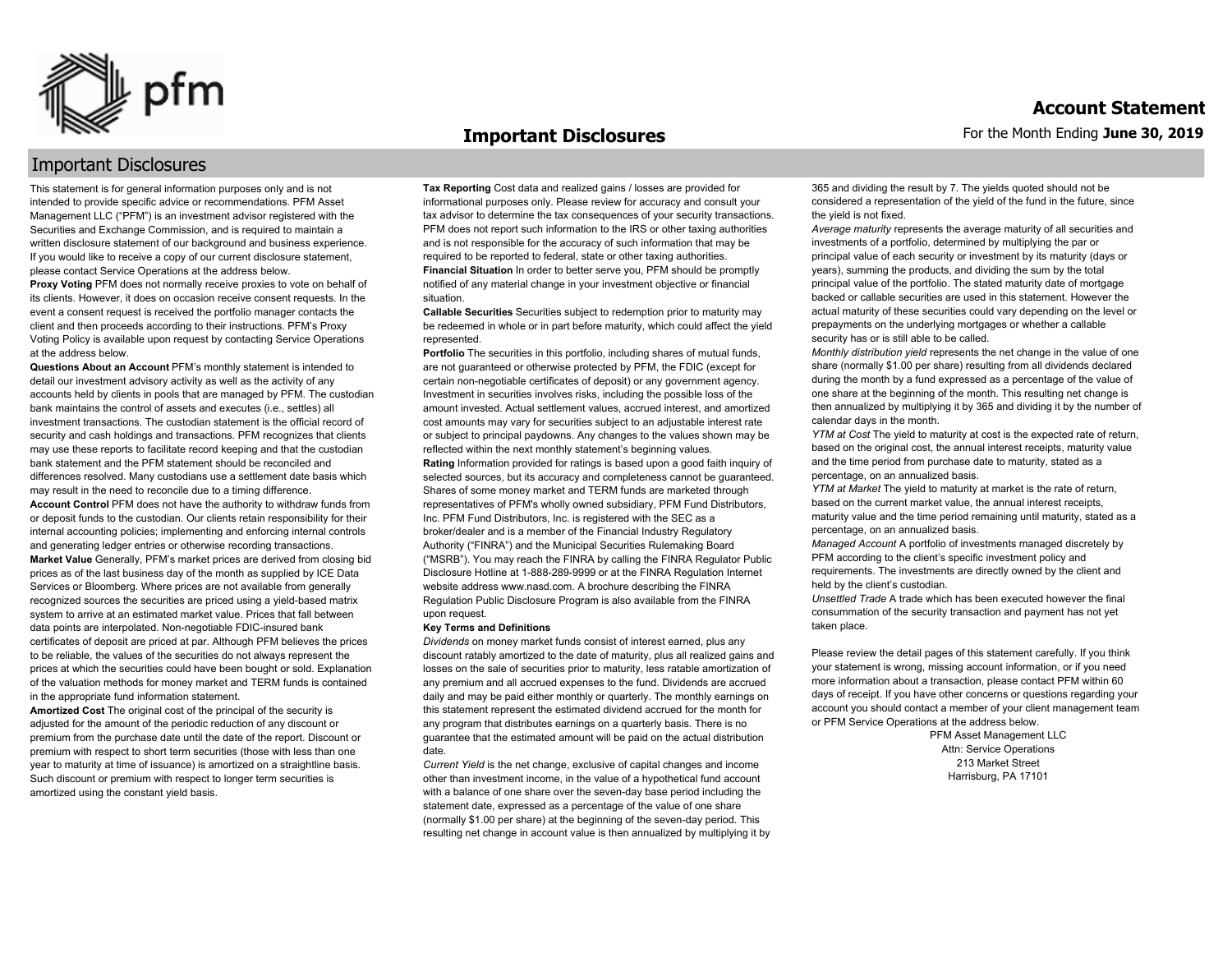

# **Managed Account Summary Statement** For the Month Ending June 30, 2019

| <b>Transaction Summary - Managed Account</b> | <b>Cash Transactions Summary - Managed Account</b> |                                                   |                    |
|----------------------------------------------|----------------------------------------------------|---------------------------------------------------|--------------------|
| <b>Opening Market Value</b>                  | \$123,489,648.68                                   | Maturities/Calls                                  | 0.00               |
| Maturities/Calls                             | (258, 634.82)                                      | Sale Proceeds                                     | 13,680,903.76      |
| <b>Principal Dispositions</b>                | (13,617,355.33)                                    | Coupon/Interest/Dividend Income                   | 200,593.80         |
| <b>Principal Acquisitions</b>                | 14,221,686.63                                      | Principal Payments                                | 258,634.82         |
| <b>Unsettled Trades</b>                      | 0.00                                               | <b>Security Purchases</b>                         | (14, 277, 094.38)  |
| Change in Current Value                      | 412,371.92                                         | Net Cash Contribution<br>Reconciling Transactions | 136,962.00<br>0.00 |
| <b>Closing Market Value</b>                  | \$124,247,717.08                                   |                                                   |                    |

| <b>Earnings Reconciliation (Cash Basis) - Managed Account</b>                              |                            | <b>Cash Balance</b>         |        |
|--------------------------------------------------------------------------------------------|----------------------------|-----------------------------|--------|
| Interest/Dividends/Coupons Received<br>Less Purchased Interest Related to Interest/Coupons | 264,142.23<br>(55, 407.75) | <b>Closing Cash Balance</b> | \$0.00 |
| Plus Net Realized Gains/Losses<br><b>Total Cash Basis Earnings</b>                         | 16,423.01<br>\$225,157.49  |                             |        |
| <b>Earnings Reconciliation (Accrual Basis)</b>                                             | <b>Total</b>               |                             |        |
| Ending Amortized Value of Securities                                                       | 123,017,325.64             |                             |        |
| <b>Ending Accrued Interest</b>                                                             | 677,197.04                 |                             |        |
| Plus Proceeds from Sales                                                                   | 13,680,903.76              |                             |        |
| Plus Proceeds of Maturities/Calls/Principal Payments                                       | 258,634.82                 |                             |        |
| Plus Coupons/Dividends Received                                                            | 200,593.80                 |                             |        |
| Less Cost of New Purchases                                                                 | (14, 277, 094.38)          |                             |        |
| Less Beginning Amortized Value of Securities                                               | (122, 646, 063.38)         |                             |        |
| Less Beginning Accrued Interest                                                            | (652,099.83)               |                             |        |
| <b>Total Accrual Basis Earnings</b>                                                        | \$259,397.47               |                             |        |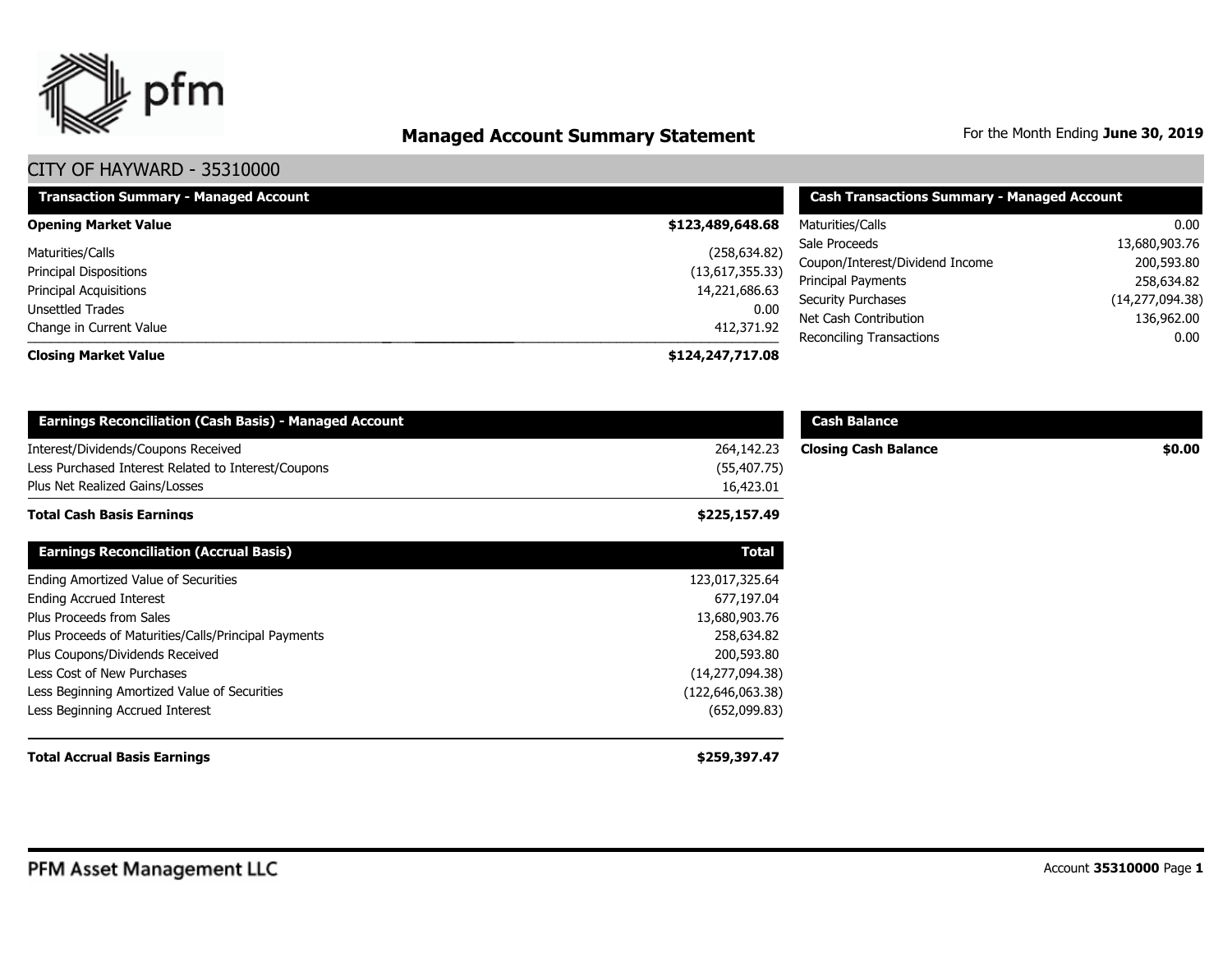

## **Portfolio Summary and Statistics** For the Month Ending June 30, 2019

## CITY OF HAYWARD - 35310000

| <b>Account Summary</b>                 |                  |                     |                |  |  |  |  |  |  |  |  |  |
|----------------------------------------|------------------|---------------------|----------------|--|--|--|--|--|--|--|--|--|
| <b>Description</b>                     | <b>Par Value</b> | <b>Market Value</b> | <b>Percent</b> |  |  |  |  |  |  |  |  |  |
| U.S. Treasury Bond / Note              | 67,325,000.00    | 67,676,635.81       | 54.47          |  |  |  |  |  |  |  |  |  |
| Supra-National Agency Bond / Note      | 7,485,000.00     | 7.546.323.87        | 6.07           |  |  |  |  |  |  |  |  |  |
| Municipal Bond / Note                  | 4,845,000,00     | 4,886,605.85        | 3.93           |  |  |  |  |  |  |  |  |  |
| Federal Agency Collateralized Mortgage | 12,332,315.18    | 12,463,477.76       | 10.03          |  |  |  |  |  |  |  |  |  |
| Obligation                             |                  |                     |                |  |  |  |  |  |  |  |  |  |
| Federal Agency Bond / Note             | 13,145,000.00    | 13,327,376.18       | 10.73          |  |  |  |  |  |  |  |  |  |
| Corporate Note                         | 7,480,000.00     | 7,573,598.75        | 6.10           |  |  |  |  |  |  |  |  |  |
| Certificate of Deposit                 | 6,000,000.00     | 6,050,395.14        | 4.87           |  |  |  |  |  |  |  |  |  |
| <b>Asset-Backed Security</b>           | 4,676,759.08     | 4,723,303.72        | 3.80           |  |  |  |  |  |  |  |  |  |
| <b>Managed Account Sub-Total</b>       | 123,289,074.26   | 124,247,717.08      | 100.00%        |  |  |  |  |  |  |  |  |  |
| <b>Accrued Interest</b>                |                  | 677,197.04          |                |  |  |  |  |  |  |  |  |  |
| <b>Total Portfolio</b>                 | 123,289,074.26   | 124,924,914.12      |                |  |  |  |  |  |  |  |  |  |

#### **Unsettled Trades 0.00 0.00**



#### **Sector Allocation**



54.47% US TSY Bond / Note

#### Yield to Maturity at Cost Yield to Maturity at Market Duration to Worst Weighted Average Days to Maturity 1.77 765 2.38% 1.92%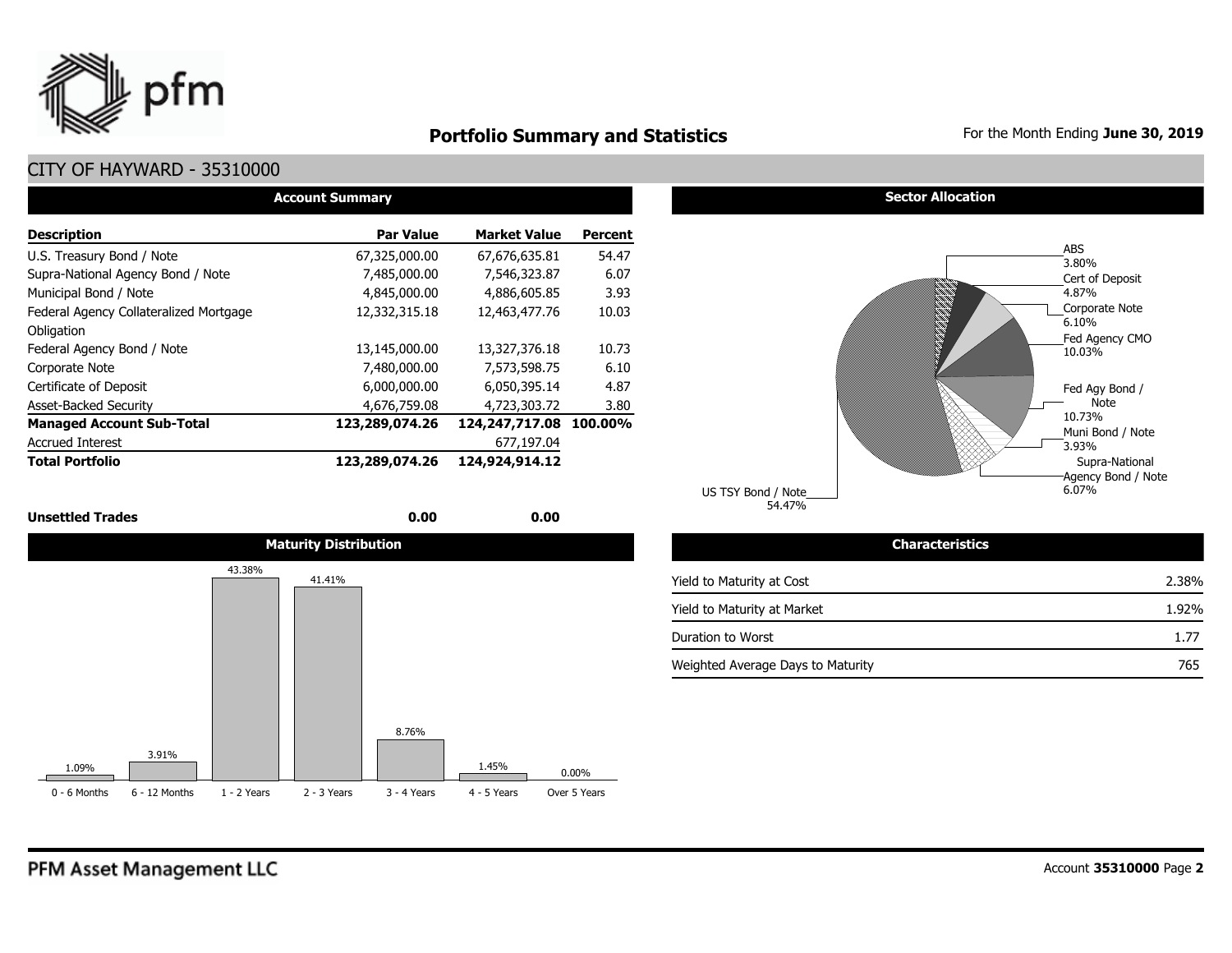## **Managed Account Issuer Summary** For the Month Ending June 30, 2019

## CITY OF HAYWARD - 35310000

pfm

| <b>Issuer Summary</b>                  |                     |                |
|----------------------------------------|---------------------|----------------|
|                                        | <b>Market Value</b> |                |
| <b>Issuer</b>                          | of Holdings         | <b>Percent</b> |
| <b>3M COMPANY</b>                      | 147,748.48          | 0.12           |
| ABBOTT LABORATORIES                    | 304,970.70          | 0.25           |
| ALLY AUTO RECEIVABLES TRUST            | 307,654.61          | 0.25           |
| AMERICAN EXPRESS CO                    | 610,554.40          | 0.49           |
| AMERICAN HONDA FINANCE                 | 599,278.20          | 0.48           |
| <b>BANK OF AMERICA CO</b>              | 589,286.10          | 0.47           |
| <b>BANK OF MONTREAL</b>                | 604,172.40          | 0.49           |
| <b>BANK OF NOVA SCOTIA</b>             | 605,032.80          | 0.49           |
| BMW FINANCIAL SERVICES NA LLC          | 126,633.63          | 0.10           |
| <b>CALIFORNIA ST</b>                   | 2,459,854.25        | 1.98           |
| CANADIAN IMPERIAL BANK OF COMMERCE     | 601,280.40          | 0.48           |
| CAPITAL ONE PRIME AUTO REC TRUST       | 176,982.59          | 0.14           |
| CARMAX AUTO OWNER TRUST                | 520,030.32          | 0.42           |
| CATERPILLAR INC                        | 331,463.93          | 0.27           |
| <b>CHARLES SCHWAB</b>                  | 239,550.54          | 0.19           |
| CITIGROUP INC                          | 303,111.30          | 0.24           |
| CREDIT AGRICOLE SA                     | 603,105.00          | 0.49           |
| <b>CREDIT SUISSE GROUP</b>             | 601,637.40          | 0.48           |
| <b>DEERE &amp; COMPANY</b>             | 303,528.30          | 0.24           |
| <b>FANNIE MAE</b>                      | 6,614,255.67        | 5.32           |
| FEDERAL HOME LOAN BANKS                | 8,641,680.76        | 6.96           |
| FIFTH THIRD AUTO TRUST                 | 217,390.99          | 0.17           |
| FORD CREDIT AUTO LEASE TRUST           | 480,113.42          | 0.39           |
| FORD CREDIT AUTO OWNER TRUST           | 203,957.46          | 0.16           |
| <b>FREDDIE MAC</b>                     | 10,534,917.51       | 8.48           |
| <b>GM FINANCIAL AUTO LEASING TRUST</b> | 373,926.54          | 0.30           |
| <b>GM FINANCIAL SECURITIZED TERM</b>   | 349,729.02          | 0.28           |
| <b>GOLDMAN SACHS GROUP INC</b>         | 605,737.20          | 0.49           |
| HARLEY-DAVIDSON MOTORCYCLE TRUST       | 299,976.00          | 0.24           |
| HOME DEPOT INC                         | 180,604.38          | 0.15           |
| HONDA AUTO RECEIVABLES                 | 312,063.89          | 0.25           |
| <b>HYUNDAI AUTO RECEIVABLES</b>        | 578,980.15          | 0.47           |

#### **Credit Quality (S&P Ratings)**



PFM Asset Management LLC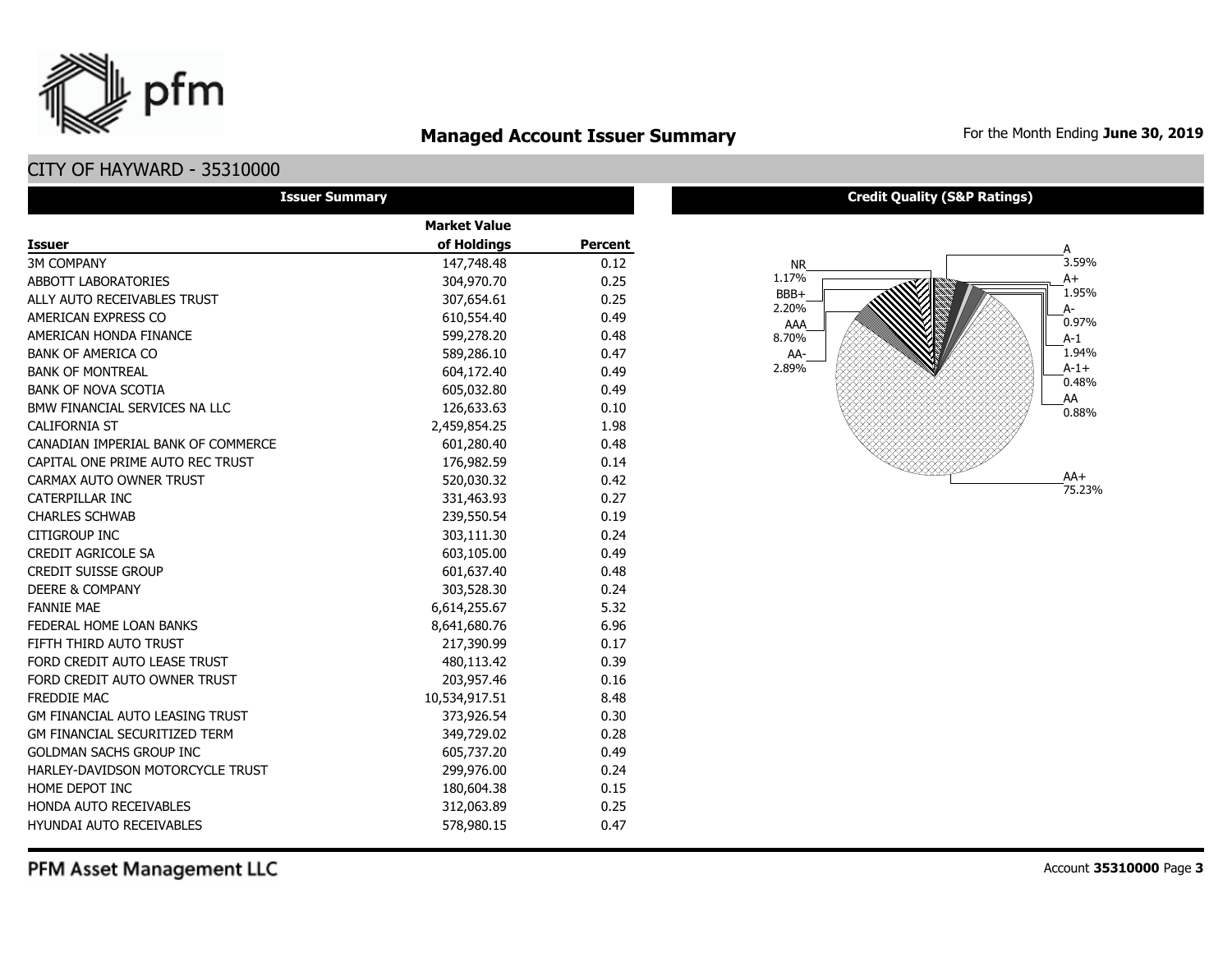

# **Managed Account Issuer Summary** For the Month Ending June 30, 2019

|                                          | <b>Market Value</b> |                |
|------------------------------------------|---------------------|----------------|
| <b>Issuer</b>                            | of Holdings         | <b>Percent</b> |
| INTER-AMERICAN DEVELOPMENT BANK          | 2,636,232.80        | 2.12           |
| INTERNATIONAL FINANCE CORPORATION        | 1,863,073.95        | 1.50           |
| INTL BANK OF RECONSTRUCTION AND DEV      | 3,047,017.12        | 2.45           |
| JOHN DEERE OWNER TRUST                   | 56,197.30           | 0.05           |
| JP MORGAN CHASE & CO                     | 613,179.60          | 0.49           |
| MITSUBISHI UFJ FINANCIAL GROUP INC       | 609,244.14          | 0.49           |
| <b>MORGAN STANLEY</b>                    | 603,709.50          | 0.49           |
| NATIONAL RURAL UTILITIES CO FINANCE CORP | 252,960.00          | 0.20           |
| NISSAN AUTO LEASE TRUST                  | 227,972.54          | 0.18           |
| NISSAN AUTO RECEIVABLES                  | 419,357.64          | 0.34           |
| NORDEA BANK AB                           | 602,155.80          | 0.48           |
| PACCAR FINANCIAL CORP                    | 300,350.42          | 0.24           |
| ROYAL BANK OF CANADA                     | 611,857.80          | 0.49           |
| STATE OF CONNECTICUT                     | 1,338,365.20        | 1.08           |
| SUMITOMO MITSUI FINANCIAL GROUP INC      | 609,254.40          | 0.49           |
| SUNTRUST BANKS INC                       | 302,189.10          | 0.24           |
| TOYOTA MOTOR CORP                        | 442,361.12          | 0.36           |
| <b>UBS AG</b>                            | 602,655.00          | 0.49           |
| UNITED PARCEL SERVICE INC                | 301,808.70          | 0.24           |
| UNITED STATES TREASURY                   | 67,676,635.81       | 54.48          |
| UNIVERSITY OF CALIFORNIA                 | 1,088,386.40        | 0.88           |
| <b>US BANCORP</b>                        | 613,544.40          | 0.49           |
| <b>Total</b>                             | \$124,247,717.08    | 100.00%        |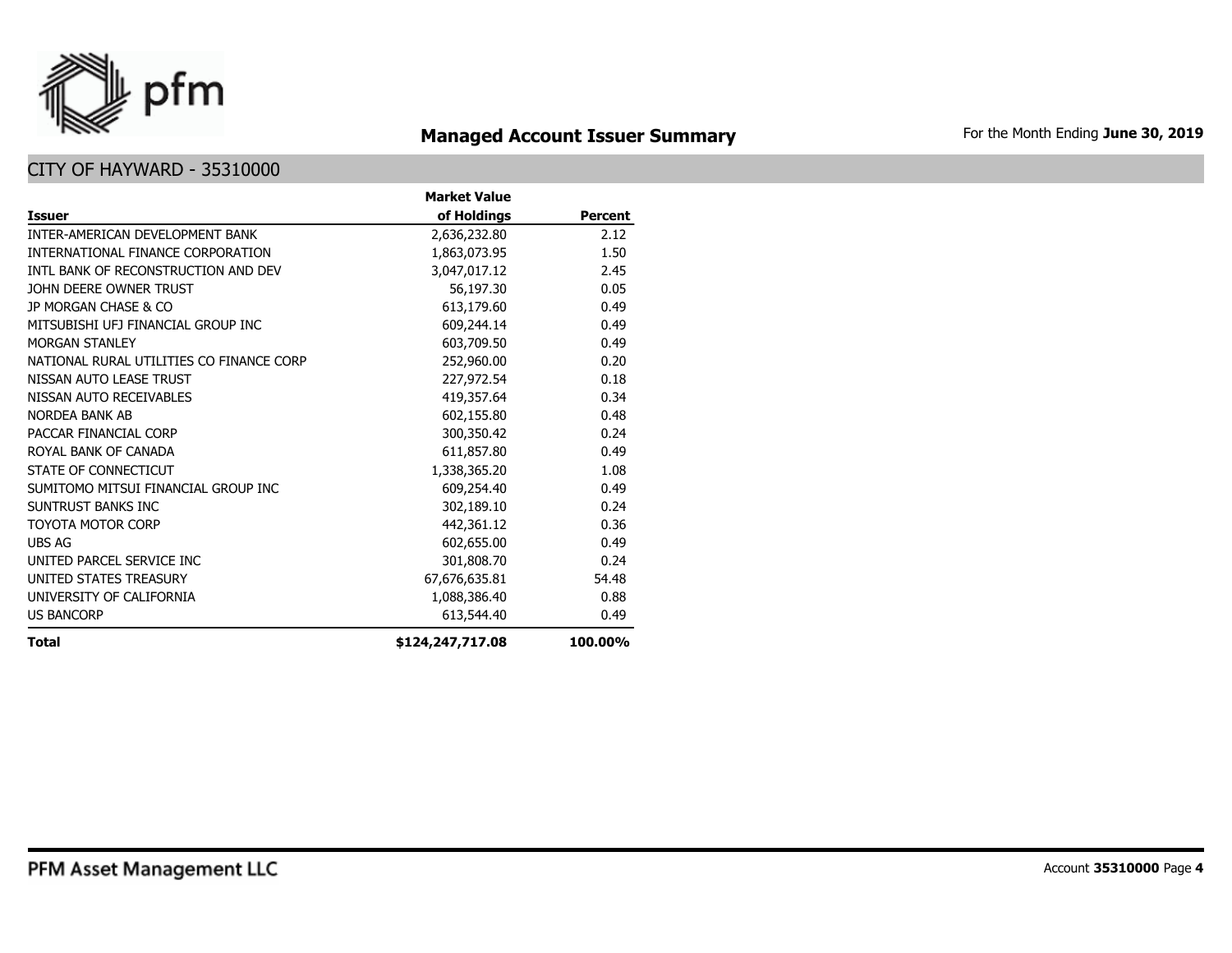

| <b>Security Type/Description</b><br><b>Dated Date/Coupon/Maturity</b> | <b>CUSIP</b> | Par              | <b>S&amp;P</b><br>Rating | Moody's<br>Rating | <b>Trade</b><br><b>Date</b> | <b>Settle</b><br><b>Date</b> | <b>Original</b><br>Cost | <b>YTM</b><br>at Cost | <b>Accrued</b><br><b>Interest</b> | <b>Amortized</b><br>Cost | <b>Market</b><br><b>Value</b> |
|-----------------------------------------------------------------------|--------------|------------------|--------------------------|-------------------|-----------------------------|------------------------------|-------------------------|-----------------------|-----------------------------------|--------------------------|-------------------------------|
| <b>U.S. Treasury Bond / Note</b>                                      |              |                  |                          |                   |                             |                              |                         |                       |                                   |                          |                               |
| <b>US TREASURY NOTES</b><br>DTD 06/30/2015 1.625% 06/30/2020          | 912828XH8    | 6,450,000.00 AA+ |                          | Aaa               | 06/26/17                    | 06/28/17                     | 6,473,179.69            | 1.50                  | 284.82                            | 6,457,807.92             | 6,428,837.55                  |
| US TREASURY NOTES<br>DTD 07/31/2015 1.625% 07/31/2020                 | 912828XM7    | 2,750,000.00 AA+ |                          | Aaa               | 07/05/17                    | 07/05/17                     | 2,750,537.11            | 1.62                  | 18,640.37                         | 2,750,196.30             | 2,740,870.00                  |
| <b>US TREASURY NOTES</b><br>DTD 08/31/2015 1.375% 08/31/2020          | 912828L32    | 1,275,000.00 AA+ |                          | Aaa               | 08/31/17                    | 09/01/17                     | 1,272,559.57            | -1.44                 | 5,859.63                          | 1,274,038.70             | 1,267,130.70                  |
| US TREASURY NOTES<br>DTD 11/30/2015 1.625% 11/30/2020                 | 912828M98    | 500,000.00 AA+   |                          | Aaa               | 10/31/17                    | 10/31/17                     | 498,125.00              | 1.75                  | 688.18                            | 499,127.77               | 498,418.00                    |
| <b>US TREASURY NOTES</b><br>DTD 11/30/2015 1.625% 11/30/2020          | 912828M98    | 3,600,000.00 AA+ |                          | Aaa               | 11/01/17                    | 11/03/17                     | 3,584,390.63            | 1.77                  | 4,954.92                          | 3,592,716.80             | 3,588,609.60                  |
| <b>US TREASURY NOTES</b><br>DTD 12/31/2015 1.750% 12/31/2020          | 912828N48    | 4,600,000.00 AA+ |                          | Aaa               | 12/01/17                    | 12/05/17                     | 4,578,078.13            | 1.91                  | 218.75                            | 4,589,162.35             | 4,593,891.20                  |
| US TREASURY NOTES<br>DTD 01/31/2016 1.375% 01/31/2021                 | 912828N89    | 400,000.00 AA+   |                          | Aaa               | 02/02/18                    | 02/02/18                     | 388,718.75              | 2.36                  | 2,294.20                          | 393,939.86               | 397,187.60                    |
| <b>US TREASURY NOTES</b><br>DTD 01/31/2016 1.375% 01/31/2021          | 912828N89    | 450,000.00 AA+   |                          | Aaa               | 12/27/17                    | 12/28/17                     | 441,052.73              | 2.04                  | 2,580.97                          | 445,352.31               | 446,836.05                    |
| <b>US TREASURY NOTES</b><br>DTD 01/31/2016 1.375% 01/31/2021          | 912828N89    | 3,500,000.00 AA+ |                          | Aaa               | 01/02/18                    | 01/04/18                     | 3,430,000.00            | 2.05                  | 20,074.24                         | 3,463,416.36             | 3,475,391.50                  |
| <b>US TREASURY NOTES</b><br>DTD 02/29/2016 1.125% 02/28/2021          | 912828P87    | 625,000.00 AA+   |                          | Aaa               | 02/07/18                    | 02/08/18                     | 602,319.34              | 2.36                  | 2,350.12                          | 612,438.56               | 617,944.38                    |
| <b>US TREASURY NOTES</b><br>DTD 02/29/2016 1.125% 02/28/2021          | 912828P87    | 3,100,000.00 AA+ |                          | Aaa               | 02/15/18                    | 02/16/18                     | 2,983,628.91            | 2.42                  | 11,656.59                         | 3,035,071.80             | 3,065,004.10                  |
| <b>US TREASURY NOTES</b><br>DTD 05/15/2018 2.625% 05/15/2021          | 9128284P2    | 2,350,000.00 AA+ |                          | Aaa               | 02/28/19                    | 02/28/19                     | 2,354,957.03            | 2.53                  | 7,878.57                          | 2,354,256.11             | 2,386,260.50                  |
| <b>US TREASURY NOTES</b><br>DTD 05/15/2018 2.625% 05/15/2021          | 9128284P2    | 4,200,000.00 AA+ |                          | Aaa               | 02/08/19                    | 02/11/19                     | 4,216,242.19            | 2.45                  | 14,080.84                         | 4,213,602.50             | 4,264,806.00                  |
| <b>US TREASURY NOTES</b><br>DTD 06/02/2014 2.000% 05/31/2021          | 912828WN6    | 3,225,000.00 AA+ |                          | Aaa               | 06/04/18                    | 06/06/18                     | 3,167,680.66            | 2.62                  | 5,463.11                          | 3,187,707.13             | 3,238,857.83                  |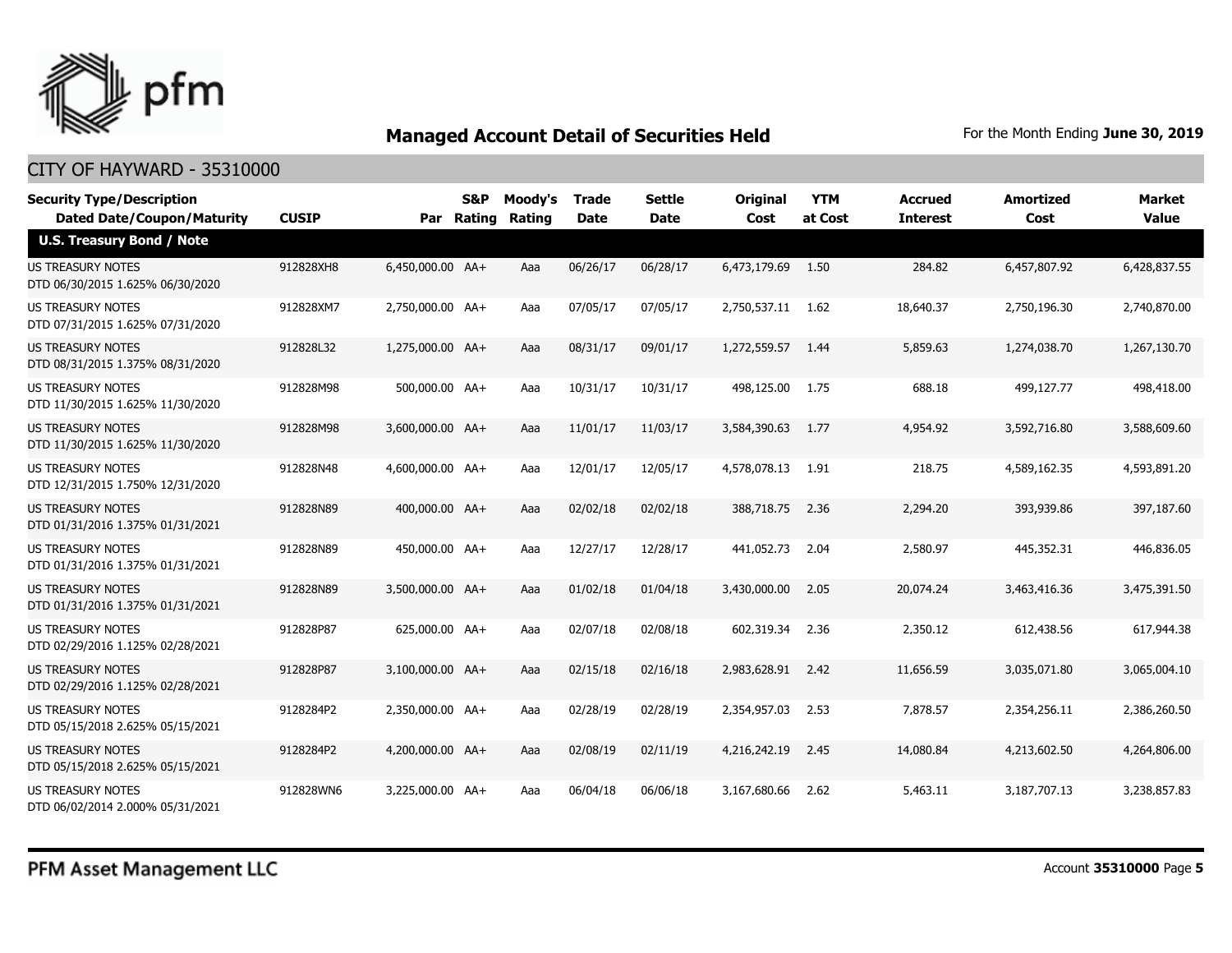

### CITY OF HAYWARD - 35310000

| <b>Security Type/Description</b><br><b>Dated Date/Coupon/Maturity</b>                  | <b>CUSIP</b> |                  | <b>S&amp;P</b><br>Par Rating | Moody's<br>Rating | <b>Trade</b><br><b>Date</b> | <b>Settle</b><br><b>Date</b> | <b>Original</b><br>Cost | <b>YTM</b><br>at Cost | <b>Accrued</b><br><b>Interest</b> | <b>Amortized</b><br>Cost | <b>Market</b><br><b>Value</b> |
|----------------------------------------------------------------------------------------|--------------|------------------|------------------------------|-------------------|-----------------------------|------------------------------|-------------------------|-----------------------|-----------------------------------|--------------------------|-------------------------------|
| <b>U.S. Treasury Bond / Note</b>                                                       |              |                  |                              |                   |                             |                              |                         |                       |                                   |                          |                               |
| <b>US TREASURY NOTES</b><br>DTD 06/30/2014 2.125% 06/30/2021                           | 912828WR7    | 1,500,000.00 AA+ |                              | Aaa               | 07/03/18                    | 07/06/18                     | 1,477,031.25            | 2.66                  | 86.62                             | 1,484,427.51             | 1,510,782.00                  |
| <b>US TREASURY NOTES</b><br>DTD 08/15/2018 2.750% 08/15/2021                           | 9128284W7    | 1,575,000.00 AA+ |                              | Aaa               | 09/05/18                    | 09/07/18                     | 1,576,291.99            | 2.72                  | 16,272.10                         | 1,575,955.93             | 1,607,545.80                  |
| <b>US TREASURY NOTES</b><br>DTD 08/15/2018 2.750% 08/15/2021                           | 9128284W7    | 1,725,000.00 AA+ |                              | Aaa               | 09/26/18                    | 09/28/18                     | 1,717,655.27            | 2.91                  | 17,821.82                         | 1,719,549.47             | 1,760,645.40                  |
| <b>US TREASURY NOTES</b><br>DTD 01/15/2019 2.500% 01/15/2022                           | 9128285V8    | 1,500,000.00 AA+ |                              | Aaa               | 02/08/19                    | 02/11/19                     | 1,502,988.28            | 2.43                  | 17,299.72                         | 1,502,616.26             | 1,528,359.00                  |
| US TREASURY NOTES<br>DTD 01/15/2019 2.500% 01/15/2022                                  | 9128285V8    | 6,000,000.00 AA+ |                              | Aaa               | 01/29/19                    | 01/31/19                     | 5,991,328.13            | 2.55                  | 69,198.90                         | 5,992,543.26             | 6,113,436.00                  |
| <b>US TREASURY NOTES</b><br>DTD 01/31/2017 1.875% 01/31/2022                           | 912828V72    | 8,750,000.00 AA+ |                              | Aaa               | 01/07/19                    | 01/09/19                     | 8,590,722.66            | 2.50                  | 68,434.91                         | 8,614,827.03             | 8,780,765.00                  |
| <b>US TREASURY NOTES</b><br>DTD 02/15/2019 2.500% 02/15/2022                           | 9128286C9    | 2,350,000.00 AA+ |                              | Aaa               | 03/01/19                    | 03/05/19                     | 2,347,429.69            | 2.54                  | 22,071.82                         | 2,347,715.02             | 2,396,172.80                  |
| <b>US TREASURY NOTES</b><br>DTD 02/15/2019 2.500% 02/15/2022                           | 9128286C9    | 2,500,000.00 AA+ |                              | Aaa               | 04/01/19                    | 04/03/19                     | 2,514,550.78            | 2.29                  | 23,480.66                         | 2,513,359.38             | 2,549,120.00                  |
| <b>US TREASURY NOTES</b><br>DTD 07/31/2017 1.875% 07/31/2022                           | 9128282P4    | 4,400,000.00 AA+ |                              | Aaa               | 06/03/19                    | 06/05/19                     | 4,403,609.38            | 1.85                  | 34,412.98                         | 4,403,547.37             | 4,419,764.80                  |
| <b>Security Type Sub-Total</b>                                                         |              | 67,325,000.00    |                              |                   |                             |                              | 66,863,077.17           | 2.21                  | 366,104.84                        | 67,023,375.70            | 67,676,635.81                 |
| <b>Supra-National Agency Bond / Note</b>                                               |              |                  |                              |                   |                             |                              |                         |                       |                                   |                          |                               |
| INTL BANK OF RECONSTRUCTION AND DEV<br><b>NOTE</b><br>DTD 09/19/2017 1.561% 09/12/2020 | 45905UP32    | 1,225,000.00 AAA |                              | Aaa               | 09/12/17                    | 09/19/17                     | 1,222,060.00            | 1.64                  | 5,789.79                          | 1,223,801.69             | 1,218,841.93                  |
| INTER-AMERICAN DEVELOPMENT BANK<br>DTD 11/08/2013 2.125% 11/09/2020                    | 4581X0CD8    | 1,215,000.00 AAA |                              | Aaa               | 10/02/17                    | 10/10/17                     | 1,226,261.96            | 1.81                  | 3,729.38                          | 1,220,034.75             | 1,218,013.20                  |
| INTERNATIONAL FINANCE CORPORATION<br><b>NOTE</b><br>DTD 03/16/2018 2.635% 03/09/2021   | 45950VLQ7    | 1,850,000.00 AAA |                              | Aaa               | 03/09/18                    | 03/16/18                     | 1,848,612.50            | 2.66                  | 15,165.89                         | 1,849,197.32             | 1,863,073.95                  |

PFM Asset Management LLC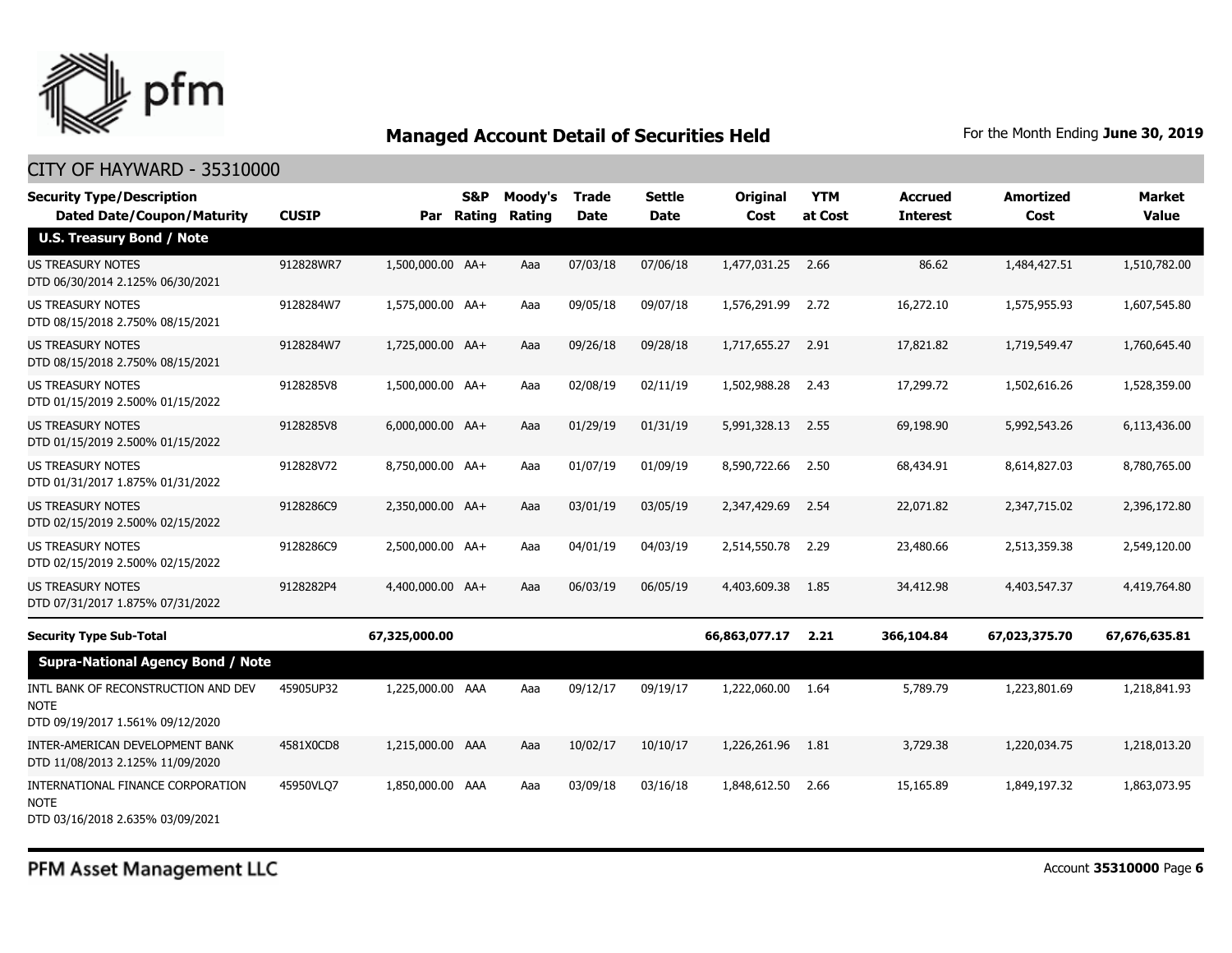

| <b>Security Type/Description</b><br><b>Dated Date/Coupon/Maturity</b>                  | <b>CUSIP</b> | Par              | S&P<br>Rating | Moody's<br>Rating | <b>Trade</b><br><b>Date</b> | <b>Settle</b><br>Date | <b>Original</b><br>Cost | <b>YTM</b><br>at Cost | <b>Accrued</b><br><b>Interest</b> | <b>Amortized</b><br>Cost | <b>Market</b><br><b>Value</b> |
|----------------------------------------------------------------------------------------|--------------|------------------|---------------|-------------------|-----------------------------|-----------------------|-------------------------|-----------------------|-----------------------------------|--------------------------|-------------------------------|
| <b>Supra-National Agency Bond / Note</b>                                               |              |                  |               |                   |                             |                       |                         |                       |                                   |                          |                               |
| INTER-AMERICAN DEVELOPMENT BANK<br><b>NOTE</b><br>DTD 04/19/2018 2.625% 04/19/2021     | 4581X0DB1    | 1,400,000.00 AAA |               | Aaa               | 04/12/18                    | 04/19/18              | 1,396,920.00            | 2.70                  | 7,350.00                          | 1,398,123.15             | 1,418,219.60                  |
| INTL BANK OF RECONSTRUCTION AND DEV<br><b>NOTE</b><br>DTD 07/25/2018 2.750% 07/23/2021 | 459058GH0    | 1,795,000.00 AAA |               | Aaa               | 07/18/18                    | 07/25/18              | 1,790,799.70            | 2.83                  | 21,664.65                         | 1,792,070.34             | 1,828,175.19                  |
| <b>Security Type Sub-Total</b>                                                         |              | 7,485,000.00     |               |                   |                             |                       | 7,484,654.16            | 2.41                  | 53,699.71                         | 7,483,227.25             | 7,546,323.87                  |
| <b>Municipal Bond / Note</b>                                                           |              |                  |               |                   |                             |                       |                         |                       |                                   |                          |                               |
| CT ST TXBL GO BONDS<br>DTD 08/17/2016 1.300% 08/15/2019                                | 20772J3D2    | 1,340,000.00     | A             | A1                | 08/03/16                    | 08/17/16              | 1,342,894.40            | 1.23                  | 6,580.89                          | 1,340,119.93             | 1,338,365.20                  |
| UNIV OF CAL TXBL REV BOND<br>DTD 05/18/2017 1.900% 05/15/2020                          | 91412GS89    | 625,000.00       | AA            | Aa2               | 05/05/17                    | 05/18/17              | 625,000.00              | 1.90                  | 1,517.36                          | 625,000.00               | 624,250.00                    |
| CA ST TXBL GO BONDS<br>DTD 04/27/2017 2.625% 04/01/2021                                | 13063DAC2    | 1,000,000.00 AA- |               | Aa3               | 02/12/19                    | 02/14/19              | 997,000.00              | 2.77                  | 6,562.50                          | 997.538.61               | 1,012,610.00                  |
| CA ST TXBL GO BONDS<br>DTD 04/25/2018 2.800% 04/01/2021                                | 13063DGA0    | 1,425,000.00 AA- |               | Aa3               | 04/18/18                    | 04/25/18              | 1,425,057.00            | 2.80                  | 9,975.00                          | 1,425,024.94             | 1,447,244.25                  |
| UNIV OF CAL TXBL REV BONDS<br>DTD 06/05/2018 3.029% 05/15/2021                         | 91412HBH5    | 455,000.00       | AA            | Aa2               | 05/23/18                    | 06/05/18              | 455,000.00              | 3.03                  | 1,761.03                          | 455,000.00               | 464,136.40                    |
| <b>Security Type Sub-Total</b>                                                         |              | 4,845,000.00     |               |                   |                             |                       | 4,844,951.40            | 2.27                  | 26,396.78                         | 4,842,683.48             | 4,886,605.85                  |
| <b>Federal Agency Collateralized Mortgage Obligation</b>                               |              |                  |               |                   |                             |                       |                         |                       |                                   |                          |                               |
| FANNIE MAE SERIES 2015-M13 ASQ2<br>DTD 10/01/2015 1.646% 09/01/2019                    | 3136AQDQ0    | 2,039.25 AA+     |               | Aaa               | 10/07/15                    | 10/30/15              | 2,059.67                | 1.08                  | 2.80                              | 2,039.25                 | 2,035.48                      |
| FREDDIE MAC SERIES 4459 NB<br>DTD 04/01/2015 4.500% 01/01/2020                         | 3137BHU39    | 230.79 AA+       |               | Aaa               | 06/08/15                    | 06/11/15              | 241.97                  | 0.77                  | 0.87                              | 231.87                   | 231.70                        |
| <b>FHMS K006 A2</b><br>DTD 04/01/2010 4.251% 01/25/2020                                | 31398VJ98    | 1,200,883.62 AA+ |               | Aaa               | 06/12/18                    | 06/15/18              | 1,225,276.57            | 1.57                  | 4,254.13                          | 1,209,022.82             | 1,205,365.44                  |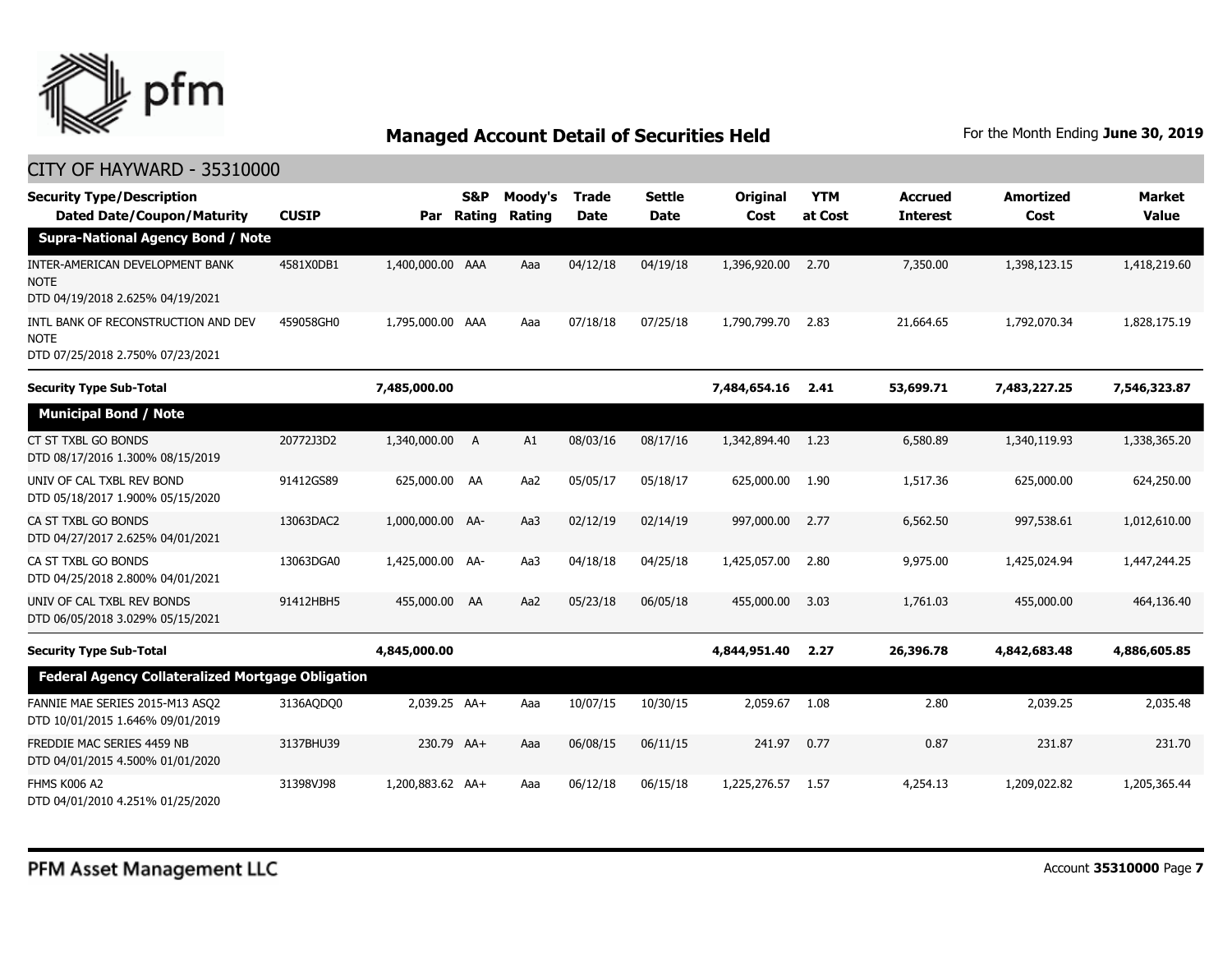

| <b>Security Type/Description</b><br><b>Dated Date/Coupon/Maturity</b> | <b>CUSIP</b> |                  | S&P<br>Par Rating | Moody's<br>Rating | <b>Trade</b><br><b>Date</b> | <b>Settle</b><br><b>Date</b> | <b>Original</b><br>Cost | <b>YTM</b><br>at Cost | <b>Accrued</b><br><b>Interest</b> | <b>Amortized</b><br>Cost | <b>Market</b><br><b>Value</b> |
|-----------------------------------------------------------------------|--------------|------------------|-------------------|-------------------|-----------------------------|------------------------------|-------------------------|-----------------------|-----------------------------------|--------------------------|-------------------------------|
| <b>Federal Agency Collateralized Mortgage Obligation</b>              |              |                  |                   |                   |                             |                              |                         |                       |                                   |                          |                               |
| FNMA SERIES 2015-M12 FA<br>DTD 09/01/2015 2.914% 04/01/2020           | 3136AP3Z3    | 21,477.82 AA+    |                   | Aaa               | 09/10/15                    | 09/30/15                     | 21,470.09               | 0.54                  | 52.16                             | 21,477.82                | 21,443.75                     |
| FHLMC SERIES K013 A1<br>DTD 05/01/2011 2.902% 08/25/2020              | 3137AA4V2    | 337,875.98 AA+   |                   | Aaa               | 06/23/17                    | 06/28/17                     | 344,303.53              | 1.60                  | 817.10                            | 339,439.17               | 338,339.48                    |
| <b>FHMS K714 A2</b><br>DTD 01/01/2014 3.034% 10/25/2020               | 3137B6ZM6    | 864,676.56 AA+   |                   | Aaa               | 09/21/17                    | 09/26/17                     | 888,691.61              | - 1.15                | 2,186.19                          | 874,848.06               | 870,399.51                    |
| FNA 2018-M5 A2<br>DTD 04/01/2018 3.560% 09/25/2021                    | 3136B1XP4    | 628,464.63 AA+   |                   | Aaa               | 04/11/18                    | 04/30/18                     | 640,965.43 2.27         |                       | 1,864.45                          | 636,587.14               | 640,813.52                    |
| FHMS KJ23 A1<br>DTD 12/01/2018 3.174% 03/01/2022                      | 3137FKK70    | 1,200,327.20 AA+ |                   | Aaa               | 12/07/18                    | 12/14/18                     | 1,200,317.59            | 3.05                  | 3,174.87                          | 1,200,317.60             | 1,224,094.88                  |
| FHMS K019 A2<br>DTD 08/01/2012 2.272% 03/25/2022                      | 3137ASNJ9    | 600,000.00 AA+   |                   | Aaa               | 03/29/19                    | 04/03/19                     | 595,570.31 2.65         |                       | 1,136.00                          | 595,836.19               | 602,650.50                    |
| FHMS K023 A1<br>DTD 12/01/2012 1.583% 04/25/2022                      | 3137AWQG3    | 86,498.00 AA+    |                   | Aaa               | 03/06/18                    | 03/09/18                     | 84,619.36               | 2.58                  | 114.11                            | 85,151.31                | 85,744.94                     |
| FHMS K023 A1<br>DTD 12/01/2012 1.583% 04/25/2022                      | 3137AWQG3    | 379,747.30 AA+   |                   | Aaa               | 07/12/18                    | 07/17/18                     | 370,149.79              | 2.87                  | 500.95                            | 372,267.48               | 376,441.18                    |
| FHMS K023 A1<br>DTD 12/01/2012 1.583% 04/25/2022                      | 3137AWQG3    | 780.591.66 AA+   |                   | Aaa               | 03/07/18                    | 03/09/18                     | 763,516.22 2.59         |                       | 1,029.73                          | 768,352.54               | 773,795.75                    |
| FHLMC MULTIFAMILY STRUCTURED P<br>DTD 11/01/2015 2.716% 06/25/2022    | 3137BLUR7    | 600,000.00 AA+   |                   | Aaa               | 03/13/19                    | 03/18/19                     | 599,253.52              | 2.68                  | 1,358.00                          | 599,253.52               | 608,844.90                    |
| FHLMC MULTIFAMILY STRUCTURED P<br>DTD 12/01/2012 2.355% 07/25/2022    | 3137AVXN2    | 570,000.00 AA+   |                   | Aaa               | 06/12/19                    | 06/17/19                     | 572,092.97              | 2.03                  | 1,118.63                          | 572,092.97               | 575,236.36                    |
| FHLMC MULTIFAMILY STRUCTURED P<br>DTD 12/01/2012 2.355% 07/25/2022    | 3137AVXN2    | 1,227,386.00 AA+ |                   | Aaa               | 03/28/19                    | 04/02/19                     | 1,222,591.52            | 2.49                  | 2,408.75                          | 1,222,791.66             | 1,238,661.50                  |
| FHLMC MULTIFAMILY STRUCTURED P<br>DTD 05/01/2013 2.510% 11/25/2022    | 3137B1BS0    | 1,065,000.00 AA+ |                   | Aaa               | 06/12/19                    | 06/17/19                     | 1,074,318.75            | 1.92                  | 2,227.63                          | 1,074,318.75             | 1,080,536.01                  |
| <b>FANNIEMAE-ACES</b><br>DTD 02/01/2013 2.509% 11/25/2022             | 3136ACGJ4    | 1,250,000.00 AA+ |                   | Aaa               | 06/24/19                    | 06/27/19                     | 1,265,429.69            | 1.70                  | 2,613.05                          | 1,265,429.69             | 1,264,267.50                  |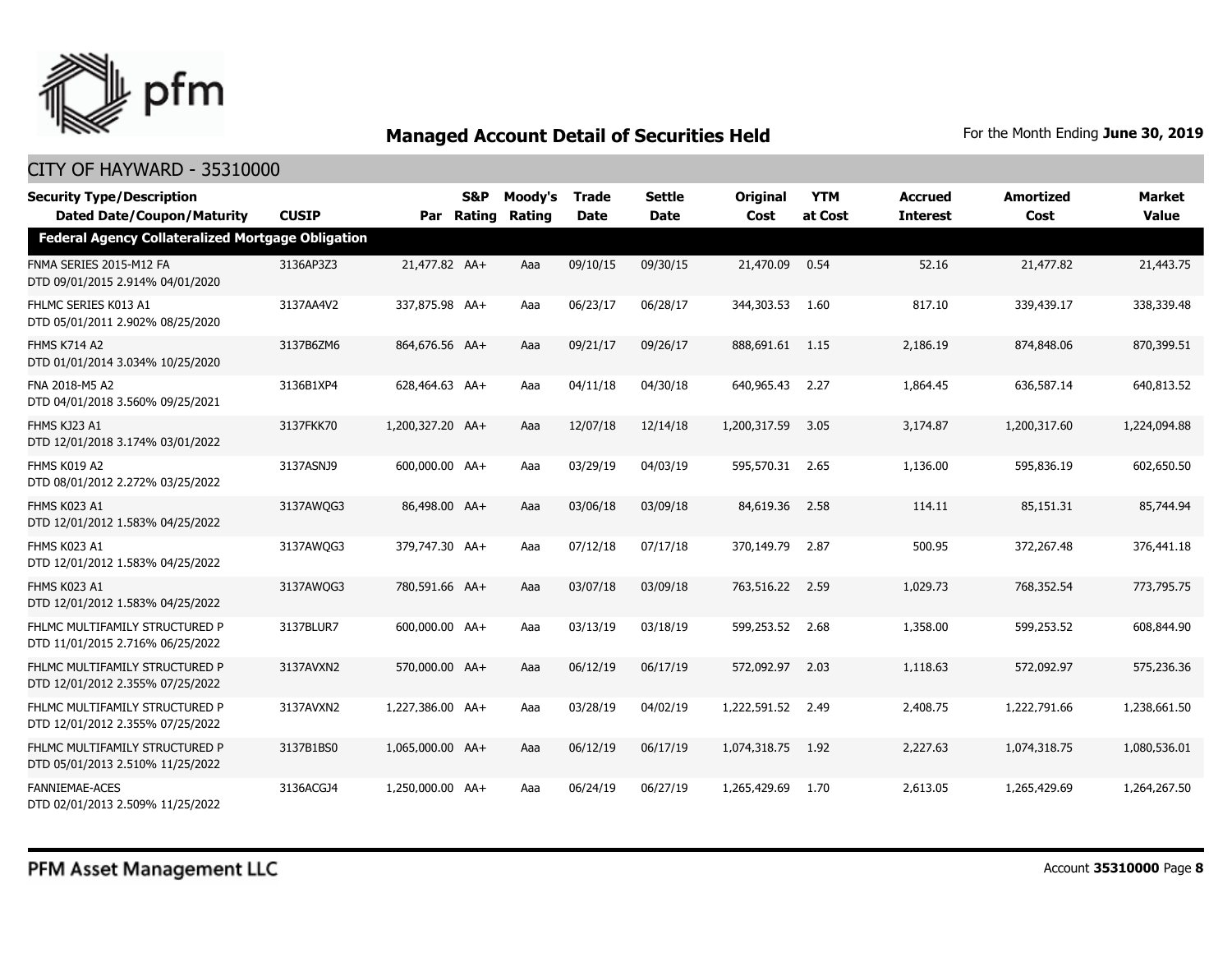

### CITY OF HAYWARD - 35310000

| <b>Security Type/Description</b><br><b>Dated Date/Coupon/Maturity</b>           | <b>CUSIP</b> | Par              | S&P<br><b>Rating</b> | Moody's<br>Rating | <b>Trade</b><br><b>Date</b> | Settle<br><b>Date</b> | Original<br>Cost | <b>YTM</b><br>at Cost | <b>Accrued</b><br><b>Interest</b> | Amortized<br>Cost | <b>Market</b><br><b>Value</b> |
|---------------------------------------------------------------------------------|--------------|------------------|----------------------|-------------------|-----------------------------|-----------------------|------------------|-----------------------|-----------------------------------|-------------------|-------------------------------|
| <b>Federal Agency Collateralized Mortgage Obligation</b>                        |              |                  |                      |                   |                             |                       |                  |                       |                                   |                   |                               |
| <b>FHMS J22F A1</b><br>DTD 11/01/2018 3.454% 05/25/2023                         | 3137FJYA1    | 995,028.22 AA+   |                      | Aaa               | 11/07/18                    | 11/19/18              | 995,001.37 3.28  |                       | 2,864.02                          | 995,001.35        | 1,023,695.98                  |
| FHMS KP05 A<br>DTD 12/01/2018 3.203% 07/01/2023                                 | 3137FKK39    | 522,088.15 AA+   |                      | Aaa               | 12/07/18                    | 12/17/18              | 522,086.57       | 3.11                  | 1,393.54                          | 522,086.58        | 530,879.38                    |
| <b>Security Type Sub-Total</b>                                                  |              | 12,332,315.18    |                      |                   |                             |                       | 12,387,956.53    | 2.30                  | 29,116.98                         | 12,356,545.77     | 12,463,477.76                 |
| <b>Federal Agency Bond / Note</b>                                               |              |                  |                      |                   |                             |                       |                  |                       |                                   |                   |                               |
| <b>FANNIE MAE NOTES</b><br>DTD 06/25/2018 2.750% 06/22/2021                     | 3135G0U35    | 1,745,000.00 AA+ |                      | Aaa               | 06/22/18                    | 06/25/18              | 1,744,598.65     | 2.76                  | 1,199.69                          | 1,744,729.61      | 1,776,509.47                  |
| FEDERAL HOME LOAN BANKS NOTES<br>(CALLABLE)<br>DTD 09/20/2018 3.000% 09/20/2021 | 3130AEXV7    | 1,825,000.00 AA+ |                      | Aaa               | 09/13/18                    | 09/20/18              | 1,825,000.00     | 3.00                  | 15,360.42                         | 1,825,000.00      | 1,827,491.13                  |
| FEDERAL HOME LOAN BANKS NOTES<br>DTD 10/12/2018 3.000% 10/12/2021               | 3130AF5B9    | 2,425,000.00 AA+ |                      | Aaa               | 11/02/18                    | 11/06/18              | 2,423,593.50     | 3.02                  | 15,964.58                         | 2,423,921.00      | 2,489,592.30                  |
| <b>FANNIE MAE NOTES</b><br>DTD 01/11/2019 2.625% 01/11/2022                     | 3135G0U92    | 1,200,000.00 AA+ |                      | Aaa               | 01/29/19                    | 01/31/19              | 1,200,312.00     | 2.62                  | 14,875.00                         | 1,200,277.33      | 1,224,920.40                  |
| <b>FANNIE MAE NOTES</b><br>DTD 01/11/2019 2.625% 01/11/2022                     | 3135G0U92    | 1,650,000.00 AA+ |                      | Aaa               | 01/09/19                    | 01/11/19              | 1,648,812.00     | 2.65                  | 20,453.13                         | 1,648,992.91      | 1,684,265,55                  |
| FHLB (CALLABLE) NOTES<br>DTD 04/29/2019 2.700% 04/29/2022                       | 3130AGD36    | 1,825,000.00 AA+ |                      | Aaa               | 05/02/19                    | 05/03/19              | 1,825,000.00     | 2.70                  | 8,486.25                          | 1,825,000.00      | 1,828,062.35                  |
| FEDERAL HOME LOAN BANK<br>DTD 06/01/2012 2.125% 06/10/2022                      | 313379069    | 2,475,000.00 AA+ |                      | Aaa               | 06/13/19                    | 06/14/19              | 2,492,399.25     | 1.88                  | 3,067.97                          | 2,492,130.96      | 2,496,534.98                  |
| <b>Security Type Sub-Total</b>                                                  |              | 13,145,000.00    |                      |                   |                             |                       | 13,159,715.40    | 2.64                  | 79,407.04                         | 13,160,051.81     | 13,327,376.18                 |
| <b>Corporate Note</b>                                                           |              |                  |                      |                   |                             |                       |                  |                       |                                   |                   |                               |
| AMERICAN EXPRESS CO CORP NOTES<br>DTD 02/22/2019 3.000% 02/22/2021              | 025816CB3    | 400,000.00 BBB+  |                      | A3                | 02/19/19                    | 02/22/19              | 399,600.00       | 3.05                  | 4,300.00                          | 399,670.05        | 404,380.40                    |
| JOHN DEERE CAPITAL CORP NOTES<br>DTD 03/13/2018 2.875% 03/12/2021               | 24422EUD9    | 300,000.00       | A                    | A2                | 03/08/18                    | 03/13/18              | 299,796.00       | 2.90                  | 2,611.46                          | 299,882.29        | 303,528.30                    |

PFM Asset Management LLC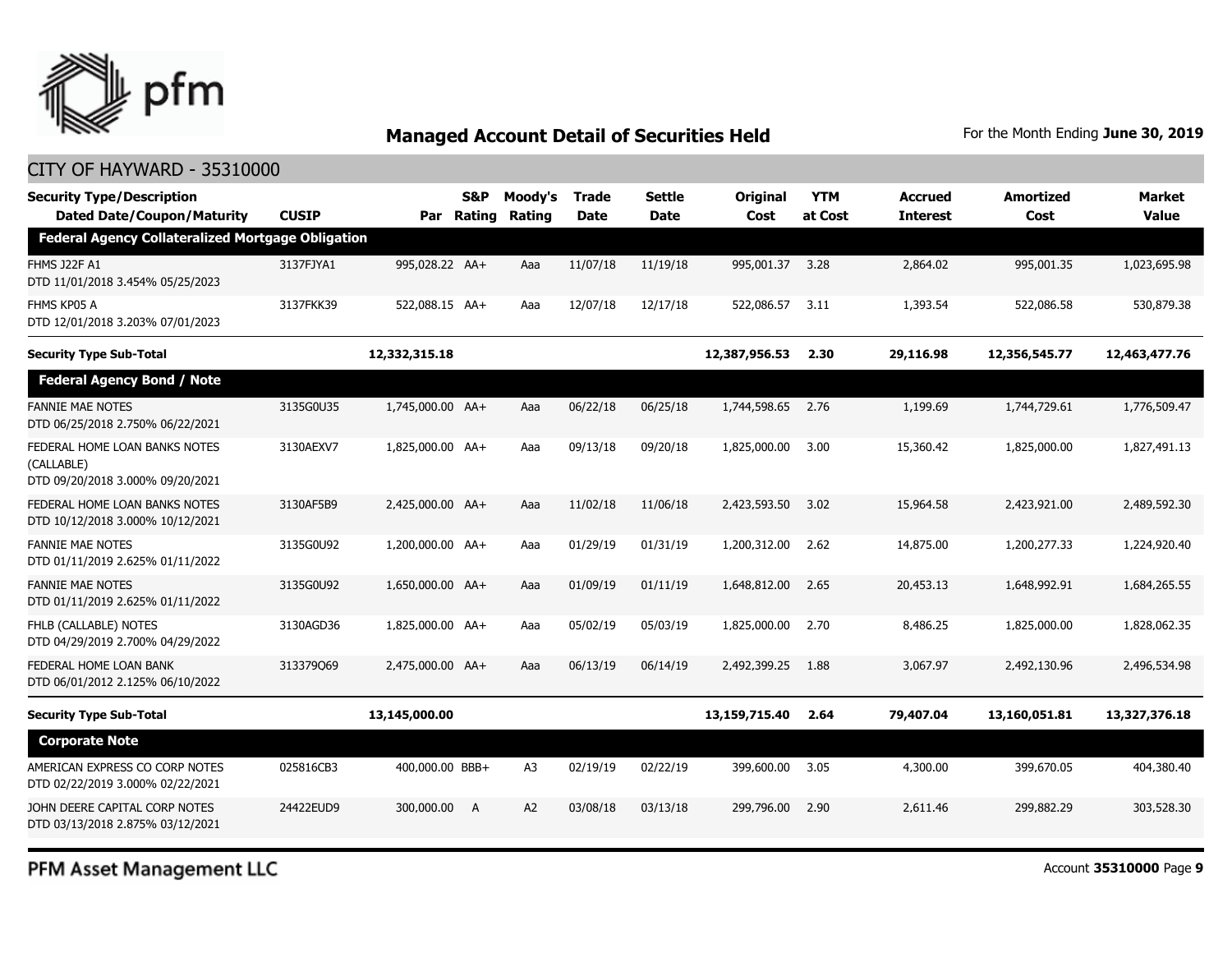

| <b>Security Type/Description</b><br><b>Dated Date/Coupon/Maturity</b>                  | <b>CUSIP</b> | Par             | S&P<br>Rating | Moody's<br>Rating | <b>Trade</b><br><b>Date</b> | <b>Settle</b><br><b>Date</b> | <b>Original</b><br>Cost | <b>YTM</b><br>at Cost | Accrued<br><b>Interest</b> | <b>Amortized</b><br>Cost | <b>Market</b><br><b>Value</b> |
|----------------------------------------------------------------------------------------|--------------|-----------------|---------------|-------------------|-----------------------------|------------------------------|-------------------------|-----------------------|----------------------------|--------------------------|-------------------------------|
| <b>Corporate Note</b>                                                                  |              |                 |               |                   |                             |                              |                         |                       |                            |                          |                               |
| NATIONAL RURAL UTIL COOP NOTE<br>DTD 02/26/2018 2.900% 03/15/2021                      | 63743HER9    | 250,000.00 A    |               | A <sub>2</sub>    | 02/21/18                    | 02/26/18                     | 249,722.50              | 2.94                  | 2,134.72                   | 249,840.59               | 252,960.00                    |
| TOYOTA MOTOR CREDIT CORP NOTES<br>DTD 04/13/2018 2.950% 04/13/2021                     | 89236TEU5    | 365,000.00 AA-  |               | Aa3               | 04/10/18                    | 04/13/18                     | 364,854.00              | 2.96                  | 2,332.96                   | 364,911.71               | 370,023.50                    |
| MORGAN STANLEY CORP NOTES<br>DTD 04/21/2016 2.500% 04/21/2021                          | 61746BEA0    | 300,000.00 BBB+ |               | A <sub>3</sub>    | 02/13/18                    | 02/15/18                     | 294,960.00              | 3.06                  | 1,458.33                   | 297,087.00               | 300,562.20                    |
| <b>CHARLES SCHWAB CORP NOTES</b><br>DTD 05/22/2018 3.250% 05/21/2021                   | 808513AW5    | 235,000.00 A    |               | A2                | 05/17/18                    | 05/22/18                     | 234,992.95              | 3.25                  | 848.61                     | 234,995.37               | 239,550.54                    |
| PACCAR FINANCIAL CORP BONDS<br>DTD 08/09/2018 3.150% 08/09/2021                        | 69371RP42    | 295,000.00 A+   |               | A1                | 08/06/18                    | 08/09/18                     | 294,908.55              | 3.16                  | 3,665.38                   | 294,934.94               | 300,350.42                    |
| CATERPILLAR FINANCIAL SERVICES CORP<br><b>CORP</b><br>DTD 09/07/2018 3.150% 09/07/2021 | 14913Q2N8    | 325,000.00      | A             | A3                | 09/04/18                    | 09/07/18                     | 324,749.75              | 3.18                  | 3,241.88                   | 324,815.62               | 331,463.93                    |
| <b>3M COMPANY</b><br>DTD 09/14/2018 3.000% 09/14/2021                                  | 88579YBA8    | 145,000.00 AA-  |               | A1                | 09/11/18                    | 09/14/18                     | 144,702.75              | 3.07                  | 1,292.92                   | 144,779.20               | 147,748.48                    |
| BANK OF AMERICA CORP (CALLABLE)<br>DTD 09/18/2017 2.328% 10/01/2021                    | 06051GGS2    | 200,000.00 A-   |               | A2                | 11/27/17                    | 11/29/17                     | 199,026.00              | 2.46                  | 1,164.00                   | 199,420.12               | 199,758.00                    |
| BANK OF AMERICA CORP (CALLABLE)<br>DTD 09/18/2017 2.328% 10/01/2021                    | 06051GGS2    | 390,000.00 A-   |               | A2                | 09/13/17                    | 09/18/17                     | 390,000.00              | 2.33                  | 2,269.80                   | 390,000.00               | 389,528.10                    |
| AMERICAN EXPRESS CREDIT CORP NOTES<br>DTD 11/06/2018 3.700% 11/05/2021                 | 025816BY4    | 200,000.00 BBB+ |               | A3                | 11/01/18                    | 11/06/18                     | 199,956.00              | 3.71                  | 1,151.11                   | 199,965.04               | 206,174.00                    |
| ABBOTT LABORATORIES CORP NOTES<br>DTD 11/22/2016 2.900% 11/30/2021                     | 002824BD1    | 300,000.00 BBB+ |               | A3                | 05/10/19                    | 05/14/19                     | 301,683.00              | 2.67                  | 749.17                     | 301,601.30               | 304,970.70                    |
| CITIGROUP INC CORP (CALLABLE) NOTE<br>DTD 12/08/2016 2.900% 12/08/2021                 | 172967LC3    | 300,000.00 BBB+ |               | A3                | 01/15/19                    | 01/17/19                     | 294,543.00              | 3.57                  | 555.83                     | 295,372.55               | 303,111.30                    |
| SUNTRUST BANKS INC CORP NOTES<br>(CALLABLE)<br>DTD 12/01/2016 2.700% 01/27/2022        | 867914BM4    | 300,000.00 BBB+ |               | Baa1              | 05/14/19                    | 05/16/19                     | 299,502.00              | 2.76                  | 3,465.00                   | 299,528.21               | 302,189.10                    |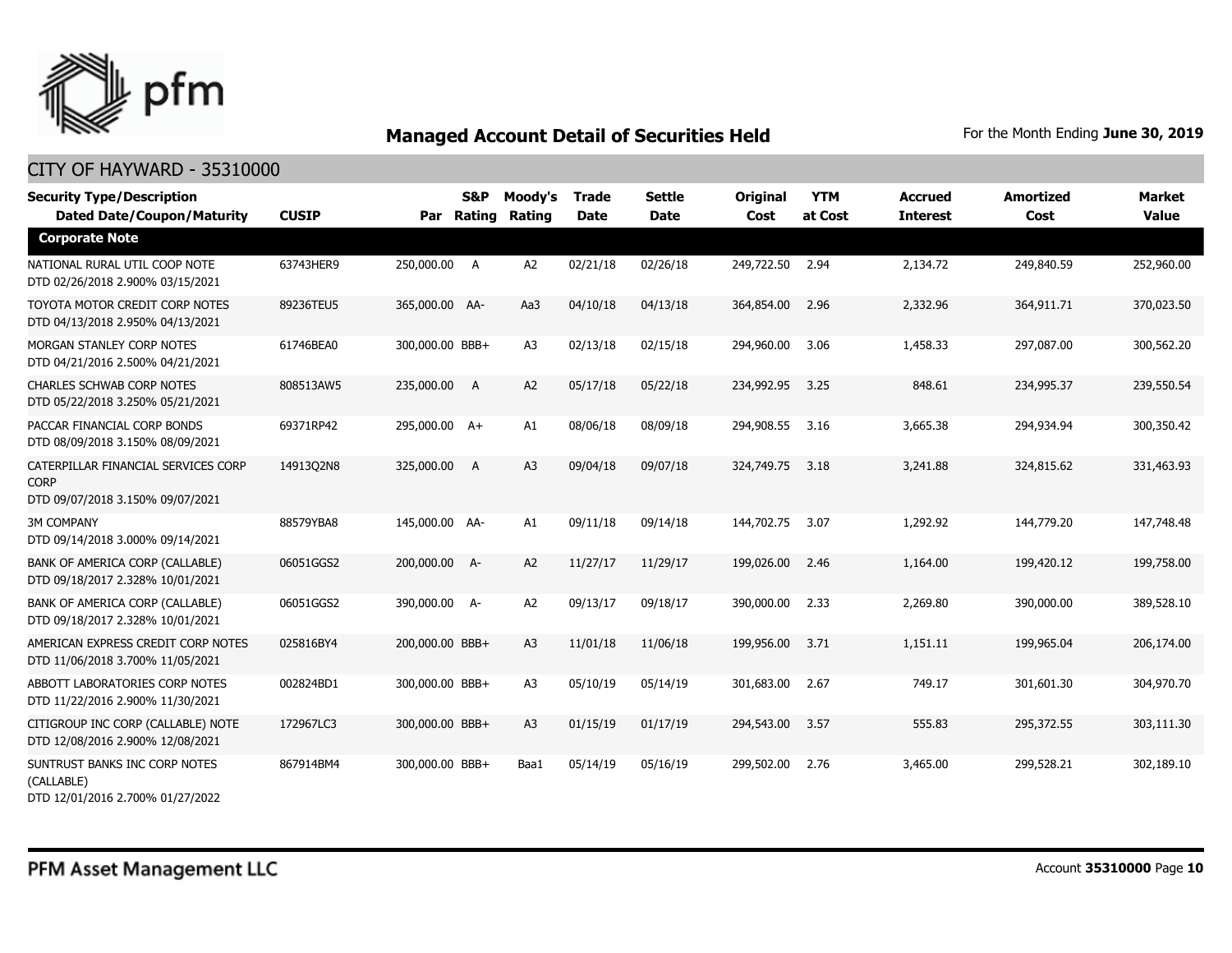

| <b>Security Type/Description</b><br><b>Dated Date/Coupon/Maturity</b>                        | <b>CUSIP</b> |                 | <b>S&amp;P</b><br>Par Rating | Moody's<br><b>Rating</b> | <b>Trade</b><br><b>Date</b> | Settle<br><b>Date</b> | <b>Original</b><br>Cost | <b>YTM</b><br>at Cost | <b>Accrued</b><br><b>Interest</b> | <b>Amortized</b><br>Cost | <b>Market</b><br><b>Value</b> |
|----------------------------------------------------------------------------------------------|--------------|-----------------|------------------------------|--------------------------|-----------------------------|-----------------------|-------------------------|-----------------------|-----------------------------------|--------------------------|-------------------------------|
| <b>Corporate Note</b>                                                                        |              |                 |                              |                          |                             |                       |                         |                       |                                   |                          |                               |
| HOME DEPOT INC<br>DTD 12/06/2018 3.250% 03/01/2022                                           | 437076BV3    | 175,000.00 A    |                              | A2                       | 11/27/18                    | 12/06/18              | 174,520.50              | 3.34                  | 1,895.83                          | 174,596.48               | 180,604.38                    |
| US BANK NA CINCINNATI (CALLABLE) NOTE<br>DTD 03/02/2012 3.000% 03/15/2022                    | 91159HHC7    | 600,000.00 A+   |                              | A1                       | 06/14/19                    | 06/18/19              | 610,590.00              | 2.33                  | 5,300.00                          | 610,451.96               | 613,544.40                    |
| <b>GOLDMAN SACHS GROUP INC (CALLABLE)</b><br><b>NOTE</b><br>DTD 01/26/2017 3.000% 04/26/2022 | 38141GWC4    | 600,000.00 BBB+ |                              | A <sub>3</sub>           | 02/13/19                    | 02/15/19              | 593,412.00              | 3.36                  | 3,250.00                          | 594,172.13               | 605,737.20                    |
| UNITED PARCEL SERVICE (CALLABLE)<br><b>NOTES</b><br>DTD 05/16/2017 2.350% 05/16/2022         | 911312BC9    | 300,000.00 A+   |                              | A1                       | 06/26/19                    | 06/27/19              | 301,689.00              | 2.15                  | 881.25                            | 301,682.57               | 301,808.70                    |
| MORGAN STANLEY CORP NOTES<br>DTD 05/19/2017 2.750% 05/19/2022                                | 61744YAH1    | 300,000.00 BBB+ |                              | A <sub>3</sub>           | 04/05/19                    | 04/09/19              | 298,011.00              | 2.97                  | 962.50                            | 298,155.81               | 303,147.30                    |
| JPMORGAN CHASE & CO CORP NOTES<br>DTD 06/18/2018 3.514% 06/18/2022                           | 46647PAS5    | 600,000.00 A-   |                              | A <sub>2</sub>           | 06/11/18                    | 06/18/18              | 600,000,00              | 3.51                  | 761.37                            | 600,000.00               | 613,179.60                    |
| AMERICAN HONDA FINANCE<br>DTD 06/27/2019 2.200% 06/27/2022                                   | 02665WCY5    | 600,000.00      | A                            | A2                       | 06/24/19                    | 06/27/19              | 599,448.00              | 2.23                  | 146.67                            | 599,449.99               | 599,278.20                    |
| <b>Security Type Sub-Total</b>                                                               |              | 7,480,000.00    |                              |                          |                             |                       | 7,470,667.00            | 2.92                  | 44,438.79                         | 7,475,312.93             | 7,573,598.75                  |
| <b>Certificate of Deposit</b>                                                                |              |                 |                              |                          |                             |                       |                         |                       |                                   |                          |                               |
| CREDIT SUISSE NEW YORK CERT DEPOS<br>DTD 02/08/2018 2.670% 02/07/2020                        | 22549LFR1    | 600,000.00 A-1  |                              | $P-1$                    | 02/07/18                    | 02/08/18              | 600,000.00              | 2.67                  | 22,383.50                         | 600,000.00               | 601,637.40                    |
| NORDEA BANK AB NY CD<br>DTD 02/22/2018 2.720% 02/20/2020                                     | 65590ASN7    | 600,000.00 A-1+ |                              | $P-1$                    | 02/20/18                    | 02/22/18              | 600,000.00              | 2.72                  | 5,938.67                          | 600,000.00               | 602,155.80                    |
| UBS AG STAMFORD CT LT CD<br>DTD 03/06/2018 2.900% 03/02/2020                                 | 90275DHG8    | 600,000.00 A-1  |                              | $P-1$                    | 03/02/18                    | 03/06/18              | 600,000.00              | 2.93                  | 5,751.67                          | 600,000.00               | 602,655.00                    |
| CANADIAN IMP BK COMM NY FLT CERT<br><b>DEPOS</b><br>DTD 04/10/2018 2.984% 04/10/2020         | 13606BVF0    | 600,000.00 A-1  |                              | $P-1$                    | 04/06/18                    | 04/10/18              | 600,000.00              | 2.78                  | 4,078.13                          | 600,000.00               | 601,280.40                    |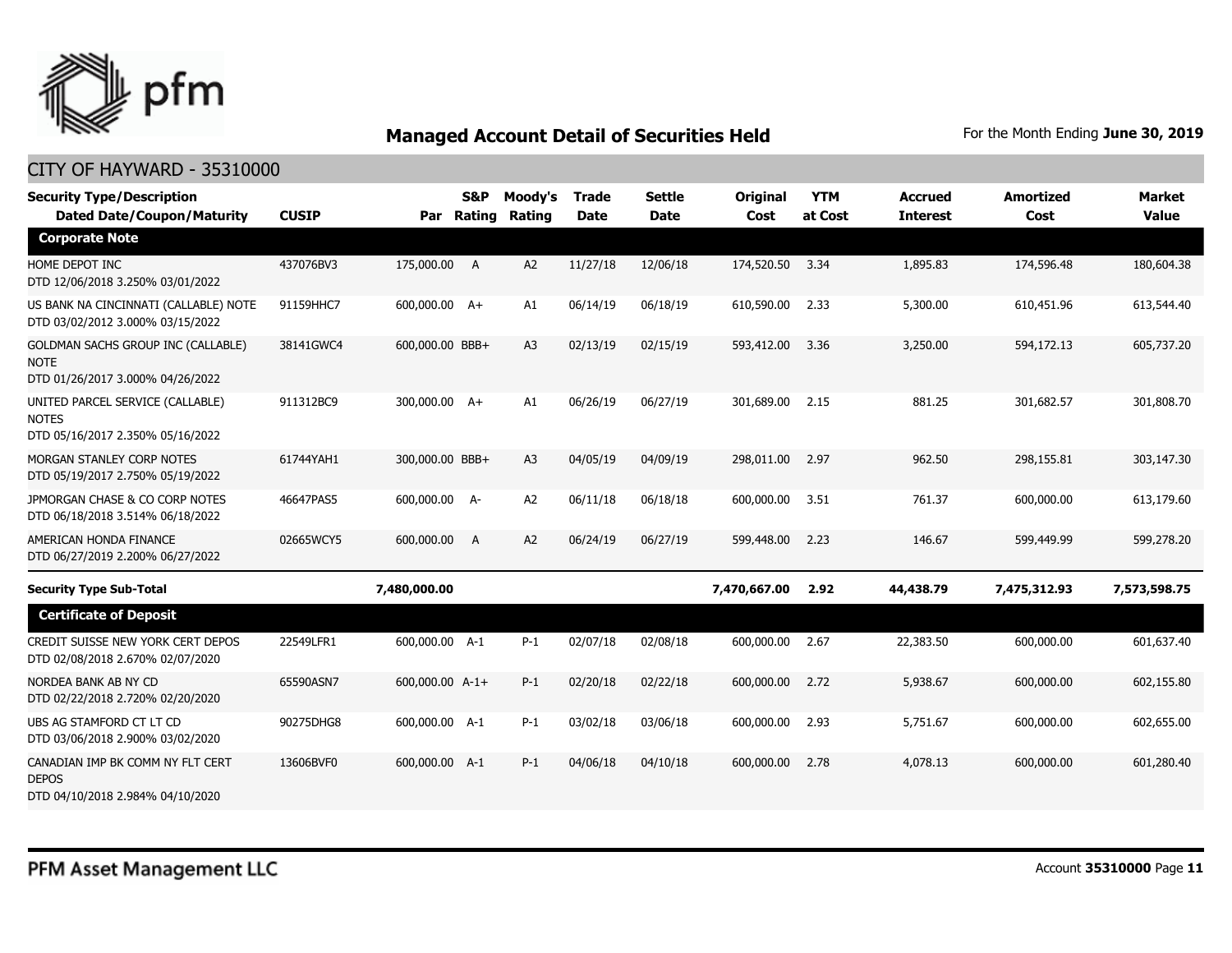

### CITY OF HAYWARD - 35310000

| <b>Security Type/Description</b><br><b>Dated Date/Coupon/Maturity</b>   | <b>CUSIP</b> |                | <b>S&amp;P</b><br>Par Rating | Moody's<br>Rating | <b>Trade</b><br><b>Date</b> | Settle<br><b>Date</b> | <b>Original</b><br>Cost | <b>YTM</b><br>at Cost | <b>Accrued</b><br><b>Interest</b> | <b>Amortized</b><br>Cost | <b>Market</b><br><b>Value</b> |
|-------------------------------------------------------------------------|--------------|----------------|------------------------------|-------------------|-----------------------------|-----------------------|-------------------------|-----------------------|-----------------------------------|--------------------------|-------------------------------|
| <b>Certificate of Deposit</b>                                           |              |                |                              |                   |                             |                       |                         |                       |                                   |                          |                               |
| BANK OF NOVA SCOTIA HOUSTON CD<br>DTD 06/07/2018 3.080% 06/05/2020      | 06417GU22    | 600,000.00 A-1 |                              | $P-1$             | 06/05/18                    | 06/07/18              | 599,772.00              | 3.10                  | 1,334.67                          | 599,891.89               | 605,032.80                    |
| BANK OF MONTREAL CHICAGO CERT DEPOS<br>DTD 08/03/2018 3.190% 08/03/2020 | 06370REU9    | 600,000.00 A+  |                              | Aa2               | 08/01/18                    | 08/03/18              | 600,000.00              | 3.23                  | 17,651.33                         | 600,000.00               | 604,172.40                    |
| SUMITOMO MITSUI BANK NY CERT DEPOS<br>DTD 10/18/2018 3.390% 10/16/2020  | 86565BPC9    | 600,000.00 A   |                              | A1                | 10/16/18                    | 10/18/18              | 599,184.00              | 3.46                  | 4,294.00                          | 599,889.24               | 609,254.40                    |
| MUFG BANK LTD/NY CERT DEPOS<br>DTD 02/28/2019 2.970% 02/26/2021         | 55379WZT6    | 600,000.00     | A                            | A1                | 02/27/19                    | 02/28/19              | 600,000.00              | 2.99                  | 6,088.50                          | 600,000.00               | 609,244.14                    |
| CREDIT AGRICOLE CIB NY CERT DEPOS<br>DTD 04/04/2019 2.830% 04/02/2021   | 22535CDU2    | 600,000.00 A+  |                              | A1                | 04/03/19                    | 04/04/19              | 600,000.00              | 2.85                  | 4,150.67                          | 600,000.00               | 603,105.00                    |
| ROYAL BANK OF CANADA NY CD<br>DTD 06/08/2018 3.240% 06/07/2021          | 78012UEE1    | 600,000,00 AA- |                              | Aa2               | 06/07/18                    | 06/08/18              | 600,000.00              | 3.24                  | 1,296.00                          | 600,000,00               | 611,857.80                    |
| <b>Security Type Sub-Total</b>                                          |              | 6,000,000.00   |                              |                   |                             |                       | 5,998,956.00            | 3.00                  | 72,967.14                         | 5,999,781.13             | 6,050,395.14                  |
| <b>Asset-Backed Security</b>                                            |              |                |                              |                   |                             |                       |                         |                       |                                   |                          |                               |
| TOYOTA ABS 2017-A A3<br>DTD 03/15/2017 1.730% 02/15/2021                | 89238MAD0    | 72,507.69 AAA  |                              | Aaa               | 03/07/17                    | 03/15/17              | 72,499.15 1.74          |                       | 55.75                             | 72,504.03                | 72,337.62                     |
| JOHN DEERE ABS 2017-A A3<br>DTD 03/02/2017 1.780% 04/15/2021            | 47787XAC1    | 56,310.60 NR   |                              | Aaa               | 02/22/17                    | 03/02/17              | 56,302.58               | 1.79                  | 44.55                             | 56,306.46                | 56,197.30                     |
| ALLY ABS 2017-1 A3<br>DTD 01/31/2017 1.700% 06/15/2021                  | 02007PAC7    | 58,804.70 NR   |                              | Aaa               | 01/24/17                    | 01/31/17              | 58,799.56               | 1.70                  | 44.43                             | 58,802.56                | 58,666.19                     |
| GMALT 2018-3 A3<br>DTD 09/26/2018 3.180% 06/20/2021                     | 36256GAD1    | 170,000.00 AAA |                              | Aaa               | 09/18/18                    | 09/26/18              | 169,986.57              | 3.19                  | 165.18                            | 169,990.19               | 171,384.80                    |
| BMWLT 2018-1 A3<br>DTD 10/17/2018 3.260% 07/20/2021                     | 05586CAC8    | 125,000.00 AAA |                              | Aaa               | 10/10/18                    | 10/17/18              | 124,982.63              | 3.27                  | 124.51                            | 124,986,96               | 126,633,63                    |
| <b>HONDA ABS 2017-1 A3</b><br>DTD 03/28/2017 1.720% 07/21/2021          | 43814TAC6    | 140,033.45 NR  |                              | Aaa               | 03/21/17                    | 03/28/17              | 140,025.11 1.72         |                       | 66.90                             | 140,028.58               | 139,619.44                    |
| HYUNDAI ABS 2017-A A3<br>DTD 03/29/2017 1.760% 08/15/2021               | 44931PAD8    | 174,004.22 AAA |                              | <b>NR</b>         | 03/22/17                    | 03/29/17              | 173,990.16              | 1.76                  | 136.11                            | 173,994.23               | 173,581.74                    |

PFM Asset Management LLC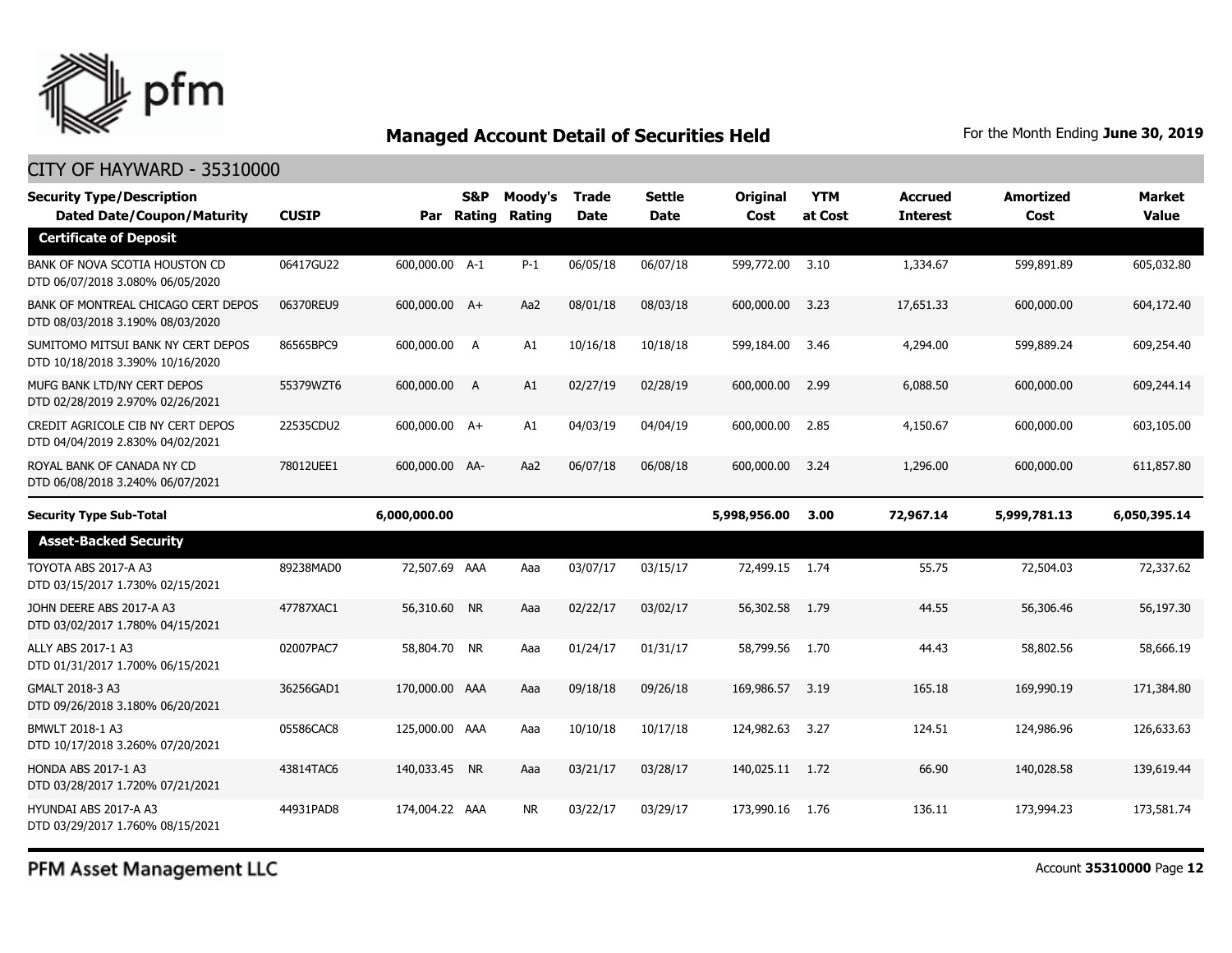

| <b>Security Type/Description</b><br><b>Dated Date/Coupon/Maturity</b>     | <b>CUSIP</b> | Par            | <b>S&amp;P</b><br>Rating | Moody's<br>Rating | <b>Trade</b><br><b>Date</b> | <b>Settle</b><br>Date | <b>Original</b><br>Cost | <b>YTM</b><br>at Cost | <b>Accrued</b><br><b>Interest</b> | Amortized<br>Cost | <b>Market</b><br><b>Value</b> |
|---------------------------------------------------------------------------|--------------|----------------|--------------------------|-------------------|-----------------------------|-----------------------|-------------------------|-----------------------|-----------------------------------|-------------------|-------------------------------|
| <b>Asset-Backed Security</b>                                              |              |                |                          |                   |                             |                       |                         |                       |                                   |                   |                               |
| NISSAN ABS 2017-A A3<br>DTD 03/28/2017 1.740% 08/15/2021                  | 654747AD6    | 215,603.20 NR  |                          | Aaa               | 03/21/17                    | 03/28/17              | 215,580.36              | 1.74                  | 166.73                            | 215,590.67        | 214,782.18                    |
| ALLY ABS 2017-2 A3<br>DTD 03/29/2017 1.780% 08/15/2021                    | 02007HAC5    | 249,495.22 NR  |                          | Aaa               | 03/21/17                    | 03/29/17              | 249,465.80              | 1.79                  | 197.38                            | 249,481.78        | 248,988.42                    |
| NISSAN AUTO LEASE TRUST<br>DTD 10/24/2018 3.250% 09/15/2021               | 65478BAD3    | 225,000.00 AAA |                          | Aaa               | 10/16/18                    | 10/24/18              | 224,980.34              | 3.26                  | 325.00                            | 224,984.83        | 227,972.54                    |
| FORDL 2018-B A3<br>DTD 09/21/2018 3.190% 12/15/2021                       | 34531LAD2    | 230,000.00 NR  |                          | Aaa               | 09/18/18                    | 09/21/18              | 229,980.57              | 3.41                  | 326.09                            | 229,985.09        | 232,447.82                    |
| GMALT 2019-1 A3<br>DTD 02/21/2019 2.980% 12/20/2021                       | 36256UAD0    | 200,000.00 AAA |                          | Aaa               | 02/13/19                    | 02/21/19              | 199,968.60              | 2.99                  | 182.11                            | 199,972.43        | 202,541.74                    |
| <b>FORDL 2019-A A3</b><br>DTD 02/25/2019 2.900% 05/15/2022                | 34532FAD4    | 245,000.00 AAA |                          | Aaa               | 02/20/19                    | 02/25/19              | 244,980.84              | 2.90                  | 315.78                            | 244,983.25        | 247,665.60                    |
| <b>HART 2018-B A3</b><br>DTD 12/12/2018 3.200% 12/15/2022                 | 44933AAC1    | 150,000.00 AAA |                          | Aaa               | 12/04/18                    | 12/12/18              | 149,998.20              | 3.48                  | 213.33                            | 149,998.48        | 152,762.78                    |
| <b>HAROT 2019-1 A3</b><br>DTD 02/27/2019 2.830% 03/20/2023                | 43814WAC9    | 170,000.00 AAA |                          | <b>NR</b>         | 02/19/19                    | 02/27/19              | 169,995.44              | 2.83                  | 173.73                            | 169,995.88        | 172,444.45                    |
| FORD CREDIT AUTO OWNER TRUST<br>DTD 10/23/2018 3.240% 04/15/2023          | 34532TAD4    | 200,000.00     | <b>NR</b>                | Aaa               | 10/16/18                    | 10/23/18              | 199,965.80              | 3.34                  | 288.00                            | 199,970.84        | 203,957.46                    |
| NAROT 2018-C A3<br>DTD 12/12/2018 3.220% 06/15/2023                       | 65478NAD7    | 200,000.00 AAA |                          | Aaa               | 12/04/18                    | 12/12/18              | 199,961.68              | 3.53                  | 286.22                            | 199,966.30        | 204,575.46                    |
| <b>HYUNDAI AUTO RECEIVABLES TRUST</b><br>DTD 04/10/2019 2.660% 06/15/2023 | 44932NAD2    | 250,000.00 AAA |                          | <b>NR</b>         | 04/03/19                    | 04/10/19              | 249,967.10              | 2.67                  | 295.56                            | 249,968.98        | 252,635.63                    |
| CARMAX AUTO OWNER TRUST<br>DTD 07/25/2018 3.130% 06/15/2023               | 14313FAD1    | 285,000.00 AAA |                          | <b>NR</b>         | 07/18/18                    | 07/25/18              | 284,961.15              | 3.36                  | 396.47                            | 284,968,30        | 289,838.42                    |
| CARMAX AUTO OWNER TRUST<br>DTD 10/24/2018 3.360% 09/15/2023               | 14315EAC4    | 225,000.00 AAA |                          | <b>NR</b>         | 10/17/18                    | 10/24/18              | 224,997.93              | 3.36                  | 336.00                            | 224,998.36        | 230,191.90                    |
| COPAR 2019-1 A3<br>DTD 05/30/2019 2.510% 11/15/2023                       | 14042WAC4    | 175,000.00 AAA |                          | Aaa               | 05/21/19                    | 05/30/19              | 174,964.55              | 2.52                  | 195.22                            | 174,964.99        | 176,982.59                    |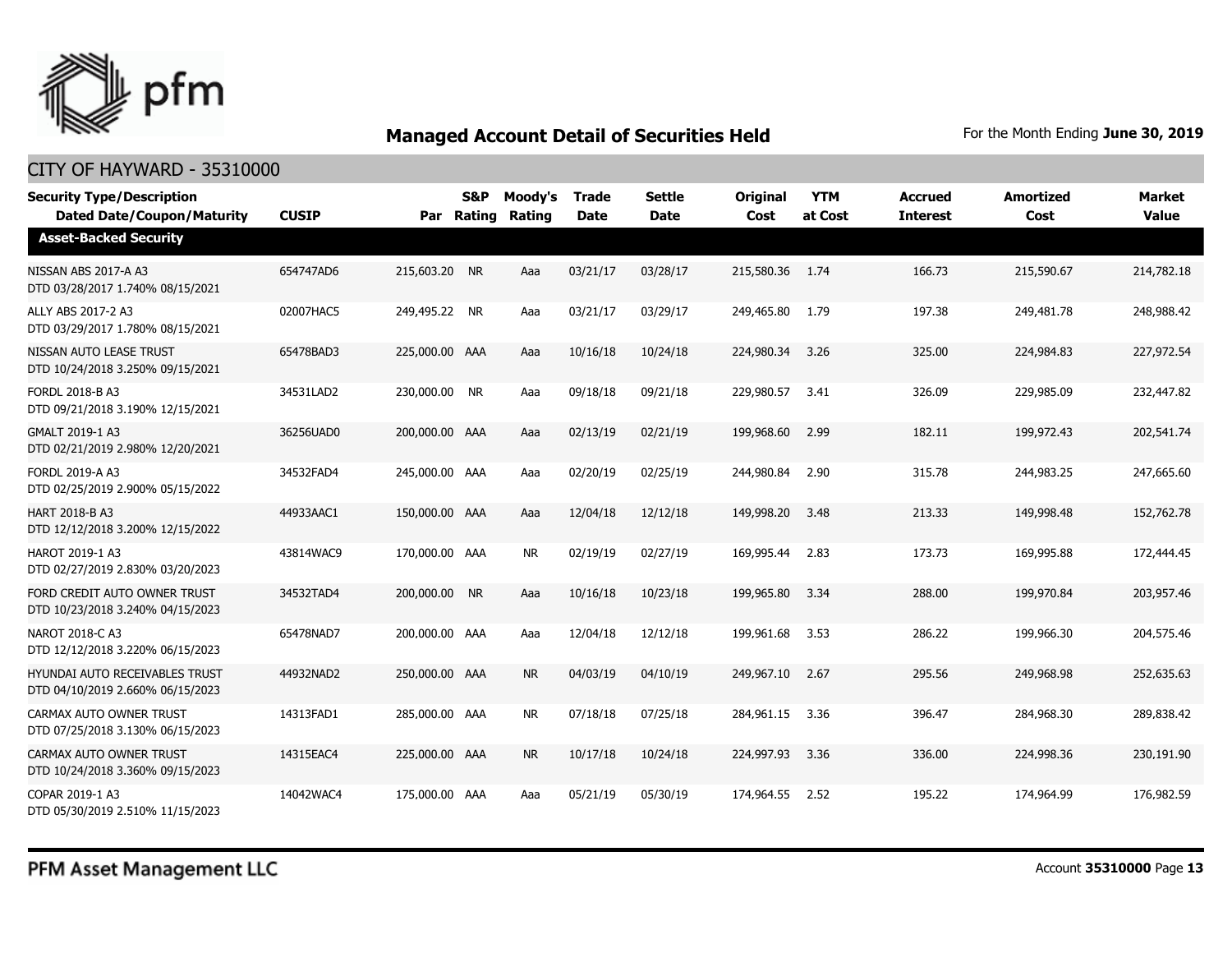

### CITY OF HAYWARD - 35310000

| <b>Security Type/Description</b><br>Dated Date/Coupon/Maturity | <b>CUSIP</b> | Par              | S&P<br>Rating | Moody's<br>Rating | Trade<br>Date | Settle<br>Date | Original<br>Cost | <b>YTM</b><br>at Cost | <b>Accrued</b><br><b>Interest</b> | Amortized<br>Cost | Market<br>Value  |
|----------------------------------------------------------------|--------------|------------------|---------------|-------------------|---------------|----------------|------------------|-----------------------|-----------------------------------|-------------------|------------------|
| <b>Asset-Backed Security</b>                                   |              |                  |               |                   |               |                |                  |                       |                                   |                   |                  |
| FIFTH THIRD AUTO TRUST<br>DTD 05/08/2019 2.640% 12/15/2023     | 31680YAD9    | 215,000.00 AAA   |               | Aaa               | 04/30/19      | 05/08/19       | 214,952.74       | 2.72                  | 252.27                            | 214,954.47        | 217,390.99       |
| <b>HDMOT 2019-A A3</b><br>DTD 06/26/2019 2.340% 02/15/2024     | 41284WAC4    | 300,000.00 NR    |               | Aaa               | 06/19/19      | 06/26/19       | 299,976.78       | 2.95                  | 97.50                             | 299,976.83        | 299,976.00       |
| GMCAR 2019-2 A3<br>DTD 04/17/2019 2.650% 02/16/2024            | 36257FAD2    | 345,000.00 AAA   |               | Aaa               | 04/09/19      | 04/17/19       | 344,971.92       | 3.13                  | 380.94                            | 344,973.08        | 349,729.02       |
| <b>Security Type Sub-Total</b>                                 |              | 4,676,759.08     |               |                   |               |                | 4,676,255.56     | 2.83                  | 5,065.76                          | 4,676,347.57      | 4,723,303.72     |
| <b>Managed Account Sub-Total</b>                               |              | 123,289,074.26   |               |                   |               |                | 122,886,233.22   | 2.38                  | 677,197.04                        | 123,017,325.64    | 124,247,717.08   |
| <b>Securities Sub-Total</b>                                    |              | \$123,289,074.26 |               |                   |               |                | \$122,886,233.22 | 2.38%                 | \$677,197.04                      | \$123,017,325.64  | \$124,247,717.08 |
| <b>Accrued Interest</b>                                        |              |                  |               |                   |               |                |                  |                       |                                   |                   | \$677,197.04     |
|                                                                |              |                  |               |                   |               |                |                  |                       |                                   |                   |                  |

**Total Investments**

**\$124,924,914.12**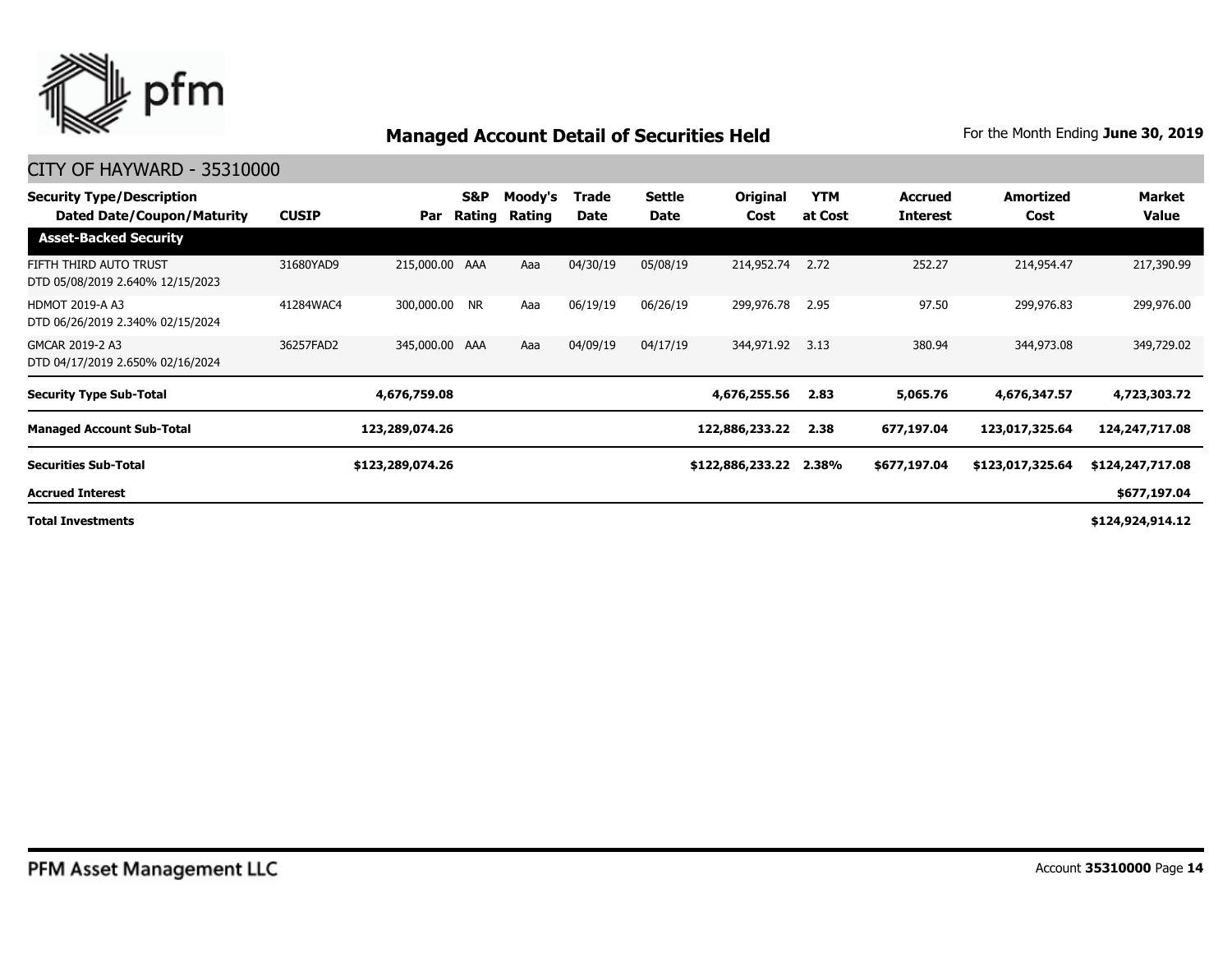

### CITY OF HAYWARD - 35310000

| <b>Security Type/Description</b>                             |              |                       |                       | <b>Next Call</b> | <b>Market</b> | Market       | <b>Unreal G/L</b> | Unreal G/L        | <b>Effective</b> | <b>Duration YTM</b> |      |
|--------------------------------------------------------------|--------------|-----------------------|-----------------------|------------------|---------------|--------------|-------------------|-------------------|------------------|---------------------|------|
| <b>Dated Date/Coupon/Maturity</b>                            | <b>CUSIP</b> | Par                   | <b>Broker</b>         | <b>Date</b>      | <b>Price</b>  | <b>Value</b> | <b>On Cost</b>    | <b>Amort Cost</b> | <b>Duration</b>  | to Worst at Mkt     |      |
| <b>U.S. Treasury Bond / Note</b>                             |              |                       |                       |                  |               |              |                   |                   |                  |                     |      |
| <b>US TREASURY NOTES</b>                                     | 912828XH8    | 6,450,000.00 CITIGRP  |                       |                  | 99.67         | 6,428,837.55 | (44, 342.14)      | (28, 970.37)      | 0.99             | 0.99                | 1.96 |
| DTD 06/30/2015 1.625% 06/30/2020                             |              |                       |                       |                  |               |              |                   |                   |                  |                     |      |
| <b>US TREASURY NOTES</b>                                     | 912828XM7    | 2,750,000.00 MERRILL  |                       |                  | 99.67         | 2,740,870.00 | (9,667.11)        | (9,326.30)        | 1.06             | 1.06                | 1.93 |
| DTD 07/31/2015 1.625% 07/31/2020                             |              |                       |                       |                  |               |              |                   |                   |                  |                     |      |
| <b>US TREASURY NOTES</b>                                     | 912828L32    | 1,275,000.00 JPM_CHAS |                       |                  | 99.38         | 1,267,130.70 | (5,428.87)        | (6,908.00)        | 1.15             | 1.15                | 1.91 |
| DTD 08/31/2015 1.375% 08/31/2020                             |              |                       |                       |                  |               |              |                   |                   |                  |                     |      |
| <b>US TREASURY NOTES</b>                                     | 912828M98    |                       | 500,000.00 MORGAN_S   |                  | 99.68         | 498,418.00   | 293.00            | (709.77)          | 1.39             | 1.39                | 1.85 |
| DTD 11/30/2015 1.625% 11/30/2020                             |              |                       |                       |                  |               |              |                   |                   |                  |                     |      |
| <b>US TREASURY NOTES</b>                                     | 912828M98    |                       | 3,600,000.00 MORGAN S |                  | 99.68         | 3,588,609.60 | 4,218.97          | (4, 107.20)       | 1.39             | 1.39                | 1.85 |
| DTD 11/30/2015 1.625% 11/30/2020                             |              |                       |                       |                  |               |              |                   |                   |                  |                     |      |
| <b>US TREASURY NOTES</b>                                     | 912828N48    | 4,600,000.00 GOLDMAN  |                       |                  | 99.87         | 4,593,891.20 | 15,813.07         | 4,728.85          | 1.47             | 1.47                | 1.84 |
| DTD 12/31/2015 1.750% 12/31/2020                             |              |                       |                       |                  |               |              |                   |                   |                  |                     |      |
| <b>US TREASURY NOTES</b>                                     | 912828N89    |                       | 400,000.00 MORGAN S   |                  | 99.30         | 397,187.60   | 8,468.85          | 3,247.74          | 1.55             | 1.55                | 1.83 |
| DTD 01/31/2016 1.375% 01/31/2021                             |              |                       |                       |                  |               |              |                   |                   |                  |                     |      |
| <b>US TREASURY NOTES</b>                                     | 912828N89    | 450,000.00 CITIGRP    |                       |                  | 99.30         | 446,836.05   | 5,783.32          | 1,483.74          | 1.55             | 1.55                | 1.83 |
| DTD 01/31/2016 1.375% 01/31/2021                             |              |                       |                       |                  |               |              |                   |                   |                  |                     |      |
| <b>US TREASURY NOTES</b>                                     | 912828N89    |                       | 3,500,000.00 MORGAN_S |                  | 99.30         | 3,475,391.50 | 45,391.50         | 11,975.14         | 1.55             | 1.55                | 1.83 |
| DTD 01/31/2016 1.375% 01/31/2021                             |              |                       |                       |                  |               |              |                   |                   |                  |                     |      |
| <b>US TREASURY NOTES</b>                                     | 912828P87    |                       | 625,000.00 MORGAN_S   |                  | 98.87         | 617,944.38   | 15,625.04         | 5,505.82          | 1.64             | 1.64                | 1.81 |
| DTD 02/29/2016 1.125% 02/28/2021                             |              |                       |                       |                  |               |              |                   |                   |                  |                     |      |
| <b>US TREASURY NOTES</b>                                     | 912828P87    |                       | 3,100,000.00 MORGAN_S |                  | 98.87         | 3,065,004.10 | 81,375.19         | 29,932.30         | 1.64             | 1.64                | 1.81 |
| DTD 02/29/2016 1.125% 02/28/2021                             |              |                       |                       |                  |               |              |                   |                   |                  |                     |      |
| <b>US TREASURY NOTES</b>                                     | 9128284P2    |                       | 2,350,000.00 MORGAN S |                  | 101.54        | 2,386,260.50 | 31,303.47         | 32,004.39         | 1.82             | 1.82                | 1.78 |
| DTD 05/15/2018 2.625% 05/15/2021                             |              |                       |                       |                  |               |              |                   |                   |                  |                     |      |
| <b>US TREASURY NOTES</b>                                     | 9128284P2    | 4,200,000.00 CITIGRP  |                       |                  | 101.54        | 4,264,806.00 | 48,563.81         | 51,203.50         | 1.82             | 1.82                | 1.78 |
| DTD 05/15/2018 2.625% 05/15/2021                             |              |                       |                       |                  |               |              |                   |                   |                  |                     |      |
| <b>US TREASURY NOTES</b>                                     | 912828WN6    | 3,225,000.00 JPM_CHAS |                       |                  | 100.43        | 3,238,857.83 | 71,177.17         | 51,150.70         | 1.87             | 1.87                | 1.77 |
| DTD 06/02/2014 2.000% 05/31/2021<br><b>US TREASURY NOTES</b> |              |                       |                       |                  |               |              |                   |                   |                  |                     |      |
|                                                              | 912828WR7    | 1,500,000.00 MERRILL  |                       |                  | 100.72        | 1,510,782.00 | 33,750.75         | 26,354.49         | 1.95             | 1.95                | 1.76 |
| DTD 06/30/2014 2.125% 06/30/2021                             |              |                       |                       |                  |               |              |                   |                   |                  |                     |      |
| <b>US TREASURY NOTES</b><br>DTD 08/15/2018 2.750% 08/15/2021 | 9128284W7    | 1,575,000.00 MERRILL  |                       |                  | 102.07        | 1,607,545.80 | 31,253.81         | 31,589.87         | 2.04             | 2.04                | 1.76 |
| <b>US TREASURY NOTES</b>                                     | 9128284W7    | 1,725,000.00 NOMURA   |                       |                  | 102.07        | 1,760,645.40 | 42,990.13         | 41,095.93         | 2.04             | 2.04                | 1.76 |
| DTD 08/15/2018 2.750% 08/15/2021                             |              |                       |                       |                  |               |              |                   |                   |                  |                     |      |
|                                                              |              |                       |                       |                  |               |              |                   |                   |                  |                     |      |

PFM Asset Management LLC

Account **35310000** Page **15**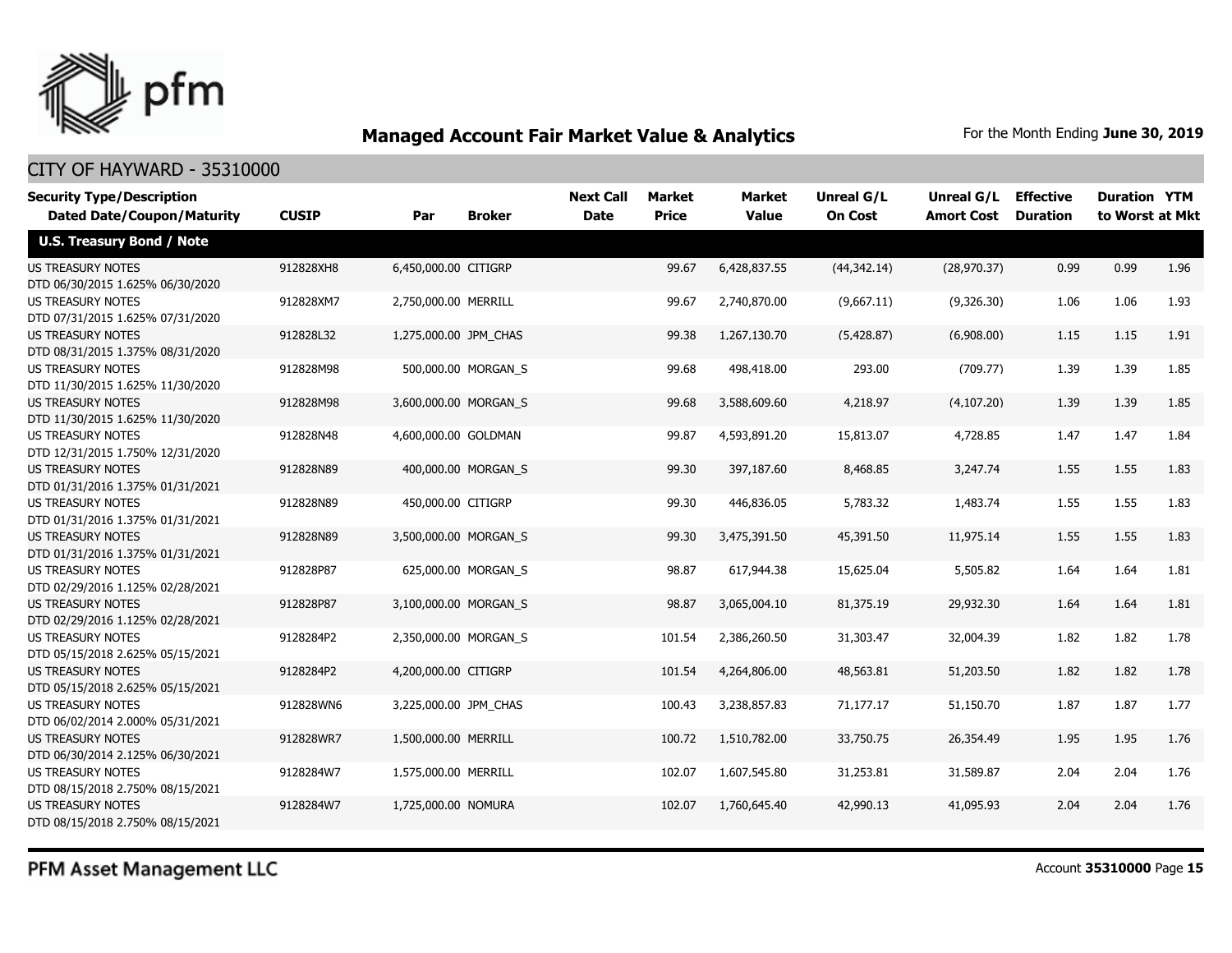

| <b>Security Type/Description</b><br><b>Dated Date/Coupon/Maturity</b>                | <b>CUSIP</b> | Par                   | <b>Broker</b> | <b>Next Call</b><br><b>Date</b> | <b>Market</b><br><b>Price</b> | <b>Market</b><br><b>Value</b> | <b>Unreal G/L</b><br><b>On Cost</b> | Unreal G/L<br><b>Amort Cost</b> | <b>Effective</b><br><b>Duration</b> | <b>Duration YTM</b><br>to Worst at Mkt |      |
|--------------------------------------------------------------------------------------|--------------|-----------------------|---------------|---------------------------------|-------------------------------|-------------------------------|-------------------------------------|---------------------------------|-------------------------------------|----------------------------------------|------|
| <b>U.S. Treasury Bond / Note</b>                                                     |              |                       |               |                                 |                               |                               |                                     |                                 |                                     |                                        |      |
| <b>US TREASURY NOTES</b><br>DTD 01/15/2019 2.500% 01/15/2022                         | 9128285V8    | 1,500,000.00 JPM CHAS |               |                                 | 101.89                        | 1,528,359.00                  | 25,370.72                           | 25,742.74                       | 2.43                                | 2.43                                   | 1.74 |
| <b>US TREASURY NOTES</b><br>DTD 01/15/2019 2.500% 01/15/2022                         | 9128285V8    | 6,000,000.00 MORGAN S |               |                                 | 101.89                        | 6,113,436.00                  | 122,107.87                          | 120,892.74                      | 2.43                                | 2.43                                   | 1.74 |
| <b>US TREASURY NOTES</b><br>DTD 01/31/2017 1.875% 01/31/2022                         | 912828V72    | 8,750,000.00 CITIGRP  |               |                                 | 100.35                        | 8,780,765,00                  | 190,042.34                          | 165,937.97                      | 2.50                                | 2.50                                   | 1.74 |
| <b>US TREASURY NOTES</b><br>DTD 02/15/2019 2.500% 02/15/2022                         | 9128286C9    | 2,350,000.00 MORGAN_S |               |                                 | 101.96                        | 2,396,172.80                  | 48,743.11                           | 48,457.78                       | 2.52                                | 2.52                                   | 1.73 |
| <b>US TREASURY NOTES</b><br>DTD 02/15/2019 2.500% 02/15/2022                         | 9128286C9    | 2,500,000.00 TD       |               |                                 | 101.96                        | 2,549,120.00                  | 34,569.22                           | 35,760.62                       | 2.52                                | 2.52                                   | 1.73 |
| <b>US TREASURY NOTES</b><br>DTD 07/31/2017 1.875% 07/31/2022                         | 9128282P4    | 4,400,000.00 GOLDMAN  |               |                                 | 100.45                        | 4,419,764.80                  | 16,155.42                           | 16,217.43                       | 2.96                                | 2.96                                   | 1.72 |
| <b>Security Type Sub-Total</b>                                                       |              | 67,325,000.00         |               |                                 |                               | 67,676,635.81                 | 813,558.64                          | 653,260.11                      | 1.92                                | 1.92                                   | 1.80 |
| <b>Supra-National Agency Bond / Note</b>                                             |              |                       |               |                                 |                               |                               |                                     |                                 |                                     |                                        |      |
| INTL BANK OF RECONSTRUCTION AND<br>DEV NOTE<br>DTD 09/19/2017 1.561% 09/12/2020      | 45905UP32    | 1,225,000.00 HSBC     |               |                                 | 99.50                         | 1,218,841.93                  | (3,218.07)                          | (4,959.76)                      | 1.18                                | 1.18                                   | 1.99 |
| INTER-AMERICAN DEVELOPMENT BANK<br>DTD 11/08/2013 2.125% 11/09/2020                  | 4581X0CD8    | 1,215,000.00 HSBC     |               |                                 | 100.25                        | 1,218,013,20                  | (8.248.76)                          | (2,021.55)                      | 1.33                                | 1.33                                   | 1.94 |
| INTERNATIONAL FINANCE CORPORATION<br><b>NOTE</b><br>DTD 03/16/2018 2.635% 03/09/2021 | 45950VLQ7    | 1,850,000.00 HSBC     |               |                                 | 100.71                        | 1,863,073.95                  | 14,461.45                           | 13,876.63                       | 1.64                                | 1.64                                   | 2.21 |
| INTER-AMERICAN DEVELOPMENT BANK<br><b>NOTE</b>                                       | 4581X0DB1    | 1,400,000.00 CITIGRP  |               |                                 | 101.30                        | 1,418,219.60                  | 21,299.60                           | 20,096.45                       | 1.75                                | 1.75                                   | 1.89 |
| DTD 04/19/2018 2.625% 04/19/2021<br>INTL BANK OF RECONSTRUCTION AND<br>DEV NOTE      | 459058GH0    | 1,795,000.00 MORGAN_S |               |                                 | 101.85                        | 1,828,175.19                  | 37,375.49                           | 36,104.85                       | 1.98                                | 1.98                                   | 1.83 |
| DTD 07/25/2018 2.750% 07/23/2021                                                     |              |                       |               |                                 |                               |                               |                                     |                                 |                                     |                                        |      |
| <b>Security Type Sub-Total</b><br><b>Municipal Bond / Note</b>                       |              | 7,485,000.00          |               |                                 |                               | 7,546,323.87                  | 61,669.71                           | 63,096.62                       | 1.62                                | 1.62                                   | 1.98 |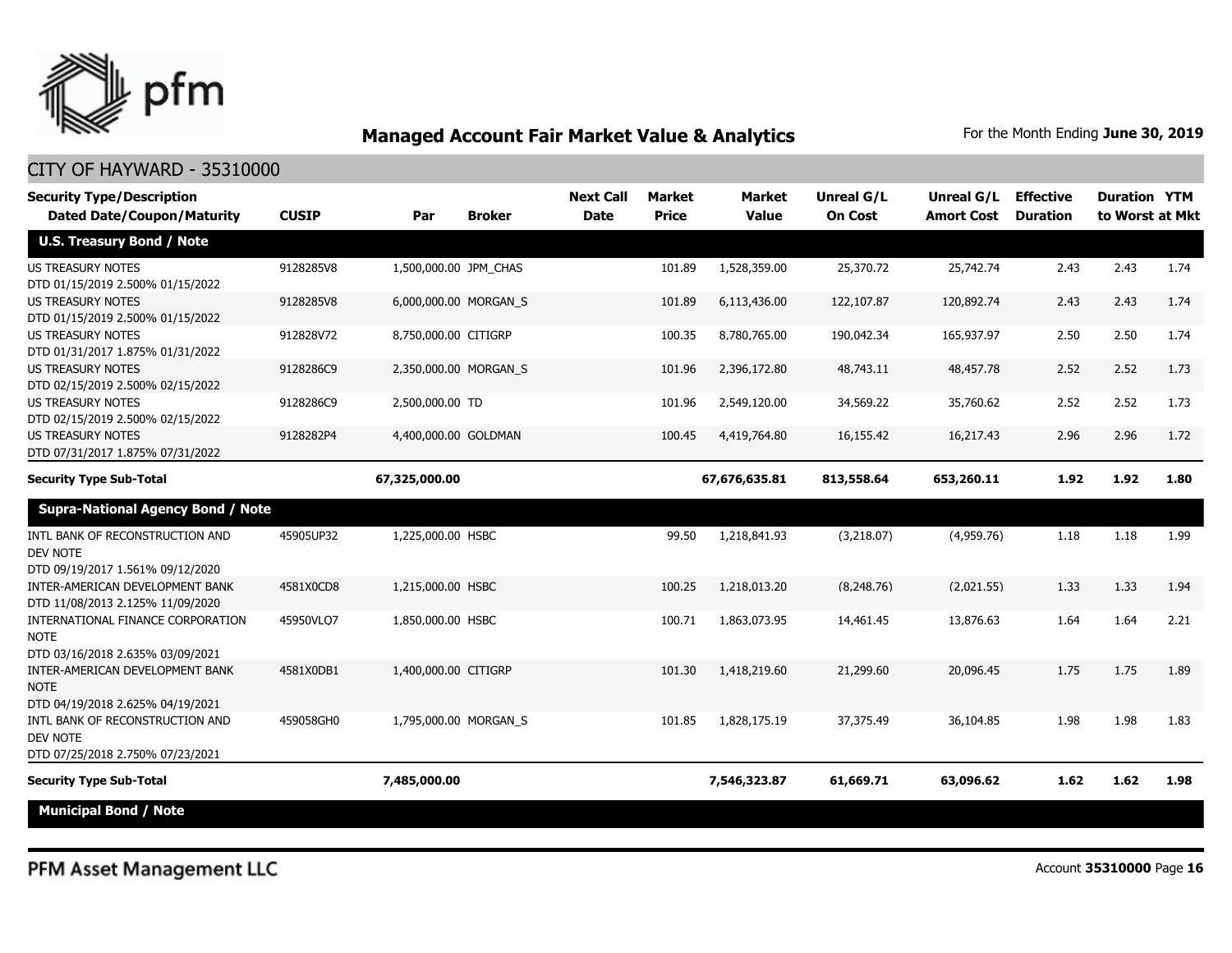

| <b>Security Type/Description</b><br><b>Dated Date/Coupon/Maturity</b> | <b>CUSIP</b> | Par                   | <b>Broker</b>       | <b>Next Call</b><br><b>Date</b> | <b>Market</b><br><b>Price</b> | Market<br><b>Value</b> | Unreal G/L<br><b>On Cost</b> | Unreal G/L<br><b>Amort Cost</b> | <b>Effective</b><br><b>Duration</b> | <b>Duration YTM</b><br>to Worst at Mkt |      |
|-----------------------------------------------------------------------|--------------|-----------------------|---------------------|---------------------------------|-------------------------------|------------------------|------------------------------|---------------------------------|-------------------------------------|----------------------------------------|------|
| <b>Municipal Bond / Note</b>                                          |              |                       |                     |                                 |                               |                        |                              |                                 |                                     |                                        |      |
| CT ST TXBL GO BONDS<br>DTD 08/17/2016 1.300% 08/15/2019               | 20772J3D2    | 1,340,000.00 MORGANST |                     |                                 | 99.88                         | 1,338,365.20           | (4,529.20)                   | (1,754.73)                      | 0.12                                | 0.12                                   | 2.27 |
| UNIV OF CAL TXBL REV BOND<br>DTD 05/18/2017 1.900% 05/15/2020         | 91412GS89    | 625,000.00 JEFFERIE   |                     |                                 | 99.88                         | 624,250.00             | (750.00)                     | (750.00)                        | 0.86                                | 0.86                                   | 2.04 |
| CA ST TXBL GO BONDS<br>DTD 04/27/2017 2.625% 04/01/2021               | 13063DAC2    | 1,000,000.00 JPM CHAS |                     |                                 | 101.26                        | 1,012,610.00           | 15,610.00                    | 15,071.39                       | 1.70                                | 1.70                                   | 1.89 |
| CA ST TXBL GO BONDS<br>DTD 04/25/2018 2.800% 04/01/2021               | 13063DGA0    | 1,425,000.00 JPM CHAS |                     |                                 | 101.56                        | 1,447,244.25           | 22,187.25                    | 22,219.31                       | 1.70                                | 1.70                                   | 1.89 |
| UNIV OF CAL TXBL REV BONDS<br>DTD 06/05/2018 3.029% 05/15/2021        | 91412HBH5    | 455,000.00 MERRILL    |                     |                                 | 102.01                        | 464,136.40             | 9,136.40                     | 9,136.40                        | 1.81                                | 1.81                                   | 1.93 |
| <b>Security Type Sub-Total</b>                                        |              | 4,845,000.00          |                     |                                 |                               | 4,886,605.85           | 41,654.45                    | 43,922.37                       | 1.17                                | 1.17                                   | 2.02 |
| <b>Federal Agency Collateralized Mortgage Obligation</b>              |              |                       |                     |                                 |                               |                        |                              |                                 |                                     |                                        |      |
| FANNIE MAE SERIES 2015-M13 ASQ2<br>DTD 10/01/2015 1.646% 09/01/2019   | 3136AQDQ0    |                       | 2,039.25 MORGANST   |                                 | 99.82                         | 2,035.48               | (24.19)                      | (3.77)                          | 0.08                                | 0.17                                   | 2.09 |
| FREDDIE MAC SERIES 4459 NB<br>DTD 04/01/2015 4.500% 01/01/2020        | 3137BHU39    |                       | 230.79 CITIGRP      |                                 | 100.40                        | 231.70                 | (10.27)                      | (0.17)                          | 0.28                                | 0.29                                   | 2.55 |
| FHMS K006 A2<br>DTD 04/01/2010 4.251% 01/25/2020                      | 31398VJ98    | 1,200,883.62 CITIGRP  |                     |                                 | 100.37                        | 1,205,365.44           | (19, 911.13)                 | (3,657.38)                      | 0.44                                | 0.32                                   | 2.19 |
| FNMA SERIES 2015-M12 FA<br>DTD 09/01/2015 2.914% 04/01/2020           | 3136AP3Z3    | 21,477.82 MERRILL     |                     |                                 | 99.84                         | 21,443.75              | (26.34)                      | (34.07)                         | 0.08                                | 0.44                                   | 2.83 |
| FHLMC SERIES K013 A1<br>DTD 05/01/2011 2.902% 08/25/2020              | 3137AA4V2    |                       | 337,875.98 WELLS FA |                                 | 100.14                        | 338,339.48             | (5,964.05)                   | (1,099.69)                      | 0.60                                | 0.79                                   | 2.49 |
| <b>FHMS K714 A2</b><br>DTD 01/01/2014 3.034% 10/25/2020               | 3137B6ZM6    | 864,676.56 CITIGRP    |                     |                                 | 100.66                        | 870,399.51             | (18, 292.10)                 | (4, 448.55)                     | 1.04                                | 0.69                                   | 1.79 |
| FNA 2018-M5 A2<br>DTD 04/01/2018 3.560% 09/25/2021                    | 3136B1XP4    |                       | 628,464.63 JPM CHAS |                                 | 101.96                        | 640,813.52             | (151.91)                     | 4,226.38                        | 1.66                                | 1.14                                   | 1.65 |
| FHMS KJ23 A1<br>DTD 12/01/2018 3.174% 03/01/2022                      | 3137FKK70    | 1,200,327.20 GOLDMAN  |                     |                                 | 101.98                        | 1,224,094.88           | 23,777,29                    | 23,777,28                       | 2.17                                | 1.39                                   | 1.61 |
| FHMS K019 A2<br>DTD 08/01/2012 2.272% 03/25/2022                      | 3137ASNJ9    |                       | 600,000.00 MORGAN S |                                 | 100.44                        | 602,650.50             | 7,080.19                     | 6,814.31                        | 2.45                                | 1.39                                   | 1.85 |
| FHMS K023 A1<br>DTD 12/01/2012 1.583% 04/25/2022                      | 3137AWOG3    | 86,498.00 BAIRD       |                     |                                 | 99.13                         | 85,744.94              | 1,125.58                     | 593.63                          | 1.45                                | 1.43                                   | 2.12 |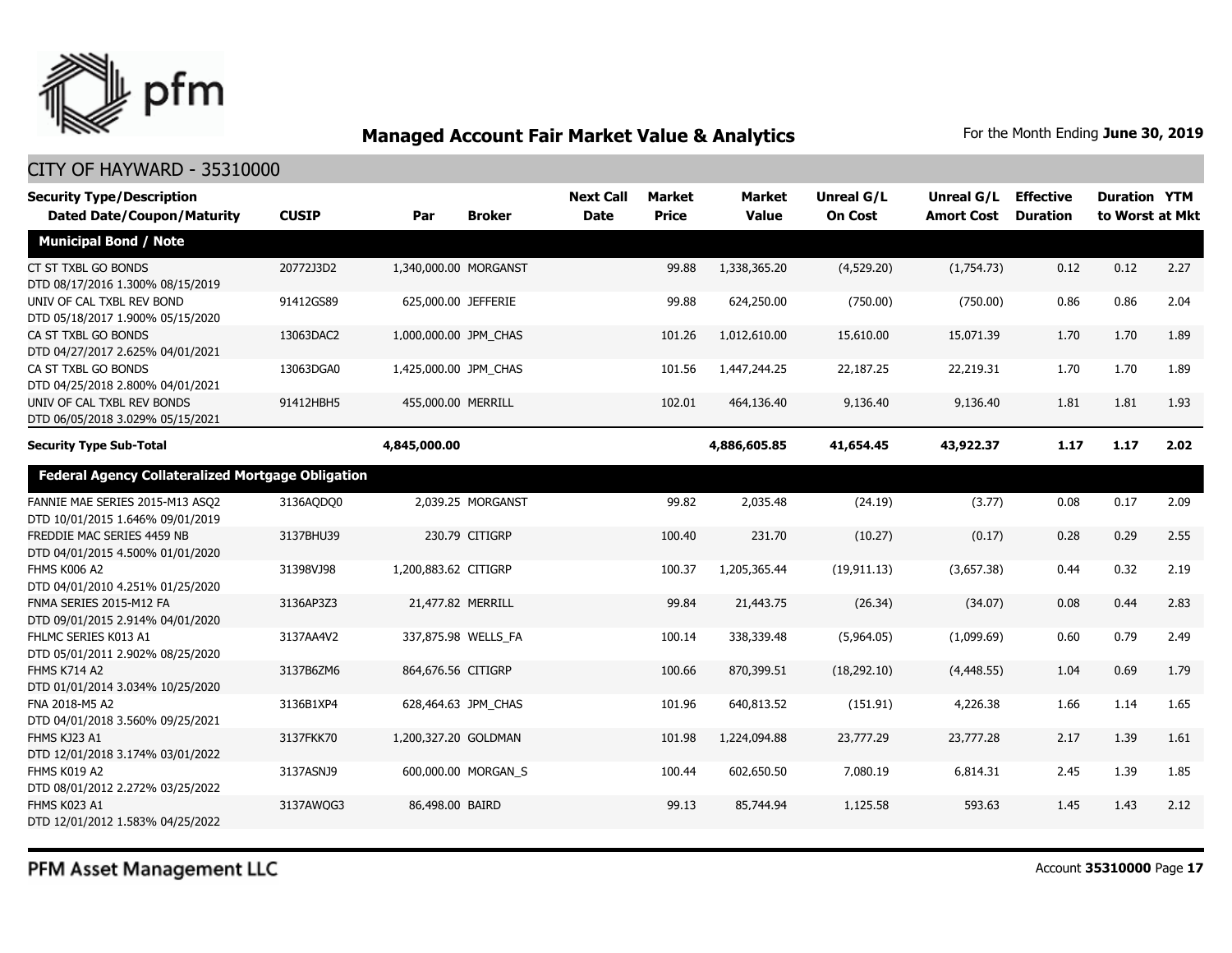

| <b>Security Type/Description</b>                  |              |                       |                     | <b>Next Call</b> | <b>Market</b> | <b>Market</b> | <b>Unreal G/L</b> | Unreal G/L        | <b>Effective</b> | <b>Duration YTM</b> |      |
|---------------------------------------------------|--------------|-----------------------|---------------------|------------------|---------------|---------------|-------------------|-------------------|------------------|---------------------|------|
| <b>Dated Date/Coupon/Maturity</b>                 | <b>CUSIP</b> | Par                   | <b>Broker</b>       | <b>Date</b>      | <b>Price</b>  | <b>Value</b>  | <b>On Cost</b>    | <b>Amort Cost</b> | <b>Duration</b>  | to Worst at Mkt     |      |
| Federal Agency Collateralized Mortgage Obligation |              |                       |                     |                  |               |               |                   |                   |                  |                     |      |
| FHMS K023 A1                                      | 3137AWQG3    |                       | 379,747.30 BARCLAYS |                  | 99.13         | 376,441.18    | 6,291.39          | 4,173.70          | 1.45             | 1.43                | 2.12 |
| DTD 12/01/2012 1.583% 04/25/2022                  |              |                       |                     |                  |               |               |                   |                   |                  |                     |      |
| FHMS K023 A1                                      | 3137AWQG3    | 780,591.66 BAIRD      |                     |                  | 99.13         | 773,795.75    | 10,279.53         | 5,443.21          | 1.45             | 1.43                | 2.12 |
| DTD 12/01/2012 1.583% 04/25/2022                  |              |                       |                     |                  |               |               |                   |                   |                  |                     |      |
| FHLMC MULTIFAMILY STRUCTURED P                    | 3137BLUR7    |                       | 600,000.00 JPM CHAS |                  | 101.47        | 608,844.90    | 9,591.38          | 9,591.38          | 2.64             | 1.51                | 1.63 |
| DTD 11/01/2015 2.716% 06/25/2022                  |              |                       |                     |                  |               |               |                   |                   |                  |                     |      |
| FHLMC MULTIFAMILY STRUCTURED P                    | 3137AVXN2    |                       | 570,000.00 WELLS_FA |                  | 100.92        | 575,236.36    | 3,143.39          | 3,143.39          | 2.87             | 1.55                | 1.67 |
| DTD 12/01/2012 2.355% 07/25/2022                  |              |                       |                     |                  |               |               |                   |                   |                  |                     |      |
| FHLMC MULTIFAMILY STRUCTURED P                    | 3137AVXN2    | 1,227,386.00 WELLS FA |                     |                  | 100.92        | 1,238,661.50  | 16,069.98         | 15,869.84         | 2.87             | 1.55                | 1.67 |
| DTD 12/01/2012 2.355% 07/25/2022                  |              |                       |                     |                  |               |               |                   |                   |                  |                     |      |
| FHLMC MULTIFAMILY STRUCTURED P                    | 3137B1BS0    | 1,065,000.00 CITIGRP  |                     |                  | 101.46        | 1,080,536.01  | 6,217.26          | 6,217.26          | 3.14             | 1.72                | 1.57 |
| DTD 05/01/2013 2.510% 11/25/2022                  |              |                       |                     |                  |               |               |                   |                   |                  |                     |      |
| FANNIEMAE-ACES                                    | 3136ACGJ4    | 1,250,000.00 JPM CHAS |                     |                  | 101.14        | 1,264,267.50  | (1, 162.19)       | (1, 162.19)       | 3.15             | 1.72                | 1.75 |
| DTD 02/01/2013 2.509% 11/25/2022                  |              |                       |                     |                  |               |               |                   |                   |                  |                     |      |
| <b>FHMS J22F A1</b>                               | 3137FJYA1    |                       | 995,028.22 MORGAN S |                  | 102.88        | 1,023,695.98  | 28,694.61         | 28,694.63         | 2.28             | 1.96                | 1.88 |
| DTD 11/01/2018 3.454% 05/25/2023                  |              |                       |                     |                  |               |               |                   |                   |                  |                     |      |
| FHMS KP05 A                                       | 3137FKK39    | 522,088.15 CSFB       |                     |                  | 101.68        | 530,879.38    | 8,792.81          | 8,792.80          | 1.71             | 2.03                | 2.28 |
| DTD 12/01/2018 3.203% 07/01/2023                  |              |                       |                     |                  |               |               |                   |                   |                  |                     |      |
| <b>Security Type Sub-Total</b>                    |              | 12,332,315.18         |                     |                  |               | 12,463,477.76 | 75,521.23         | 106,931.99        | 2.09             | 1.38                | 1.84 |
| <b>Federal Agency Bond / Note</b>                 |              |                       |                     |                  |               |               |                   |                   |                  |                     |      |
| <b>FANNIE MAE NOTES</b>                           | 3135G0U35    | 1,745,000.00 NOMURA   |                     |                  | 101.81        | 1,776,509.47  | 31,910.82         | 31,779.86         | 1.92             | 1.92                | 1.82 |
| DTD 06/25/2018 2.750% 06/22/2021                  |              |                       |                     |                  |               |               |                   |                   |                  |                     |      |
| FEDERAL HOME LOAN BANKS NOTES                     | 3130AEXV7    | 1,825,000.00 CITIGRP  |                     | 09/20/19         | 100.14        | 1,827,491.13  | 2,491.13          | 2,491.13          | 0.46             | 0.22                | 2.93 |
| (CALLABLE)                                        |              |                       |                     |                  |               |               |                   |                   |                  |                     |      |
| DTD 09/20/2018 3.000% 09/20/2021                  |              |                       |                     |                  |               |               |                   |                   |                  |                     |      |
| FEDERAL HOME LOAN BANKS NOTES                     | 3130AF5B9    | 2,425,000.00 CITIGRP  |                     |                  | 102.66        | 2,489,592.30  | 65,998.80         | 65,671.30         | 2.19             | 2.19                | 1.80 |
| DTD 10/12/2018 3.000% 10/12/2021                  |              |                       |                     |                  |               |               |                   |                   |                  |                     |      |
| <b>FANNIE MAE NOTES</b>                           | 3135G0U92    | 1,200,000.00 NOMURA   |                     |                  | 102.08        | 1,224,920.40  | 24,608.40         | 24,643.07         | 2.41             | 2.41                | 1.78 |
| DTD 01/11/2019 2.625% 01/11/2022                  |              |                       |                     |                  |               |               |                   |                   |                  |                     |      |
| <b>FANNIE MAE NOTES</b>                           | 3135G0U92    | 1,650,000.00 NOMURA   |                     |                  | 102.08        | 1,684,265.55  | 35,453.55         | 35,272.64         | 2.41             | 2.41                | 1.78 |
| DTD 01/11/2019 2.625% 01/11/2022                  |              |                       |                     |                  |               |               |                   |                   |                  |                     |      |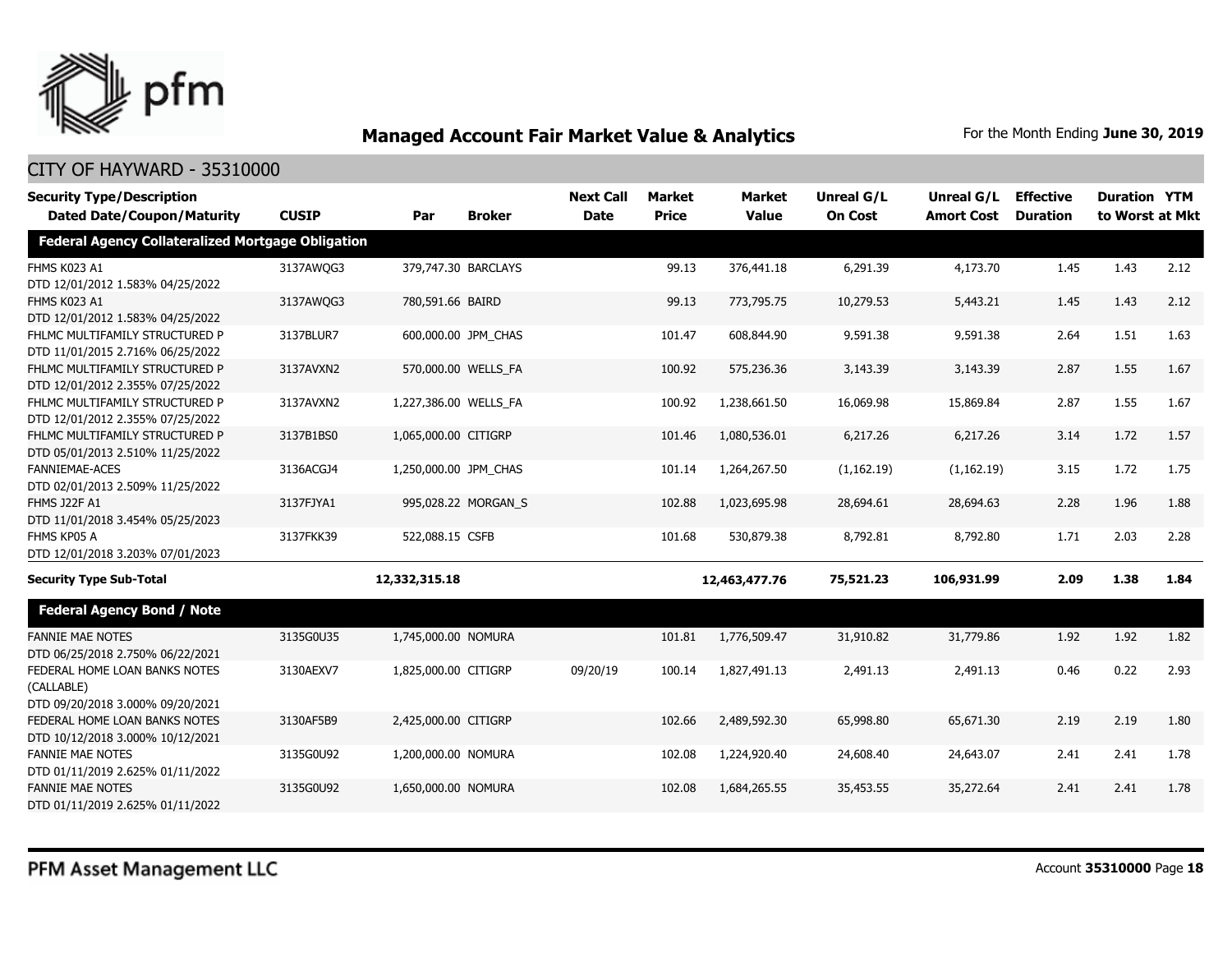

| <b>Security Type/Description</b><br><b>Dated Date/Coupon/Maturity</b>                  | <b>CUSIP</b> | Par                  | <b>Broker</b>       | <b>Next Call</b><br><b>Date</b> | <b>Market</b><br><b>Price</b> | <b>Market</b><br><b>Value</b> | <b>Unreal G/L</b><br><b>On Cost</b> | <b>Unreal G/L</b><br><b>Amort Cost</b> | <b>Effective</b><br><b>Duration</b> | <b>Duration YTM</b><br>to Worst at Mkt |      |
|----------------------------------------------------------------------------------------|--------------|----------------------|---------------------|---------------------------------|-------------------------------|-------------------------------|-------------------------------------|----------------------------------------|-------------------------------------|----------------------------------------|------|
| <b>Federal Agency Bond / Note</b>                                                      |              |                      |                     |                                 |                               |                               |                                     |                                        |                                     |                                        |      |
| FHLB (CALLABLE) NOTES<br>DTD 04/29/2019 2.700% 04/29/2022                              | 3130AGD36    | 1,825,000.00 NOMURA  |                     | 10/29/19                        | 100.17                        | 1,828,062.35                  | 3,062.35                            | 3,062.35                               | 0.88                                | 0.33                                   | 2.64 |
| FEDERAL HOME LOAN BANK<br>DTD 06/01/2012 2.125% 06/10/2022                             | 313379069    | 2,475,000.00 CITIGRP |                     |                                 | 100.87                        | 2,496,534.98                  | 4,135.73                            | 4,404.02                               | 2.84                                | 2.84                                   | 1.82 |
| <b>Security Type Sub-Total</b>                                                         |              | 13,145,000.00        |                     |                                 |                               | 13,327,376.18                 | 167,660.78                          | 167,324.37                             | 1.91                                | 1.80                                   | 2.07 |
| <b>Corporate Note</b>                                                                  |              |                      |                     |                                 |                               |                               |                                     |                                        |                                     |                                        |      |
| AMERICAN EXPRESS CO CORP NOTES<br>DTD 02/22/2019 3.000% 02/22/2021                     | 025816CB3    | 400,000.00 CSFB      |                     |                                 | 101.10                        | 404,380.40                    | 4,780.40                            | 4,710.35                               | 1.58                                | 1.58                                   | 2.32 |
| JOHN DEERE CAPITAL CORP NOTES<br>DTD 03/13/2018 2.875% 03/12/2021                      | 24422EUD9    |                      | 300,000.00 BARCLAYS |                                 | 101.18                        | 303,528.30                    | 3,732.30                            | 3,646.01                               | 1.64                                | 1.64                                   | 2.17 |
| NATIONAL RURAL UTIL COOP NOTE<br>DTD 02/26/2018 2.900% 03/15/2021                      | 63743HER9    | 250,000.00 RBC       |                     |                                 | 101.18                        | 252,960.00                    | 3,237.50                            | 3,119.41                               | 1.65                                | 1.65                                   | 2.19 |
| TOYOTA MOTOR CREDIT CORP NOTES<br>DTD 04/13/2018 2.950% 04/13/2021                     | 89236TEU5    |                      | 365,000.00 JPM CHAS |                                 | 101.38                        | 370,023.50                    | 5,169.50                            | 5,111.79                               | 1.72                                | 1.72                                   | 2.16 |
| MORGAN STANLEY CORP NOTES<br>DTD 04/21/2016 2.500% 04/21/2021                          | 61746BEA0    |                      | 300,000.00 GOLDMAN  |                                 | 100.19                        | 300,562.20                    | 5,602.20                            | 3,475.20                               | 1.75                                | 1.75                                   | 2.39 |
| <b>CHARLES SCHWAB CORP NOTES</b><br>DTD 05/22/2018 3.250% 05/21/2021                   | 808513AW5    | 235,000.00 CSFB      |                     |                                 | 101.94                        | 239,550.54                    | 4,557.59                            | 4,555.17                               | 1.82                                | 1.82                                   | 2.20 |
| PACCAR FINANCIAL CORP BONDS<br>DTD 08/09/2018 3.150% 08/09/2021                        | 69371RP42    | 295,000.00 CITIGRP   |                     |                                 | 101.81                        | 300,350.42                    | 5,441.87                            | 5,415.48                               | 2.01                                | 2.01                                   | 2.26 |
| CATERPILLAR FINANCIAL SERVICES CORP<br><b>CORP</b><br>DTD 09/07/2018 3.150% 09/07/2021 | 14913Q2N8    |                      | 325,000.00 BARCLAYS |                                 | 101.99                        | 331,463.93                    | 6,714.18                            | 6,648.31                               | 2.09                                | 2.09                                   | 2.21 |
| <b>3M COMPANY</b><br>DTD 09/14/2018 3.000% 09/14/2021                                  | 88579YBA8    | 145,000.00 CITIGRP   |                     |                                 | 101.90                        | 147,748.48                    | 3,045.73                            | 2,969.28                               | 2.11                                | 2.11                                   | 2.11 |
| BANK OF AMERICA CORP (CALLABLE)<br>DTD 09/18/2017 2.328% 10/01/2021                    | 06051GGS2    | 200,000.00 MERRILL   |                     | 10/01/20                        | 99.88                         | 199,758.00                    | 732.00                              | 337.88                                 | 1.24                                | 2.17                                   | 2.38 |
| BANK OF AMERICA CORP (CALLABLE)<br>DTD 09/18/2017 2.328% 10/01/2021                    | 06051GGS2    | 390,000.00 MERRILL   |                     | 10/01/20                        | 99.88                         | 389,528.10                    | (471.90)                            | (471.90)                               | 1.24                                | 2.17                                   | 2.38 |
| AMERICAN EXPRESS CREDIT CORP NOTES<br>DTD 11/06/2018 3.700% 11/05/2021                 | 025816BY4    | 200,000.00 RBC       |                     |                                 | 103.09                        | 206,174.00                    | 6,218.00                            | 6,208.96                               | 2.23                                | 2.23                                   | 2.34 |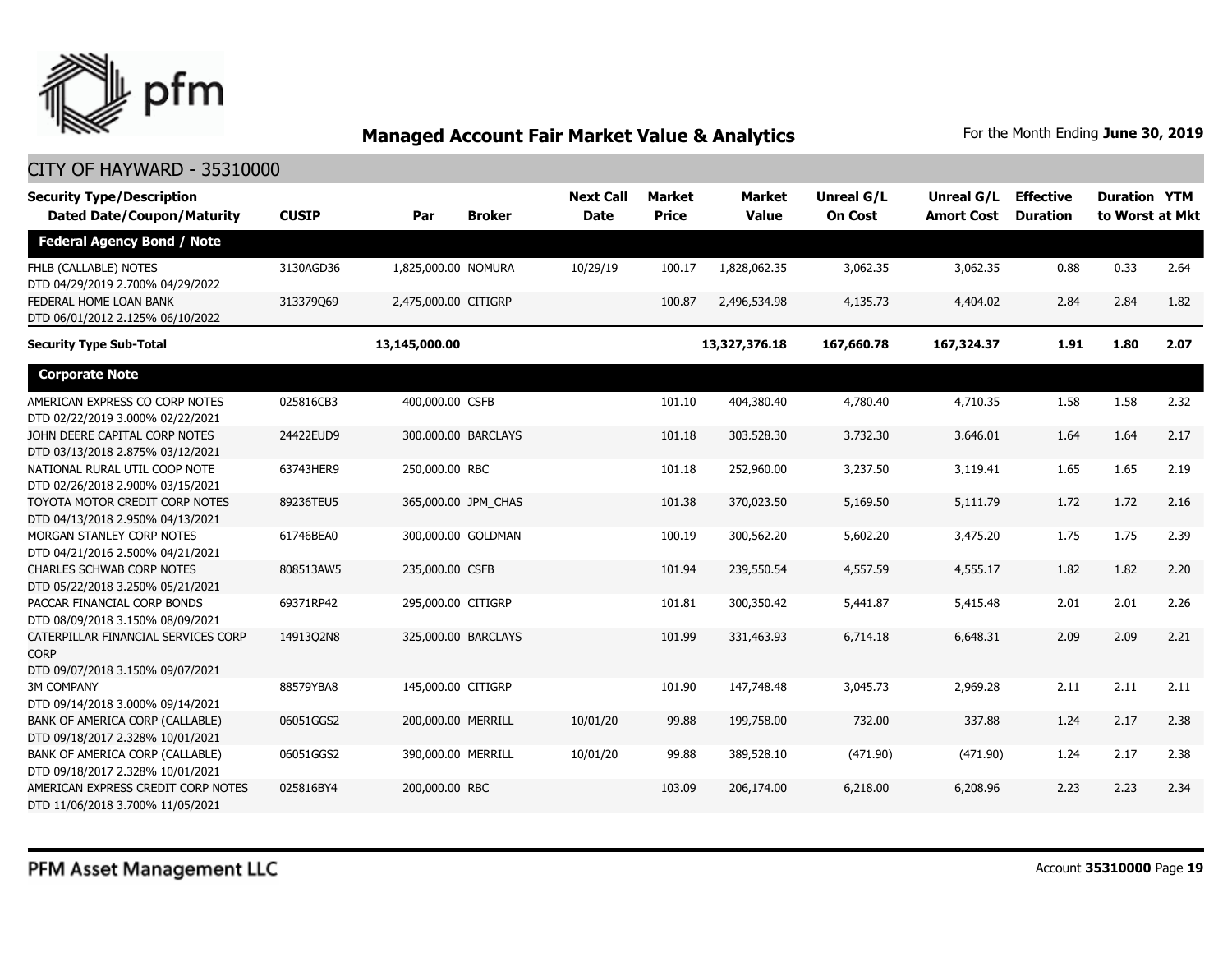

### CITY OF HAYWARD - 35310000

| <b>Security Type/Description</b>                                              |              |                    |                     | <b>Next Call</b> | Market       | Market       | Unreal G/L     | Unreal G/L        | <b>Effective</b> | <b>Duration YTM</b> |      |
|-------------------------------------------------------------------------------|--------------|--------------------|---------------------|------------------|--------------|--------------|----------------|-------------------|------------------|---------------------|------|
| <b>Dated Date/Coupon/Maturity</b>                                             | <b>CUSIP</b> | Par                | <b>Broker</b>       | <b>Date</b>      | <b>Price</b> | <b>Value</b> | <b>On Cost</b> | <b>Amort Cost</b> | <b>Duration</b>  | to Worst at Mkt     |      |
| <b>Corporate Note</b>                                                         |              |                    |                     |                  |              |              |                |                   |                  |                     |      |
| ABBOTT LABORATORIES CORP NOTES<br>DTD 11/22/2016 2.900% 11/30/2021            | 002824BD1    |                    | 300,000.00 GOLDMAN  |                  | 101.66       | 304,970.70   | 3,287.70       | 3,369.40          | 2.32             | 2.32                | 2.19 |
| CITIGROUP INC CORP (CALLABLE) NOTE<br>DTD 12/08/2016 2.900% 12/08/2021        | 172967LC3    | 300,000.00 RBC     |                     | 11/08/21         | 101.04       | 303,111.30   | 8,568.30       | 7,738.75          | 2.29             | 2.26                | 2.46 |
| SUNTRUST BANKS INC CORP NOTES<br>(CALLABLE)                                   | 867914BM4    |                    | 300,000.00 ACADEMY  | 12/27/21         | 100.73       | 302,189.10   | 2,687.10       | 2,660.89          | 2.41             | 2.37                | 2.41 |
| DTD 12/01/2016 2.700% 01/27/2022<br>HOME DEPOT INC                            | 437076BV3    |                    | 175,000.00 JPM_CHAS |                  | 103.20       | 180,604.38   | 6,083.88       | 6,007.90          | 2.53             | 2.53                | 2.01 |
| DTD 12/06/2018 3.250% 03/01/2022                                              |              |                    |                     |                  |              |              |                |                   |                  |                     |      |
| US BANK NA CINCINNATI (CALLABLE)<br><b>NOTE</b>                               | 91159HHC7    |                    | 600,000.00 US BANCO | 02/15/22         | 102.26       | 613,544.40   | 2,954.40       | 3,092.44          | 2.52             | 2.50                | 2.14 |
| DTD 03/02/2012 3.000% 03/15/2022<br><b>GOLDMAN SACHS GROUP INC (CALLABLE)</b> | 38141GWC4    |                    | 600,000.00 GOLDMAN  | 04/26/21         | 100.96       | 605,737.20   | 12,325.20      | 11,565.07         | 2.07             | 1.76                | 2.65 |
| <b>NOTE</b><br>DTD 01/26/2017 3.000% 04/26/2022                               |              |                    |                     |                  |              |              |                |                   |                  |                     |      |
| UNITED PARCEL SERVICE (CALLABLE)<br><b>NOTES</b>                              | 911312BC9    |                    | 300,000.00 JPM CHAS | 04/16/22         | 100.60       | 301,808.70   | 119.70         | 126.13            | 2.72             | 2.69                | 2.13 |
| DTD 05/16/2017 2.350% 05/16/2022                                              | 61744YAH1    |                    |                     |                  |              |              |                | 4,991.49          |                  | 2.75                |      |
| MORGAN STANLEY CORP NOTES<br>DTD 05/19/2017 2.750% 05/19/2022                 |              | 300,000.00 RBC     |                     |                  | 101.05       | 303,147.30   | 5,136.30       |                   | 2.75             |                     | 2.37 |
| JPMORGAN CHASE & CO CORP NOTES<br>DTD 06/18/2018 3.514% 06/18/2022            | 46647PAS5    |                    | 600,000.00 JPM CHAS |                  | 102.20       | 613,179.60   | 13,179.60      | 13,179.60         | 2.80             | 2.80                | 2.74 |
| AMERICAN HONDA FINANCE<br>DTD 06/27/2019 2.200% 06/27/2022                    | 02665WCY5    | 600,000.00 MERRILL |                     |                  | 99.88        | 599,278.20   | (169.80)       | (171.79)          | 2.88             | 2.88                | 2.24 |
| <b>Security Type Sub-Total</b>                                                |              | 7,480,000.00       |                     |                  |              | 7,573,598.75 | 102,931.75     | 98,285.82         | 2.17             | 2.21                | 2.32 |
| <b>Certificate of Deposit</b>                                                 |              |                    |                     |                  |              |              |                |                   |                  |                     |      |
| CREDIT SUISSE NEW YORK CERT DEPOS<br>DTD 02/08/2018 2.670% 02/07/2020         | 22549LFR1    | 600,000.00 CSFB    |                     |                  | 100.27       | 601,637.40   | 1,637.40       | 1,637.40          | 0.59             | 0.59                | 2.19 |
| NORDEA BANK AB NY CD<br>DTD 02/22/2018 2.720% 02/20/2020                      | 65590ASN7    |                    | 600,000.00 GOLDMAN  |                  | 100.36       | 602,155.80   | 2,155.80       | 2,155.80          | 0.63             | 0.63                | 2.15 |
| UBS AG STAMFORD CT LT CD<br>DTD 03/06/2018 2.900% 03/02/2020                  | 90275DHG8    | 600,000.00 UBS     |                     |                  | 100.44       | 602,655.00   | 2,655.00       | 2,655.00          | 0.66             | 0.66                | 2.26 |

PFM Asset Management LLC

Account **35310000** Page **20**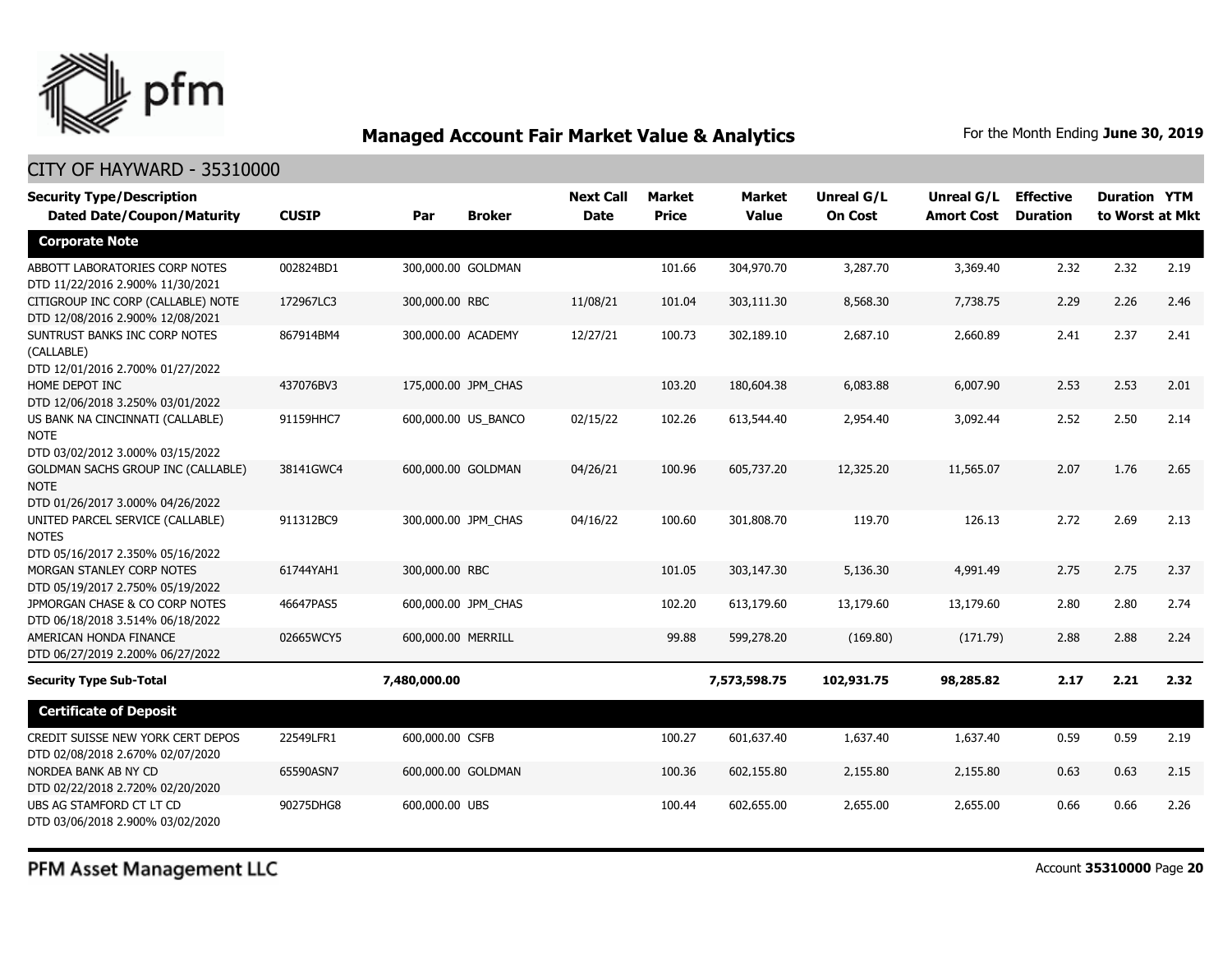

| <b>Security Type/Description</b>                                                     |              |                    |                    | <b>Next Call</b> | <b>Market</b> | <b>Market</b> | Unreal G/L     | Unreal G/L        | <b>Effective</b> | <b>Duration YTM</b> |      |
|--------------------------------------------------------------------------------------|--------------|--------------------|--------------------|------------------|---------------|---------------|----------------|-------------------|------------------|---------------------|------|
| <b>Dated Date/Coupon/Maturity</b>                                                    | <b>CUSIP</b> | Par                | <b>Broker</b>      | <b>Date</b>      | <b>Price</b>  | <b>Value</b>  | <b>On Cost</b> | <b>Amort Cost</b> | <b>Duration</b>  | to Worst at Mkt     |      |
| <b>Certificate of Deposit</b>                                                        |              |                    |                    |                  |               |               |                |                   |                  |                     |      |
| CANADIAN IMP BK COMM NY FLT CERT<br><b>DEPOS</b><br>DTD 04/10/2018 2.984% 04/10/2020 | 13606BVF0    | 600,000.00 MERRILL |                    |                  | 100.21        | 601,280.40    | 1,280.40       | 1,280.40          | 0.03             | 0.76                | 2.76 |
| BANK OF NOVA SCOTIA HOUSTON CD<br>DTD 06/07/2018 3.080% 06/05/2020                   | 06417GU22    |                    | 600,000.00 GOLDMAN |                  | 100.84        | 605,032.80    | 5,260.80       | 5,140.91          | 0.91             | 0.91                | 2.16 |
| BANK OF MONTREAL CHICAGO CERT<br><b>DEPOS</b><br>DTD 08/03/2018 3.190% 08/03/2020    | 06370REU9    | 600,000.00 BMO     |                    |                  | 100.70        | 604,172.40    | 4,172.40       | 4,172.40          | 1.05             | 1.05                | 2.58 |
| SUMITOMO MITSUI BANK NY CERT DEPOS<br>DTD 10/18/2018 3.390% 10/16/2020               | 86565BPC9    |                    | 600,000.00 GOLDMAN |                  | 101.54        | 609,254.40    | 10,070.40      | 9,365.16          | 1.26             | 1.26                | 2.22 |
| MUFG BANK LTD/NY CERT DEPOS<br>DTD 02/28/2019 2.970% 02/26/2021                      | 55379WZT6    | 600,000.00 MITSU   |                    |                  | 101.54        | 609,244.14    | 9,244.14       | 9,244.14          | 1.61             | 1.61                | 2.05 |
| CREDIT AGRICOLE CIB NY CERT DEPOS<br>DTD 04/04/2019 2.830% 04/02/2021                | 22535CDU2    | 600,000.00 CREDAG  |                    |                  | 100.52        | 603,105.00    | 3,105.00       | 3,105.00          | 1.70             | 1.70                | 2.55 |
| ROYAL BANK OF CANADA NY CD<br>DTD 06/08/2018 3.240% 06/07/2021                       | 78012UEE1    | 600,000,00 RBC     |                    |                  | 101.98        | 611,857.80    | 11,857.80      | 11,857.80         | 1.87             | 1.87                | 2.19 |
| <b>Security Type Sub-Total</b>                                                       |              | 6,000,000.00       |                    |                  |               | 6,050,395.14  | 51,439.14      | 50,614.01         | 1.03             | 1.11                | 2.31 |
| <b>Asset-Backed Security</b>                                                         |              |                    |                    |                  |               |               |                |                   |                  |                     |      |
| TOYOTA ABS 2017-A A3<br>DTD 03/15/2017 1.730% 02/15/2021                             | 89238MAD0    | 72,507.69 MERRILL  |                    |                  | 99.77         | 72,337.62     | (161.53)       | (166.41)          | 0.35             | 0.83                | 2.01 |
| JOHN DEERE ABS 2017-A A3<br>DTD 03/02/2017 1.780% 04/15/2021                         | 47787XAC1    | 56,310.60 MERRILL  |                    |                  | 99.80         | 56,197.30     | (105.28)       | (109.16)          | 0.38             | 1.07                | 1.97 |
| ALLY ABS 2017-1 A3<br>DTD 01/31/2017 1.700% 06/15/2021                               | 02007PAC7    | 58,804.70 CITIGRP  |                    |                  | 99.76         | 58,666.19     | (133.37)       | (136.37)          | 0.38             | 1.64                | 1.84 |
| GMALT 2018-3 A3<br>DTD 09/26/2018 3.180% 06/20/2021                                  | 36256GAD1    | 170,000.00 RBC     |                    |                  | 100.81        | 171,384.80    | 1,398.23       | 1,394.61          | 1.06             | 1.00                | 2.37 |
| BMWLT 2018-1 A3<br>DTD 10/17/2018 3.260% 07/20/2021                                  | 05586CAC8    | 125,000.00 SOCGEN  |                    |                  | 101.31        | 126,633.63    | 1,651.00       | 1,646.67          | 1.20             | 1.05                | 2.02 |
| HONDA ABS 2017-1 A3<br>DTD 03/28/2017 1.720% 07/21/2021                              | 43814TAC6    | 140,033.45 MERRILL |                    |                  | 99.70         | 139,619.44    | (405.67)       | (409.14)          | 0.53             | 1.26                | 1.96 |
| HYUNDAI ABS 2017-A A3<br>DTD 03/29/2017 1.760% 08/15/2021                            | 44931PAD8    | 174,004.22 SOCGEN  |                    |                  | 99.76         | 173,581.74    | (408.42)       | (412.49)          | 0.51             | 1.55                | 1.92 |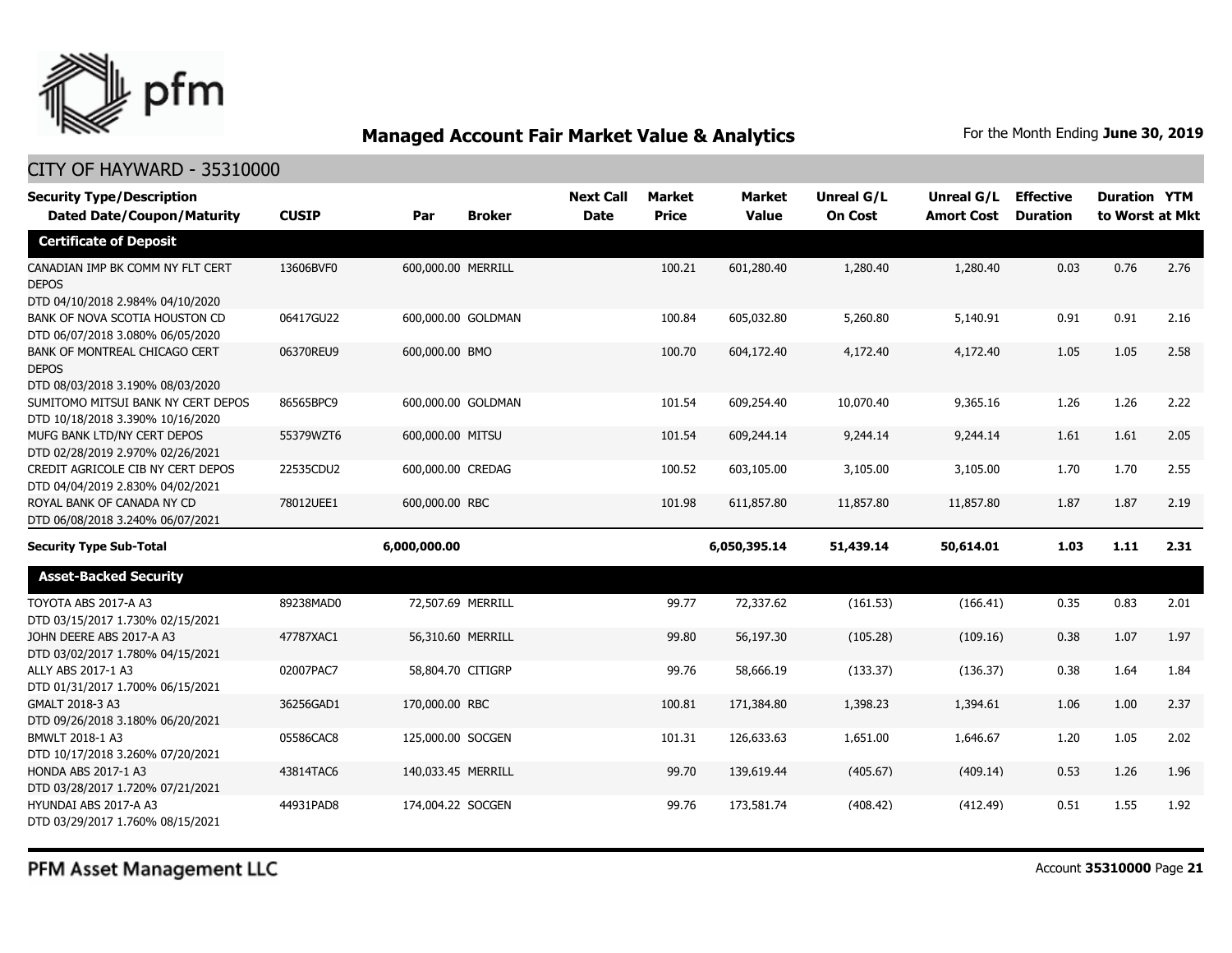

### CITY OF HAYWARD - 35310000

| <b>Security Type/Description</b>                                   |              |                     |                     | <b>Next Call</b> | Market       | <b>Market</b> | <b>Unreal G/L</b> | Unreal G/L        | <b>Effective</b> | <b>Duration YTM</b> |      |
|--------------------------------------------------------------------|--------------|---------------------|---------------------|------------------|--------------|---------------|-------------------|-------------------|------------------|---------------------|------|
| <b>Dated Date/Coupon/Maturity</b>                                  | <b>CUSIP</b> | Par                 | <b>Broker</b>       | <b>Date</b>      | <b>Price</b> | <b>Value</b>  | <b>On Cost</b>    | <b>Amort Cost</b> | <b>Duration</b>  | to Worst at Mkt     |      |
| <b>Asset-Backed Security</b>                                       |              |                     |                     |                  |              |               |                   |                   |                  |                     |      |
| NISSAN ABS 2017-A A3<br>DTD 03/28/2017 1.740% 08/15/2021           | 654747AD6    | 215,603.20 MERRILL  |                     |                  | 99.62        | 214,782.18    | (798.18)          | (808.49)          | 0.52             | 1.18                | 2.06 |
| ALLY ABS 2017-2 A3<br>DTD 03/29/2017 1.780% 08/15/2021             | 02007HAC5    | 249,495.22 MERRILL  |                     |                  | 99.80        | 248,988.42    | (477.38)          | (493.36)          | 0.43             | 1.81                | 1.89 |
| NISSAN AUTO LEASE TRUST<br>DTD 10/24/2018 3.250% 09/15/2021        | 65478BAD3    | 225,000.00 CITIGRP  |                     |                  | 101.32       | 227,972.54    | 2,992.20          | 2,987.71          | 1.26             | 1.11                | 2.07 |
| FORDL 2018-B A3<br>DTD 09/21/2018 3.190% 12/15/2021                | 34531LAD2    |                     | 230,000.00 JPM CHAS |                  | 101.06       | 232,447.82    | 2,467.25          | 2,462.73          | 1.17             | 1.24                | 2.33 |
| GMALT 2019-1 A3<br>DTD 02/21/2019 2.980% 12/20/2021                | 36256UAD0    |                     | 200,000.00 WELLS FA |                  | 101.27       | 202,541.74    | 2,573.14          | 2,569.31          | 1.37             | 1.25                | 1.97 |
| FORDL 2019-A A3<br>DTD 02/25/2019 2.900% 05/15/2022                | 34532FAD4    | 245,000.00 CITIGRP  |                     |                  | 101.09       | 247,665.60    | 2,684.76          | 2,682.35          | 1.55             | 1.44                | 2.15 |
| HART 2018-B A3<br>DTD 12/12/2018 3.200% 12/15/2022                 | 44933AAC1    | 150,000.00 BARCLAYS |                     |                  | 101.84       | 152,762.78    | 2,764.58          | 2,764.30          | 1.66             | 1.73                | 2.14 |
| HAROT 2019-1 A3<br>DTD 02/27/2019 2.830% 03/20/2023                | 43814WAC9    | 170,000.00 MERRILL  |                     |                  | 101.44       | 172,444.45    | 2,449.01          | 2,448.57          | 2.12             | 1.86                | 2.06 |
| FORD CREDIT AUTO OWNER TRUST<br>DTD 10/23/2018 3.240% 04/15/2023   | 34532TAD4    | 200,000.00 BARCLAYS |                     |                  | 101.98       | 203,957.46    | 3,991.66          | 3,986.62          | 1.73             | 1.89                | 2.20 |
| NAROT 2018-C A3<br>DTD 12/12/2018 3.220% 06/15/2023                | 65478NAD7    | 200,000.00 MIZUHO   |                     |                  | 102.29       | 204,575.46    | 4,613.78          | 4,609.16          | 1.99             | 1.97                | 2.07 |
| HYUNDAI AUTO RECEIVABLES TRUST<br>DTD 04/10/2019 2.660% 06/15/2023 | 44932NAD2    | 250,000.00 SOCGEN   |                     |                  | 101.05       | 252,635.63    | 2,668.53          | 2,666.65          | 2.04             | 1.97                | 2.13 |
| CARMAX AUTO OWNER TRUST<br>DTD 07/25/2018 3.130% 06/15/2023        | 14313FAD1    |                     | 285,000.00 BARCLAYS |                  | 101.70       | 289,838.42    | 4,877.27          | 4,870.12          | 1.58             | 1.97                | 2.27 |
| CARMAX AUTO OWNER TRUST<br>DTD 10/24/2018 3.360% 09/15/2023        | 14315EAC4    | 225,000.00 MERRILL  |                     |                  | 102.31       | 230,191.90    | 5,193.97          | 5,193.54          | 1.80             | 2.09                | 2.26 |
| COPAR 2019-1 A3<br>DTD 05/30/2019 2.510% 11/15/2023                | 14042WAC4    |                     | 175,000.00 JPM CHAS |                  | 101.13       | 176,982.59    | 2,018.04          | 2,017.60          | 2.28             | 2.17                | 1.99 |
| FIFTH THIRD AUTO TRUST<br>DTD 05/08/2019 2.640% 12/15/2023         | 31680YAD9    | 215,000.00 CSFB     |                     |                  | 101.11       | 217,390.99    | 2,438.25          | 2,436.52          | 2.20             | 2.21                | 2.14 |
| <b>HDMOT 2019-A A3</b><br>DTD 06/26/2019 2.340% 02/15/2024         | 41284WAC4    |                     | 300,000.00 BARCLAYS |                  | 99.99        | 299,976.00    | (0.78)            | (0.83)            | 2.19             | 2.27                | 2.34 |
| GMCAR 2019-2 A3<br>DTD 04/17/2019 2.650% 02/16/2024                | 36257FAD2    |                     | 345,000.00 BARCLAYS |                  | 101.37       | 349,729.02    | 4,757.10          | 4,755.94          | 2.20             | 2.29                | 2.06 |

PFM Asset Management LLC

Account **35310000** Page **22**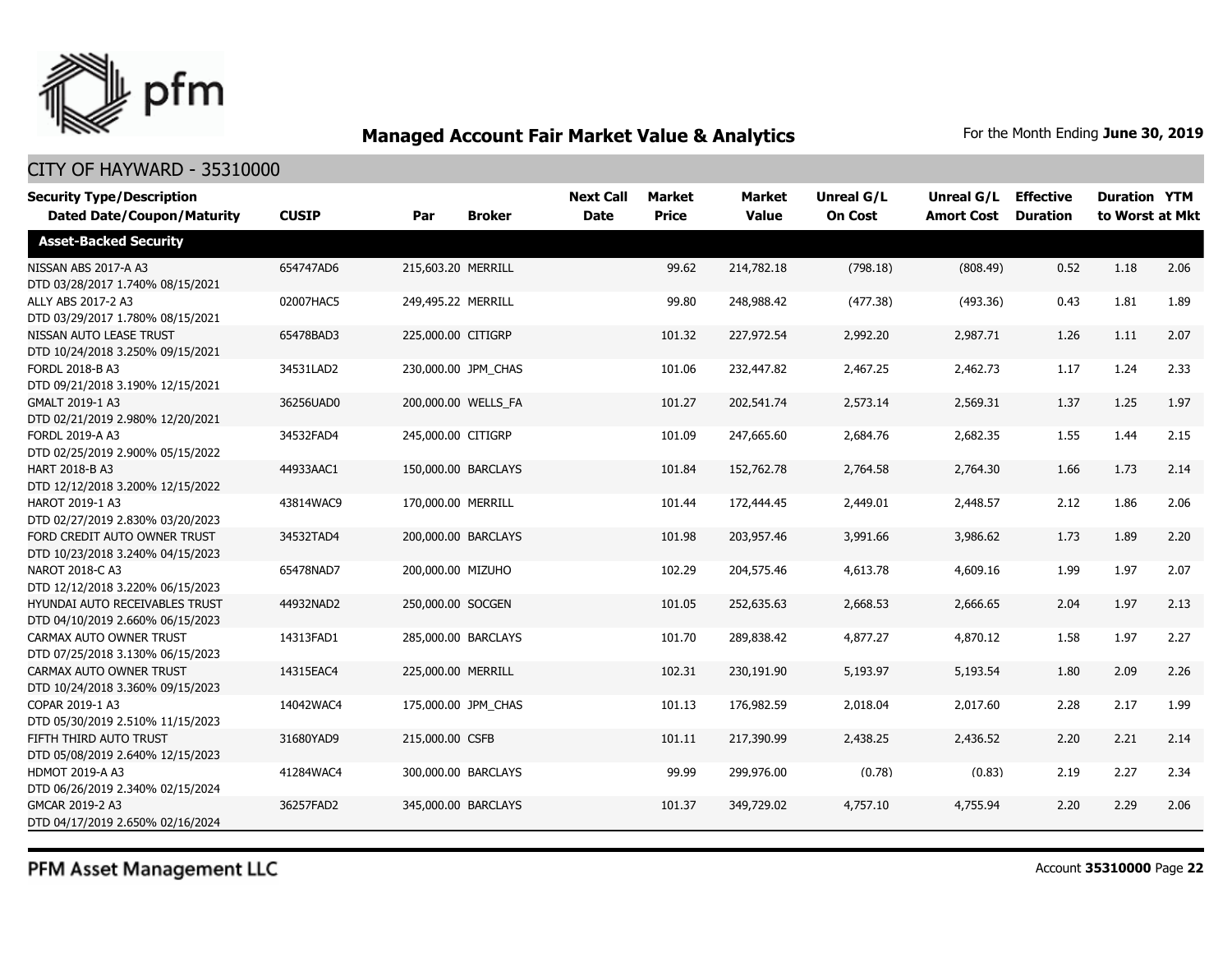

| <b>Security Type/Description</b><br><b>Dated Date/Coupon/Maturity</b> | <b>CUSIP</b> | Par              | Broker | <b>Next Call</b><br>Date | Market<br><b>Price</b> | Market<br><b>Value</b> | Unreal G/L<br><b>On Cost</b> | Unreal G/L<br><b>Amort Cost</b> | <b>Effective</b><br><b>Duration</b> | <b>Duration YTM</b> | to Worst at Mkt |
|-----------------------------------------------------------------------|--------------|------------------|--------|--------------------------|------------------------|------------------------|------------------------------|---------------------------------|-------------------------------------|---------------------|-----------------|
| <b>Security Type Sub-Total</b>                                        |              | 4,676,759.08     |        |                          |                        | 4,723,303.72           | 47,048.16                    | 46,956.15                       | 1.50                                | 1.71                | 2.12            |
| <b>Managed Account Sub-Total</b>                                      |              | 123,289,074.26   |        |                          |                        | 124,247,717.08         | 1,361,483.86                 | 1,230,391.44                    | 1.84                                | 1.77                | 1.92            |
| <b>Securities Sub-Total</b>                                           |              | \$123,289,074.26 |        |                          |                        | \$124,247,717.08       | \$1,361,483.86               | \$1,230,391.44                  | 1.84                                | 1.77                | 1.92%           |
| <b>Accrued Interest</b>                                               |              |                  |        |                          |                        | \$677,197.04           |                              |                                 |                                     |                     |                 |
| <b>Total Investments</b>                                              |              |                  |        |                          |                        | \$124,924,914.12       |                              |                                 |                                     |                     |                 |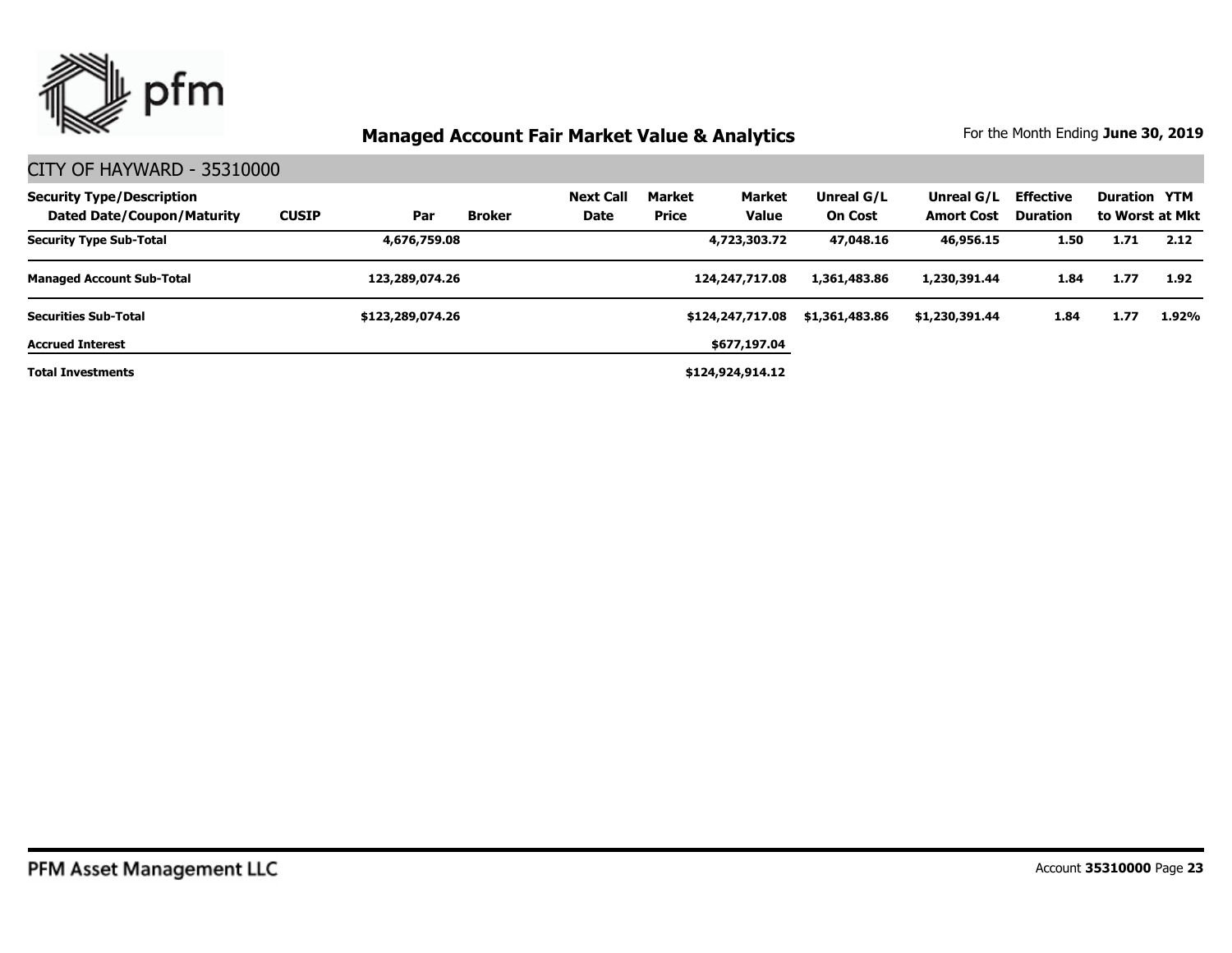

|                 | <b>Transaction Type</b>           |                                                                                     |              |               | <b>Principal</b>  | <b>Accrued</b>  |                   | <b>Realized G/L</b> | <b>Realized G/L</b> | <b>Sale</b>   |
|-----------------|-----------------------------------|-------------------------------------------------------------------------------------|--------------|---------------|-------------------|-----------------|-------------------|---------------------|---------------------|---------------|
| <b>Trade</b>    | <b>Settle</b>                     | <b>Security Description</b>                                                         | <b>CUSIP</b> | Par           | <b>Proceeds</b>   | <b>Interest</b> | <b>Total</b>      | Cost                | <b>Amort Cost</b>   | <b>Method</b> |
| <b>BUY</b>      |                                   |                                                                                     |              |               |                   |                 |                   |                     |                     |               |
| 06/03/19        | 06/05/19                          | <b>US TREASURY NOTES</b>                                                            | 9128282P4    | 7,000,000.00  | (7,005,742.19)    | (45, 321.13)    | (7,051,063.32)    |                     |                     |               |
|                 |                                   | DTD 07/31/2017 1.875% 07/31/2022                                                    |              |               |                   |                 |                   |                     |                     |               |
| 06/12/19        | 06/17/19                          | FHLMC MULTIFAMILY STRUCTURED P<br>DTD 05/01/2013 2.510% 11/25/2022                  | 3137B1BS0    | 1,065,000.00  | (1,074,318.75)    | (1, 188.07)     | (1,075,506.82)    |                     |                     |               |
| 06/12/19        | 06/17/19                          | FHLMC MULTIFAMILY STRUCTURED P<br>DTD 12/01/2012 2.355% 07/25/2022                  | 3137AVXN2    | 570,000.00    | (572,092.97)      | (596.60)        | (572, 689.57)     |                     |                     |               |
| 06/13/19        | 06/14/19                          | FEDERAL HOME LOAN BANK<br>DTD 06/01/2012 2.125% 06/10/2022                          | 313379Q69    | 2,475,000.00  | (2,492,399.25)    | (584.38)        | (2,492,983.63)    |                     |                     |               |
| 06/14/19        | 06/18/19                          | US BANK NA CINCINNATI (CALLABLE)<br><b>NOTE</b><br>DTD 03/02/2012 3.000% 03/15/2022 | 91159HHC7    | 600,000.00    | (610, 590.00)     | (4,650.00)      | (615, 240.00)     |                     |                     |               |
| 06/19/19        | 06/26/19                          | HDMOT 2019-A A3<br>DTD 06/26/2019 2.340% 02/15/2024                                 | 41284WAC4    | 300,000.00    | (299, 976.78)     | 0.00            | (299, 976.78)     |                     |                     |               |
| 06/24/19        | 06/27/19                          | <b>FANNIEMAE-ACES</b><br>DTD 02/01/2013 2.509% 11/25/2022                           | 3136ACGJ4    | 1,250,000.00  | (1,265,429.69)    | (2,264.65)      | (1,267,694.34)    |                     |                     |               |
| 06/24/19        | 06/27/19                          | AMERICAN HONDA FINANCE<br>DTD 06/27/2019 2.200% 06/27/2022                          | 02665WCY5    | 600,000.00    | (599, 448.00)     | 0.00            | (599, 448.00)     |                     |                     |               |
| 06/26/19        | 06/27/19                          | UNITED PARCEL SERVICE (CALLABLE)<br><b>NOTES</b>                                    | 911312BC9    | 300,000.00    | (301, 689.00)     | (802.92)        | (302, 491.92)     |                     |                     |               |
|                 |                                   | DTD 05/16/2017 2.350% 05/16/2022                                                    |              |               |                   |                 |                   |                     |                     |               |
|                 | <b>Transaction Type Sub-Total</b> |                                                                                     |              | 14,160,000.00 | (14, 221, 686.63) | (55, 407.75)    | (14, 277, 094.38) |                     |                     |               |
| <b>INTEREST</b> |                                   |                                                                                     |              |               |                   |                 |                   |                     |                     |               |
| 06/01/19        | 06/15/19                          | FREDDIE MAC SERIES 4459 NB<br>DTD 04/01/2015 4.500% 01/01/2020                      | 3137BHU39    | 279.66        | 0.00              | 1.05            | 1.05              |                     |                     |               |
| 06/01/19        | 06/25/19                          | FNMA SERIES 2015-M12 FA<br>DTD 09/01/2015 2.914% 04/01/2020                         | 3136AP3Z3    | 25,533.64     | 0.00              | 62.00           | 62.00             |                     |                     |               |
| 06/01/19        | 06/25/19                          | FHMS K023 A1<br>DTD 12/01/2012 1.583% 04/25/2022                                    | 3137AWQG3    | 88,823.80     | 0.00              | 117.17          | 117.17            |                     |                     |               |
| 06/01/19        | 06/25/19                          | FHMS K019 A2<br>DTD 08/01/2012 2.272% 03/25/2022                                    | 3137ASNJ9    | 600,000.00    | 0.00              | 1,136.00        | 1,136.00          |                     |                     |               |
| 06/01/19        | 06/25/19                          | <b>FHMS K714 A2</b><br>DTD 01/01/2014 3.034% 10/25/2020                             | 3137B6ZM6    | 866,223.20    | 0.00              | 2,190.10        | 2,190.10          |                     |                     |               |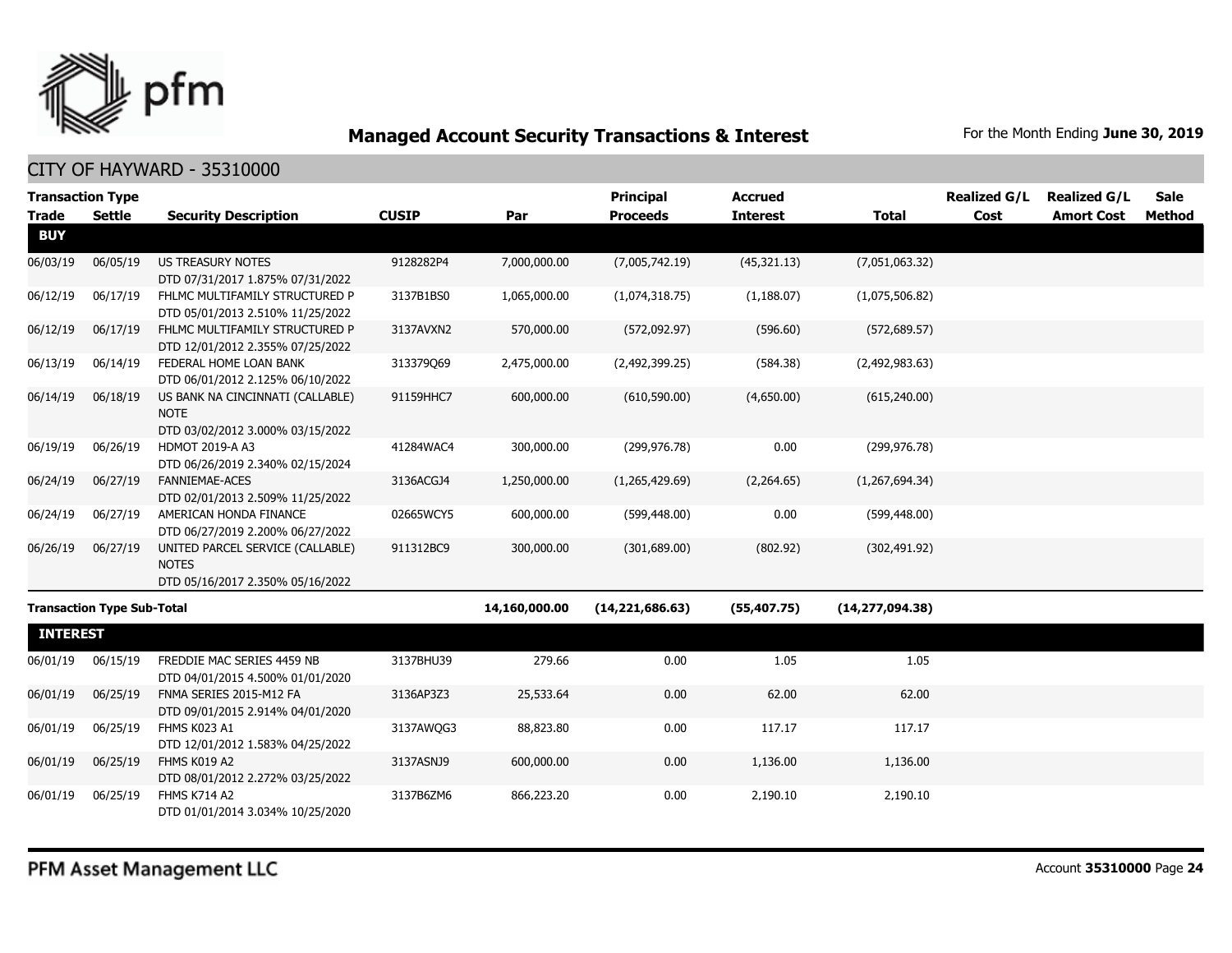

|                                 | <b>Transaction Type</b> |                                                                                  |              |              | <b>Principal</b> | <b>Accrued</b>  |              | <b>Realized G/L</b> | <b>Realized G/L</b> | <b>Sale</b> |
|---------------------------------|-------------------------|----------------------------------------------------------------------------------|--------------|--------------|------------------|-----------------|--------------|---------------------|---------------------|-------------|
| <b>Trade</b><br><b>INTEREST</b> | Settle                  | <b>Security Description</b>                                                      | <b>CUSIP</b> | Par          | <b>Proceeds</b>  | <b>Interest</b> | <b>Total</b> | Cost                | <b>Amort Cost</b>   | Method      |
|                                 |                         |                                                                                  |              |              |                  |                 |              |                     |                     |             |
| 06/01/19                        | 06/25/19                | FHLMC MULTIFAMILY STRUCTURED P<br>DTD 11/01/2015 2.716% 06/25/2022               | 3137BLUR7    | 600,000.00   | 0.00             | 1,358.00        | 1,358.00     |                     |                     |             |
| 06/01/19                        | 06/25/19                | FNA 2018-M5 A2<br>DTD 04/01/2018 3.560% 09/25/2021                               | 3136B1XP4    | 630,733.67   | 0.00             | 1,873.74        | 1,873.74     |                     |                     |             |
| 06/01/19                        | 06/25/19                | FHMS KJ23 A1<br>DTD 12/01/2018 3.174% 03/01/2022                                 | 3137FKK70    | 1,204,108.72 | 0.00             | 3,184.87        | 3,184.87     |                     |                     |             |
| 06/01/19                        | 06/25/19                | FHMS J22F A1<br>DTD 11/01/2018 3.454% 05/25/2023                                 | 3137FJYA1    | 1,051,568.67 | 0.00             | 3,683.53        | 3,683.53     |                     |                     |             |
| 06/01/19                        | 06/25/19                | FHMS K023 A1<br>DTD 12/01/2012 1.583% 04/25/2022                                 | 3137AWOG3    | 801,580.60   | 0.00             | 1,057.42        | 1,057.42     |                     |                     |             |
| 06/01/19                        | 06/25/19                | FANNIE MAE SERIES 2015-M13 ASQ2<br>DTD 10/01/2015 1.646% 09/01/2019              | 3136AQDQ0    | 34,013.58    | 0.00             | 46.66           | 46.66        |                     |                     |             |
| 06/01/19                        | 06/25/19                | FHLMC SERIES K013 A1<br>DTD 05/01/2011 2.902% 08/25/2020                         | 3137AA4V2    | 360,615.71   | 0.00             | 872.09          | 872.09       |                     |                     |             |
| 06/01/19                        | 06/25/19                | FHLMC MULTIFAMILY STRUCTURED P<br>DTD 12/01/2012 2.355% 07/25/2022               | 3137AVXN2    | 1,227,386.00 | 0.00             | 2,408.75        | 2,408.75     |                     |                     |             |
| 06/01/19                        | 06/25/19                | FHMS K023 A1<br>DTD 12/01/2012 1.583% 04/25/2022                                 | 3137AWQG3    | 389,958.13   | 0.00             | 514.42          | 514.42       |                     |                     |             |
| 06/01/19                        | 06/25/19                | FHMS KP05 A<br>DTD 12/01/2018 3.203% 07/01/2023                                  | 3137FKK39    | 525,113.93   | 0.00             | 1,401.62        | 1,401.62     |                     |                     |             |
| 06/01/19                        | 06/25/19                | FHMS K006 A2<br>DTD 04/01/2010 4.251% 01/25/2020                                 | 31398VJ98    | 1,203,345.15 | 0.00             | 4,262.85        | 4,262.85     |                     |                     |             |
| 06/05/19                        | 06/05/19                | BANK OF NOVA SCOTIA HOUSTON CD<br>DTD 06/07/2018 3.080% 06/05/2020               | 06417GU22    | 600,000.00   | 0.00             | 9,240.00        | 9,240.00     |                     |                     |             |
| 06/07/19                        | 06/07/19                | ROYAL BANK OF CANADA NY CD<br>DTD 06/08/2018 3.240% 06/07/2021                   | 78012UEE1    | 600,000.00   | 0.00             | 9,720.00        | 9,720.00     |                     |                     |             |
| 06/08/19                        | 06/08/19                | CITIGROUP INC CORP (CALLABLE)<br><b>NOTE</b><br>DTD 12/08/2016 2.900% 12/08/2021 | 172967LC3    | 300,000.00   | 0.00             | 4,350.00        | 4,350.00     |                     |                     |             |
| 06/15/19                        | 06/15/19                | TOYOTA ABS 2017-A A3<br>DTD 03/15/2017 1.730% 02/15/2021                         | 89238MAD0    | 81,763.38    | 0.00             | 117.88          | 117.88       |                     |                     |             |
| 06/15/19                        | 06/15/19                | NISSAN ABS 2017-A A3<br>DTD 03/28/2017 1.740% 08/15/2021                         | 654747AD6    | 234,336.87   | 0.00             | 339.79          | 339.79       |                     |                     |             |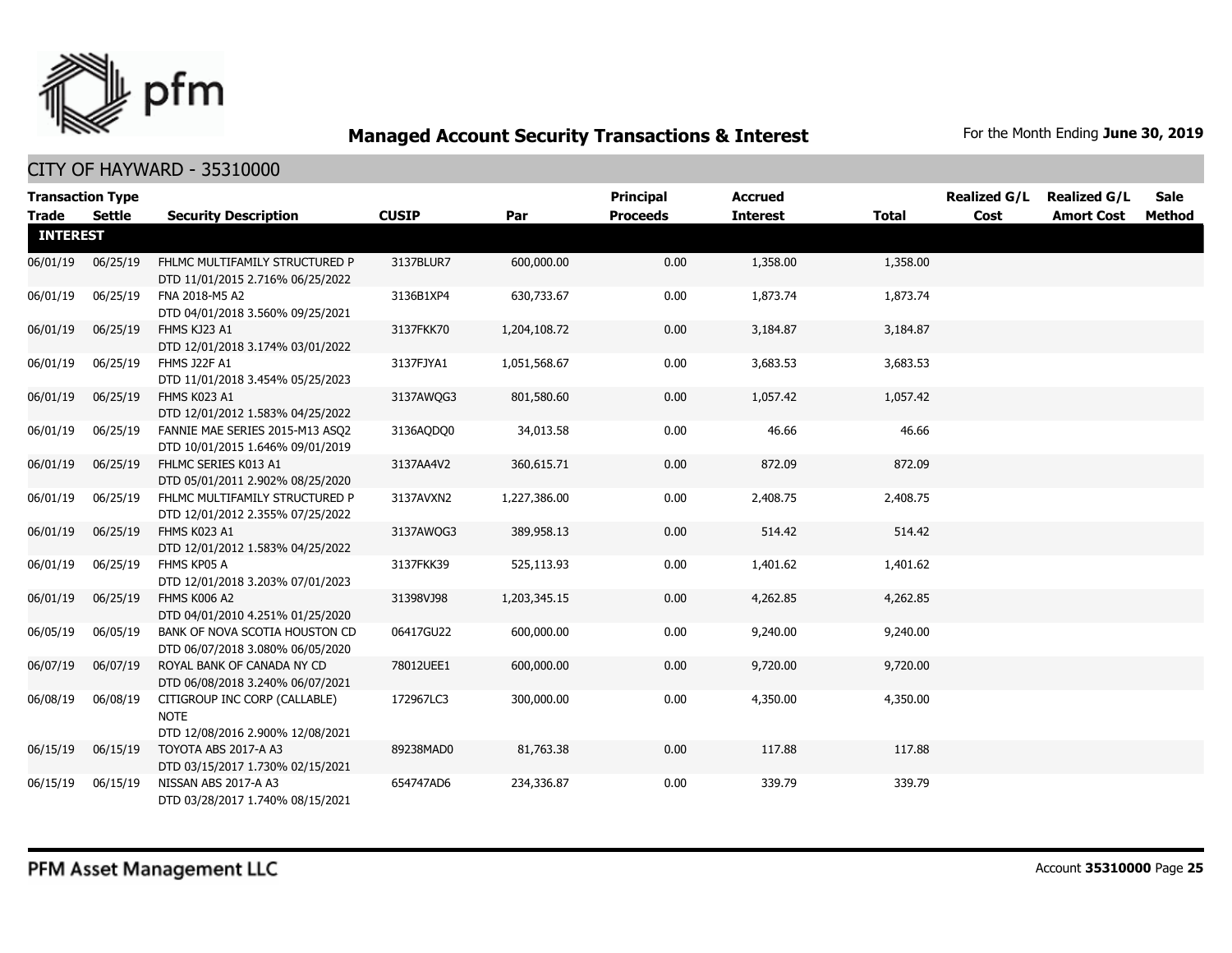

### CITY OF HAYWARD - 35310000

| <b>Transaction Type</b> |               |                                                                    |              |            | <b>Principal</b> | <b>Accrued</b>  |              | <b>Realized G/L</b> | <b>Realized G/L</b> | Sale   |
|-------------------------|---------------|--------------------------------------------------------------------|--------------|------------|------------------|-----------------|--------------|---------------------|---------------------|--------|
| <b>Trade</b>            | <b>Settle</b> | <b>Security Description</b>                                        | <b>CUSIP</b> | Par        | <b>Proceeds</b>  | <b>Interest</b> | <b>Total</b> | Cost                | <b>Amort Cost</b>   | Method |
| <b>INTEREST</b>         |               |                                                                    |              |            |                  |                 |              |                     |                     |        |
| 06/15/19                | 06/15/19      | CARMAX AUTO OWNER TRUST<br>DTD 07/25/2018 3.130% 06/15/2023        | 14313FAD1    | 285,000.00 | 0.00             | 743.38          | 743.38       |                     |                     |        |
| 06/15/19                | 06/15/19      | HYUNDAI ABS 2017-A A3<br>DTD 03/29/2017 1.760% 08/15/2021          | 44931PAD8    | 189,910.92 | 0.00             | 278.54          | 278.54       |                     |                     |        |
| 06/15/19                | 06/15/19      | NISSAN AUTO LEASE TRUST<br>DTD 10/24/2018 3.250% 09/15/2021        | 65478BAD3    | 225,000.00 | 0.00             | 609.38          | 609.38       |                     |                     |        |
| 06/15/19                | 06/15/19      | HYUNDAI AUTO RECEIVABLES TRUST<br>DTD 04/10/2019 2.660% 06/15/2023 | 44932NAD2    | 250,000.00 | 0.00             | 554.17          | 554.17       |                     |                     |        |
| 06/15/19                | 06/15/19      | COPAR 2019-1 A3<br>DTD 05/30/2019 2.510% 11/15/2023                | 14042WAC4    | 175,000.00 | 0.00             | 183.02          | 183.02       |                     |                     |        |
| 06/15/19                | 06/15/19      | CARMAX AUTO OWNER TRUST<br>DTD 10/24/2018 3.360% 09/15/2023        | 14315EAC4    | 225,000.00 | 0.00             | 630.00          | 630.00       |                     |                     |        |
| 06/15/19                | 06/15/19      | NAROT 2018-C A3<br>DTD 12/12/2018 3.220% 06/15/2023                | 65478NAD7    | 200,000.00 | 0.00             | 536.67          | 536.67       |                     |                     |        |
| 06/15/19                | 06/15/19      | JOHN DEERE ABS 2017-A A3<br>DTD 03/02/2017 1.780% 04/15/2021       | 47787XAC1    | 63,299.08  | 0.00             | 93.89           | 93.89        |                     |                     |        |
| 06/15/19                | 06/15/19      | <b>FORDL 2018-B A3</b><br>DTD 09/21/2018 3.190% 12/15/2021         | 34531LAD2    | 230,000.00 | 0.00             | 611.42          | 611.42       |                     |                     |        |
| 06/15/19                | 06/15/19      | ALLY ABS 2017-1 A3<br>DTD 01/31/2017 1.700% 06/15/2021             | 02007PAC7    | 65,773.36  | 0.00             | 93.18           | 93.18        |                     |                     |        |
| 06/15/19                | 06/15/19      | <b>HART 2018-B A3</b><br>DTD 12/12/2018 3.200% 12/15/2022          | 44933AAC1    | 150,000.00 | 0.00             | 400.00          | 400.00       |                     |                     |        |
| 06/15/19                | 06/15/19      | FORD CREDIT AUTO OWNER TRUST<br>DTD 10/23/2018 3.240% 04/15/2023   | 34532TAD4    | 200,000.00 | 0.00             | 540.00          | 540.00       |                     |                     |        |
| 06/15/19                | 06/15/19      | FORDL 2019-A A3<br>DTD 02/25/2019 2.900% 05/15/2022                | 34532FAD4    | 245,000.00 | 0.00             | 592.08          | 592.08       |                     |                     |        |
| 06/15/19                | 06/15/19      | ALLY ABS 2017-2 A3<br>DTD 03/29/2017 1.780% 08/15/2021             | 02007HAC5    | 275,199.09 | 0.00             | 408.21          | 408.21       |                     |                     |        |
| 06/15/19                | 06/15/19      | FIFTH THIRD AUTO TRUST<br>DTD 05/08/2019 2.640% 12/15/2023         | 31680YAD9    | 215,000.00 | 0.00             | 583.37          | 583.37       |                     |                     |        |
| 06/16/19                | 06/16/19      | GMCAR 2019-2 A3<br>DTD 04/17/2019 2.650% 02/16/2024                | 36257FAD2    | 345,000.00 | 0.00             | 761.88          | 761.88       |                     |                     |        |
| 06/18/19                | 06/18/19      | <b>HAROT 2019-1 A3</b><br>DTD 02/27/2019 2.830% 03/20/2023         | 43814WAC9    | 170,000.00 | 0.00             | 400.92          | 400.92       |                     |                     |        |

PFM Asset Management LLC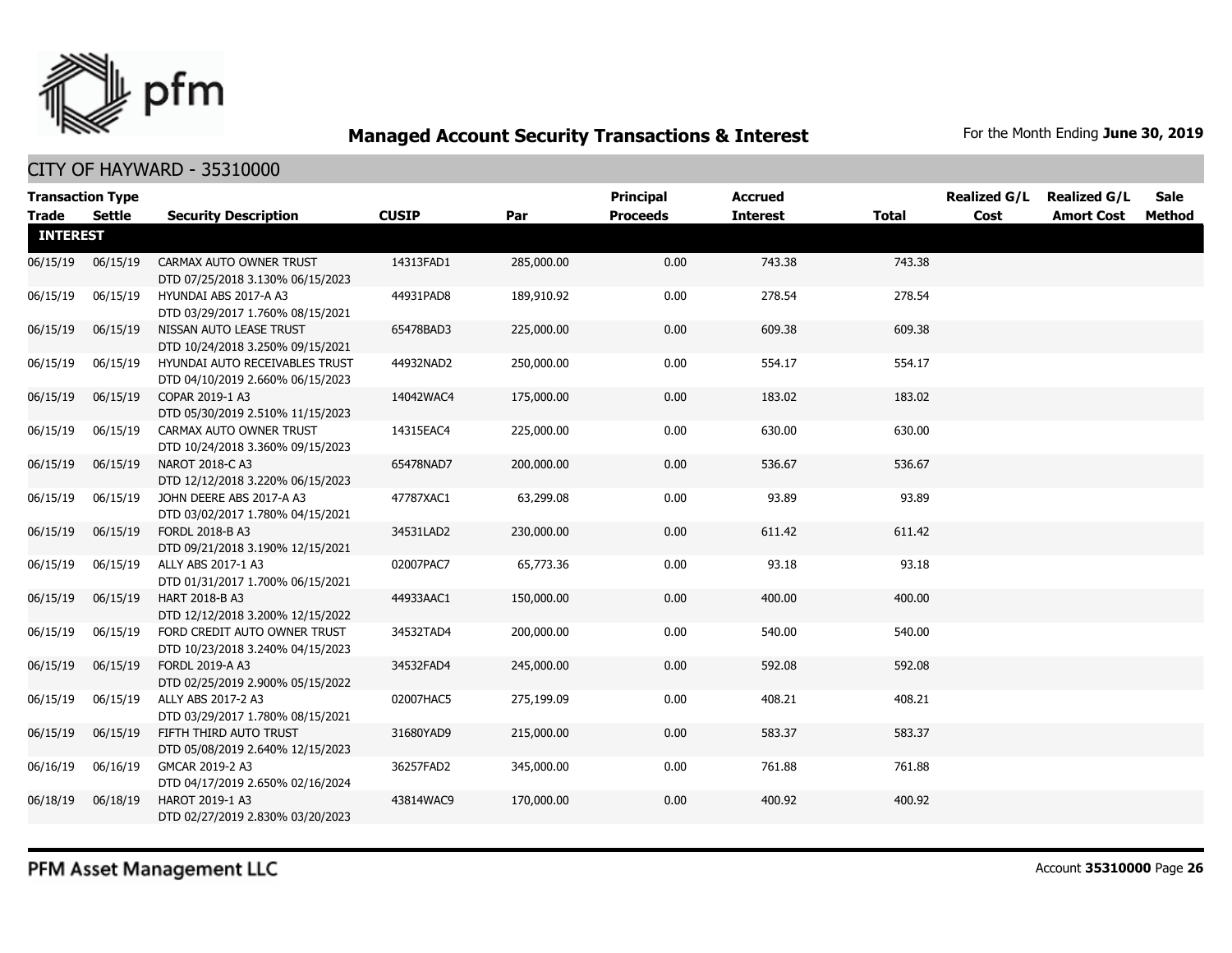

|                 | <b>Transaction Type</b>           |                                                                    |              |               | <b>Principal</b> | <b>Accrued</b>  |              | <b>Realized G/L</b> | <b>Realized G/L</b> | <b>Sale</b>   |
|-----------------|-----------------------------------|--------------------------------------------------------------------|--------------|---------------|------------------|-----------------|--------------|---------------------|---------------------|---------------|
| <b>Trade</b>    | <b>Settle</b>                     | <b>Security Description</b>                                        | <b>CUSIP</b> | Par           | <b>Proceeds</b>  | <b>Interest</b> | <b>Total</b> | Cost                | <b>Amort Cost</b>   | <b>Method</b> |
| <b>INTEREST</b> |                                   |                                                                    |              |               |                  |                 |              |                     |                     |               |
| 06/18/19        | 06/18/19                          | JPMORGAN CHASE & CO CORP NOTES<br>DTD 06/18/2018 3.514% 06/18/2022 | 46647PAS5    | 600,000.00    | 0.00             | 10,542.00       | 10,542.00    |                     |                     |               |
| 06/20/19        | 06/20/19                          | GMALT 2019-1 A3<br>DTD 02/21/2019 2.980% 12/20/2021                | 36256UAD0    | 200,000.00    | 0.00             | 496.67          | 496.67       |                     |                     |               |
| 06/20/19        | 06/20/19                          | GMALT 2018-3 A3<br>DTD 09/26/2018 3.180% 06/20/2021                | 36256GAD1    | 170,000.00    | 0.00             | 450.50          | 450.50       |                     |                     |               |
| 06/20/19        | 06/20/19                          | BMWLT 2018-1 A3<br>DTD 10/17/2018 3.260% 07/20/2021                | 05586CAC8    | 125,000.00    | 0.00             | 339.58          | 339.58       |                     |                     |               |
| 06/21/19        | 06/21/19                          | HONDA ABS 2017-1 A3<br>DTD 03/28/2017 1.720% 07/21/2021            | 43814TAC6    | 153,141.92    | 0.00             | 219.50          | 219.50       |                     |                     |               |
| 06/22/19        | 06/22/19                          | <b>FANNIE MAE NOTES</b><br>DTD 06/25/2018 2.750% 06/22/2021        | 3135G0U35    | 1,745,000.00  | 0.00             | 23,993.75       | 23,993.75    |                     |                     |               |
| 06/30/19        | 06/30/19                          | US TREASURY NOTES<br>DTD 12/31/2015 1.750% 12/31/2020              | 912828N48    | 4,600,000.00  | 0.00             | 40,250.00       | 40,250.00    |                     |                     |               |
| 06/30/19        | 06/30/19                          | <b>US TREASURY NOTES</b><br>DTD 06/30/2015 1.625% 06/30/2020       | 912828XH8    | 6,450,000.00  | 0.00             | 52,406.25       | 52,406.25    |                     |                     |               |
| 06/30/19        | 06/30/19                          | US TREASURY NOTES<br>DTD 06/30/2014 2.125% 06/30/2021              | 912828WR7    | 1,500,000.00  | 0.00             | 15,937.50       | 15,937.50    |                     |                     |               |
|                 | <b>Transaction Type Sub-Total</b> |                                                                    |              | 30,477,709.08 | 0.00             | 200,593.80      | 200,593.80   |                     |                     |               |
| <b>PAYDOWNS</b> |                                   |                                                                    |              |               |                  |                 |              |                     |                     |               |
| 06/01/19        | 06/15/19                          | FREDDIE MAC SERIES 4459 NB<br>DTD 04/01/2015 4.500% 01/01/2020     | 3137BHU39    | 48.87         | 48.87            | 0.00            | 48.87        | (2.37)              | 0.00                |               |
| 06/01/19        | 06/25/19                          | FHMS K006 A2<br>DTD 04/01/2010 4.251% 01/25/2020                   | 31398VJ98    | 2,461.53      | 2,461.53         | 0.00            | 2,461.53     | (50.00)             | 0.00                |               |
| 06/01/19        | 06/25/19                          | FHMS J22F A1<br>DTD 11/01/2018 3.454% 05/25/2023                   | 3137FJYA1    | 56,540.45     | 56,540.45        | 0.00            | 56,540.45    | 1.53                | 0.00                |               |
| 06/01/19        | 06/25/19                          | FHMS K023 A1<br>DTD 12/01/2012 1.583% 04/25/2022                   | 3137AWQG3    | 20,988.94     | 20,988.94        | 0.00            | 20,988.94    | 459.13              | 0.00                |               |
| 06/01/19        | 06/25/19                          | FHMS K714 A2<br>DTD 01/01/2014 3.034% 10/25/2020                   | 3137B6ZM6    | 1,546.64      | 1,546.64         | 0.00            | 1,546.64     | (42.96)             | 0.00                |               |
| 06/01/19        | 06/25/19                          | FHLMC SERIES K013 A1<br>DTD 05/01/2011 2.902% 08/25/2020           | 3137AA4V2    | 22,739.73     | 22,739.73        | 0.00            | 22,739.73    | (432.59)            | 0.00                |               |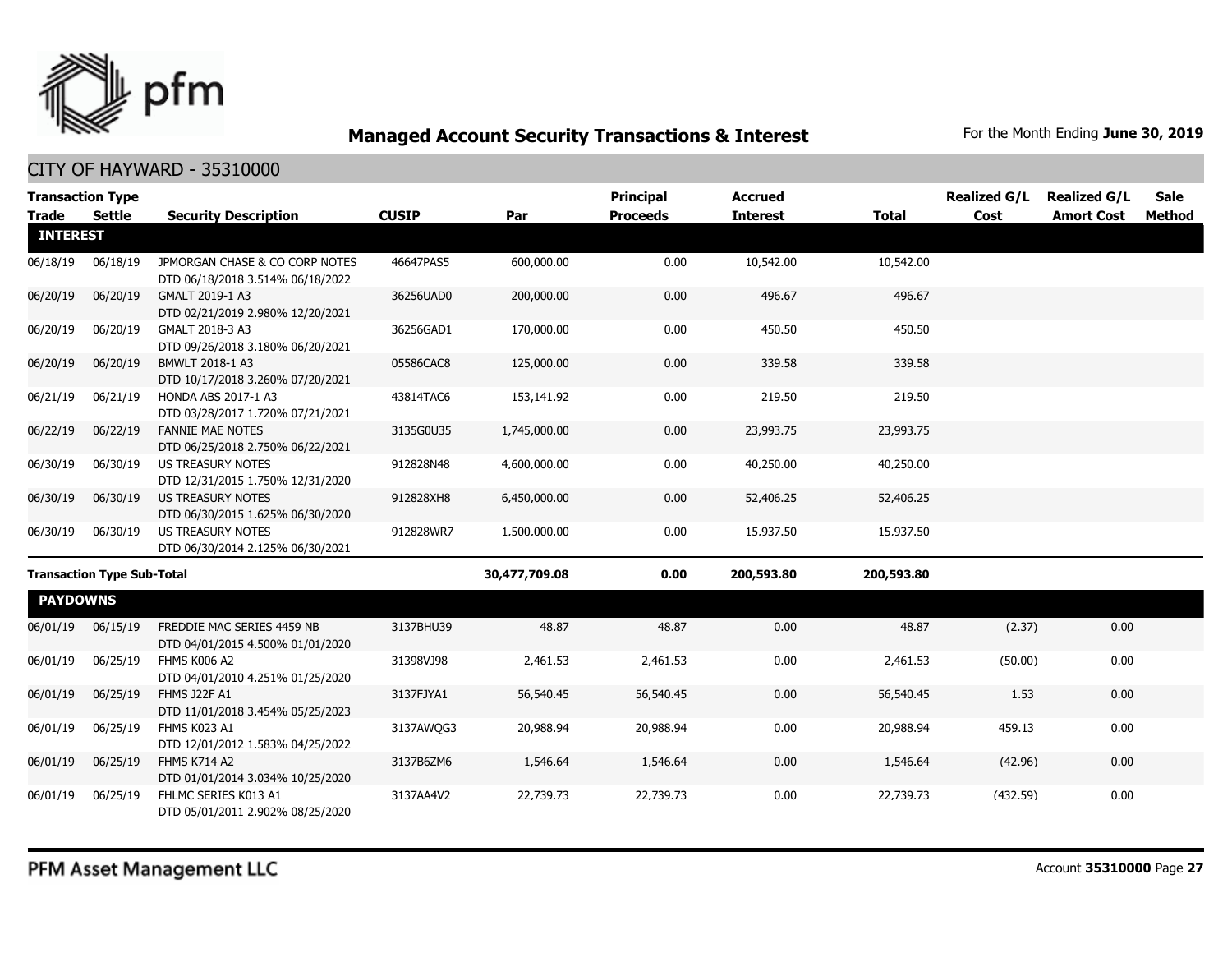

### CITY OF HAYWARD - 35310000

| <b>Transaction Type</b>         |                                   |                                                                     | <b>CUSIP</b> |              | <b>Principal</b> | <b>Accrued</b><br><b>Interest</b> |              | <b>Realized G/L</b> | <b>Realized G/L</b> | <b>Sale</b> |
|---------------------------------|-----------------------------------|---------------------------------------------------------------------|--------------|--------------|------------------|-----------------------------------|--------------|---------------------|---------------------|-------------|
| <b>Trade</b><br><b>PAYDOWNS</b> | Settle                            | <b>Security Description</b>                                         |              | Par          | <b>Proceeds</b>  |                                   | <b>Total</b> | Cost                | <b>Amort Cost</b>   | Method      |
| 06/01/19                        | 06/25/19                          | FHMS K023 A1<br>DTD 12/01/2012 1.583% 04/25/2022                    | 3137AWQG3    | 2,325.80     | 2,325.80         | 0.00                              | 2,325.80     | 50.51               | 0.00                |             |
| 06/01/19                        | 06/25/19                          | FANNIE MAE SERIES 2015-M13 ASQ2<br>DTD 10/01/2015 1.646% 09/01/2019 | 3136AQDQ0    | 31,974.33    | 31,974.33        | 0.00                              | 31,974.33    | (320.18)            | 0.00                |             |
| 06/01/19                        | 06/25/19                          | FHMS KJ23 A1<br>DTD 12/01/2018 3.174% 03/01/2022                    | 3137FKK70    | 3,781.52     | 3,781.52         | 0.00                              | 3,781.52     | 0.03                | 0.00                |             |
| 06/01/19                        | 06/25/19                          | FHMS KP05 A<br>DTD 12/01/2018 3.203% 07/01/2023                     | 3137FKK39    | 3,025.78     | 3,025.78         | 0.00                              | 3,025.78     | 0.01                | 0.00                |             |
| 06/01/19                        | 06/25/19                          | FHMS K023 A1<br>DTD 12/01/2012 1.583% 04/25/2022                    | 3137AWQG3    | 10,210.83    | 10,210.83        | 0.00                              | 10,210.83    | 258.06              | 0.00                |             |
| 06/01/19                        | 06/25/19                          | FNA 2018-M5 A2<br>DTD 04/01/2018 3.560% 09/25/2021                  | 3136B1XP4    | 2,269.04     | 2,269.04         | 0.00                              | 2,269.04     | (45.13)             | 0.00                |             |
| 06/01/19                        | 06/25/19                          | FNMA SERIES 2015-M12 FA<br>DTD 09/01/2015 2.914% 04/01/2020         | 3136AP3Z3    | 4,055.82     | 4,055.82         | 0.00                              | 4,055.82     | 1.46                | 0.00                |             |
| 06/15/19                        | 06/15/19                          | TOYOTA ABS 2017-A A3<br>DTD 03/15/2017 1.730% 02/15/2021            | 89238MAD0    | 9,255.69     | 9,255.69         | 0.00                              | 9,255.69     | 1.09                | 0.00                |             |
| 06/15/19                        | 06/15/19                          | NISSAN ABS 2017-A A3<br>DTD 03/28/2017 1.740% 08/15/2021            | 654747AD6    | 18,733.67    | 18,733.67        | 0.00                              | 18,733.67    | 1.98                | 0.00                |             |
| 06/15/19                        | 06/15/19                          | ALLY ABS 2017-2 A3<br>DTD 03/29/2017 1.780% 08/15/2021              | 02007HAC5    | 25,703.87    | 25,703.87        | 0.00                              | 25,703.87    | 3.03                | 0.00                |             |
| 06/15/19                        | 06/15/19                          | HYUNDAI ABS 2017-A A3<br>DTD 03/29/2017 1.760% 08/15/2021           | 44931PAD8    | 15,906.70    | 15,906.70        | 0.00                              | 15,906.70    | 1.29                | 0.00                |             |
| 06/15/19                        | 06/15/19                          | JOHN DEERE ABS 2017-A A3<br>DTD 03/02/2017 1.780% 04/15/2021        | 47787XAC1    | 6,988.48     | 6,988.48         | 0.00                              | 6,988.48     | 0.99                | 0.00                |             |
| 06/15/19                        | 06/15/19                          | ALLY ABS 2017-1 A3<br>DTD 01/31/2017 1.700% 06/15/2021              | 02007PAC7    | 6,968.66     | 6,968.66         | 0.00                              | 6,968.66     | 0.61                | 0.00                |             |
| 06/21/19                        | 06/21/19                          | HONDA ABS 2017-1 A3<br>DTD 03/28/2017 1.720% 07/21/2021             | 43814TAC6    | 13,108.47    | 13,108.47        | 0.00                              | 13,108.47    | 0.78                | 0.00                |             |
|                                 | <b>Transaction Type Sub-Total</b> |                                                                     |              | 258,634.82   | 258,634.82       | 0.00                              | 258,634.82   | (112.73)            | 0.00                |             |
| <b>SELL</b>                     |                                   |                                                                     |              |              |                  |                                   |              |                     |                     |             |
| 06/03/19                        | 06/05/19                          | FEDERAL HOME LOAN BANKS NOTES<br>DTD 05/21/2018 2.625% 05/28/2020   | 3130AECJ7    | 3,250,000.00 | 3,261,960.00     | 1,658.85                          | 3,263,618.85 | 7,215.00            | 9,572.32            | <b>FIFO</b> |

PFM Asset Management LLC